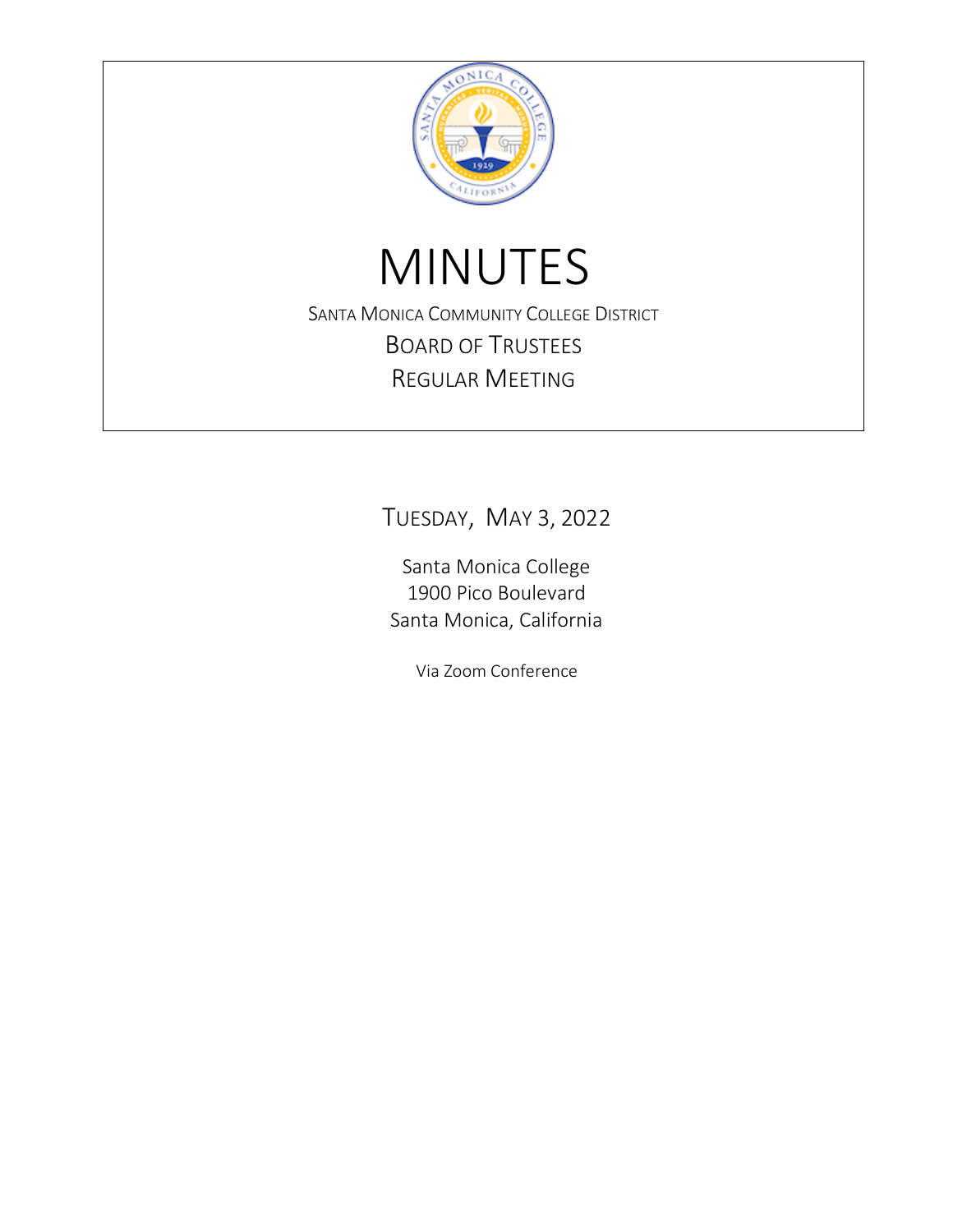SANTA MONICA COMMUNITY COLLEGE DISTRICT

REGULAR MEETING

May 3, 2022

# **MINUTES**

A meeting of the Board of Trustees of the Santa Monica Community College District was held on Tuesday, May 3, 2022. The meeting will be conducted via Zoom Webinar.

# I. ORGANIZATIONAL FUNCTIONS

- $\bullet$  CALL TO ORDER  $-5:01$  p.m. Dr. Louise Jaffe, Chair - Present Barry Snell, Vice-Chair - Present Dr. Susan Aminoff - Present Dr. Nancy Greenstein - Present Dr. Margaret Quiñones-Perez - Present Rob Rader - Present Dr. Sion Roy - Present Ali Shirvani, Student Trustee – Present (for public session)
- PUBLIC COMMENTS ON CLOSED SESSION ITEMS None

# II. CLOSED SESSION

- CONFERENCE WITH LABOR NEGOTIATORS (Government Code Section 54957.6) Agency designated representatives: Sherri Lee-Lewis, Vice-President, Human Resources Robert Myers, Campus Counsel Employee Organizations: SMC Faculty Association CSEA Chapter 36 SMC Police Officers Association
- EMPLOYEE APPOINTMENT/DISCIPLINE/DISMISSAL/RELEASE (Government Code Section 54957)
- CONFERENCE WITH LEGAL COUNSEL EXISTING LITIGATION (Government Code Section 54956.9) Name of Case: Arenas v. Santa Monica Community College District, Los Angeles Superior Court, Case No. 20STCV00449.

#### III. PUBLIC SESSION –ORGANIZATIONAL FUNCTIONS - 6:03 p.m.

- PLEDGE OF ALLEGIANCE Ali Shirvani, Student Trustee, 2021-2022
- CLOSED SESSION REPORT None
- REVISIONS/SUPPLEMENTAL STAFF REPORTS: Recommendation No. 11-C, Facilities was pulled from the Consent Agenda.

# IV. SUPERINTENDENT'S REPORT

- V. PUBLIC COMMENTS
- VI. ACADEMIC SENATE REPORT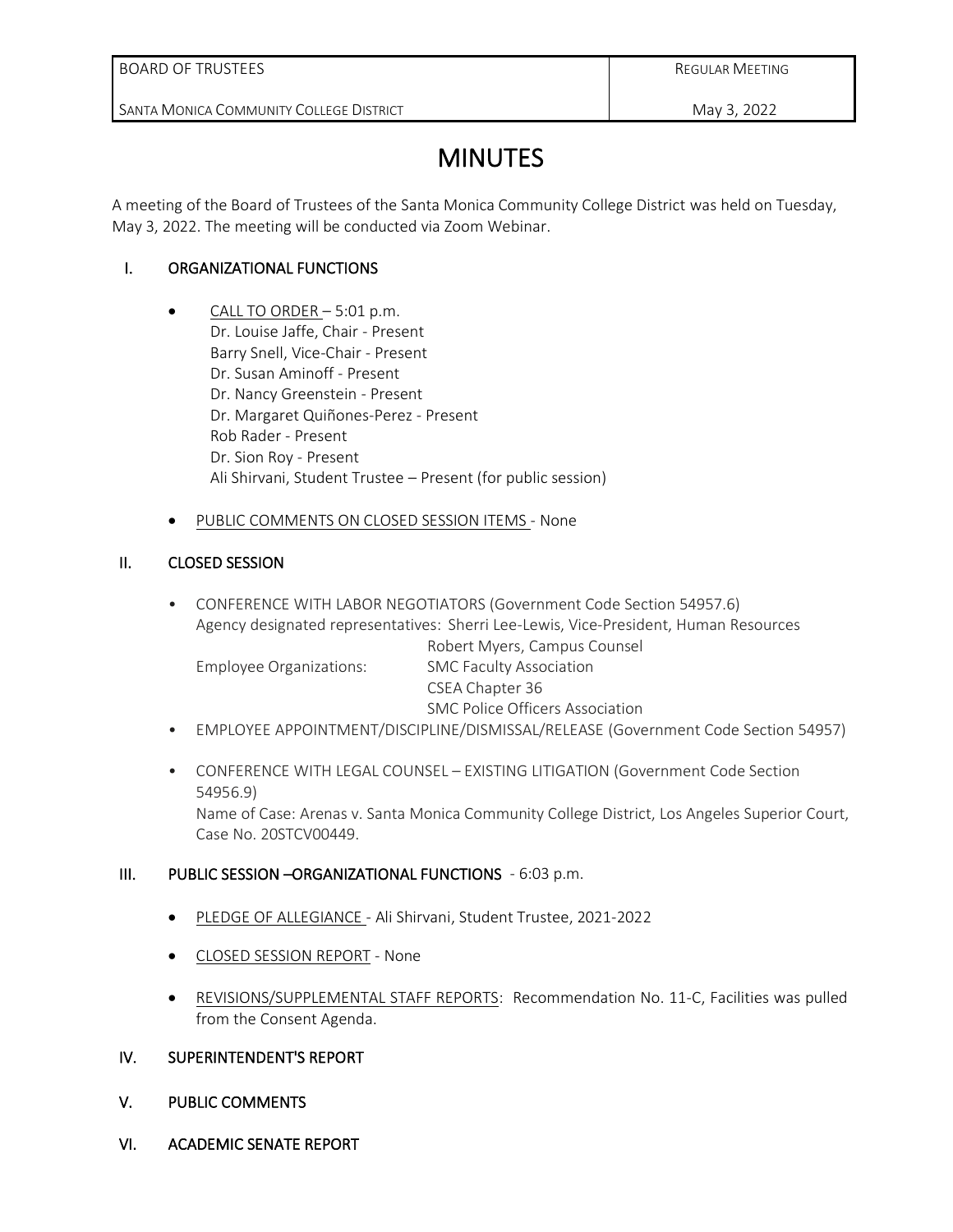# VII. REPORTS FROM DPAC CONSTITUENCIES

- Associated Students
- CSEA
- Faculty Association
- Management Association

# VIII. REPORT ON STUDENT SUCCESS - EQUITY, GUIDED PATHWAYS, INCLUSION, AND DIVERSITY

Update: Age-Friendly University Initiative

Presenters: Scott Silverman, Ed.D., Dean, Noncredit & External Programs (Interim) Ashley Mejia, Project Manager of Noncredit Initiatives Link to Report [Age-Friendly](https://nam10.safelinks.protection.outlook.com/?url=https%3A%2F%2Fwww.smc.edu%2Fadministration%2Fgovernance%2Fboard-of-trustees%2Fdocuments%2F5-3-2022-BT-Meeting%2FAFU.pdf&data=05%7C01%7CROSE_LISA%40smc.edu%7C143f7b6940004fe93b6808da2d761699%7Cbe95da8a67ab4574a292eeb9e5694a69%7C0%7C0%7C637872282490968464%7CUnknown%7CTWFpbGZsb3d8eyJWIjoiMC4wLjAwMDAiLCJQIjoiV2luMzIiLCJBTiI6Ik1haWwiLCJXVCI6Mn0%3D%7C3000%7C%7C%7C&sdata=yRJS%2Fzhp4g%2BkFijowwsbvHsv9lU3OIH7N1nH3ZlomHc%3D&reserved=0) University Initiative

*This supports the Board's 2021-2022 Annual Goals: #2-The Future of the College, #3-Educational Advancement, Quality, and Equity, and #9-Community Relations*

# IX. CONSENT AGENDA

Any recommendation pulled from the Consent Agenda will be held and discussed in Section IX, Consent Agenda – Pulled Recommendations

- #1 Approval of Minutes: April 5, 2022 (Regular Meeting)
- #2 Resolution: Adopt Findings Pursuant to Government Code Section 54953

#### Academic Affairs

#3 New Courses and Degrees, Spring 2022

### Contracts and Consultants

- #4-A Approval of Contracts and Consultants
- #4-B Ratification of Contracts and Consultants

#### Human Resources

- #5 Equal Opportunity Fund Multiple Method Allocation Model Certification Form, Fiscal Year 2020-2021
- #6 Resolution Fixing the Employer's Contribution Under the Public Employees Medical and Hospital Care Act
- #7 Academic Personnel
- #8 Classified Personnel Regular
- #9 Classified Personnel Non Merit
- #10 Classified Personnel Limited Duration

# Facilities and Fiscal

- #11 Facilities
- #12 Acceptance of Grants and Budget Augmentation
- #13 Budget Transfers
- #14 Commercial Warrant Register
- #15 Payroll Warrant Register
- #16 Reissue Payroll Warrants
- #17 Auxiliary Payments and Purchase Orders
- #18 Organizational Memberships
- #19 Providers for Community and Contract Education
- #20 Authorized Signature Resolution (Amendment)
- #21 Purchasing
	- A Award of Purchase Orders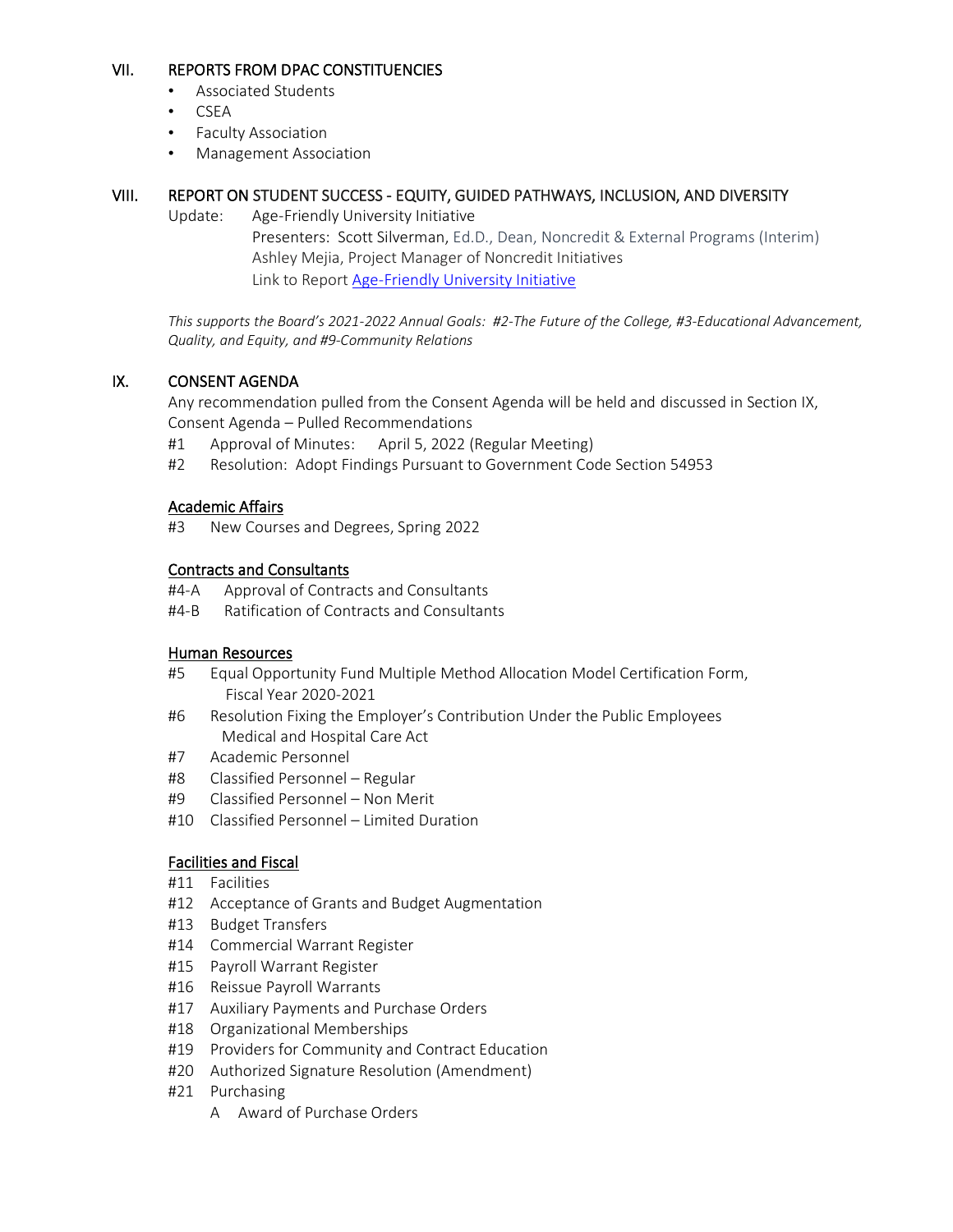## X. CONSENT AGENDA – Pulled Recommendations

#### XI. MAJOR ITEMS OF BUSINESS

- #22 Classified School Employees Week
- #23 Collective Bargaining Unit Initial Proposal for Negotiations by the SMC Faculty Association
- #24 Naming of Upper and Lower Plazas at the SMC Performing Arts Center
- #25 Annual Authorization of Privileges for Student Trustee
- #26 Receipt of Personnel Commission 2021-2022 Proposed Budget
- #27 2021-2022 Quarterly Budget Report and 311Q
- #28 Adoption of Education Protection Account (EPA) Funding and Expenditures
- #29 Process to Appoint Members of the Citizens' Bond Oversight Committee

### XII. BOARD COMMENTS AND REQUESTS

#### XIII. ADJOURNMENT

The next regular meeting of the Santa Monica Community College District Board of Trustees will be held on Tuesday, June 7, 2022 at 6 p.m. (5 p.m. if there is a closed session). The meeting will be conducted via Zoom Webinar.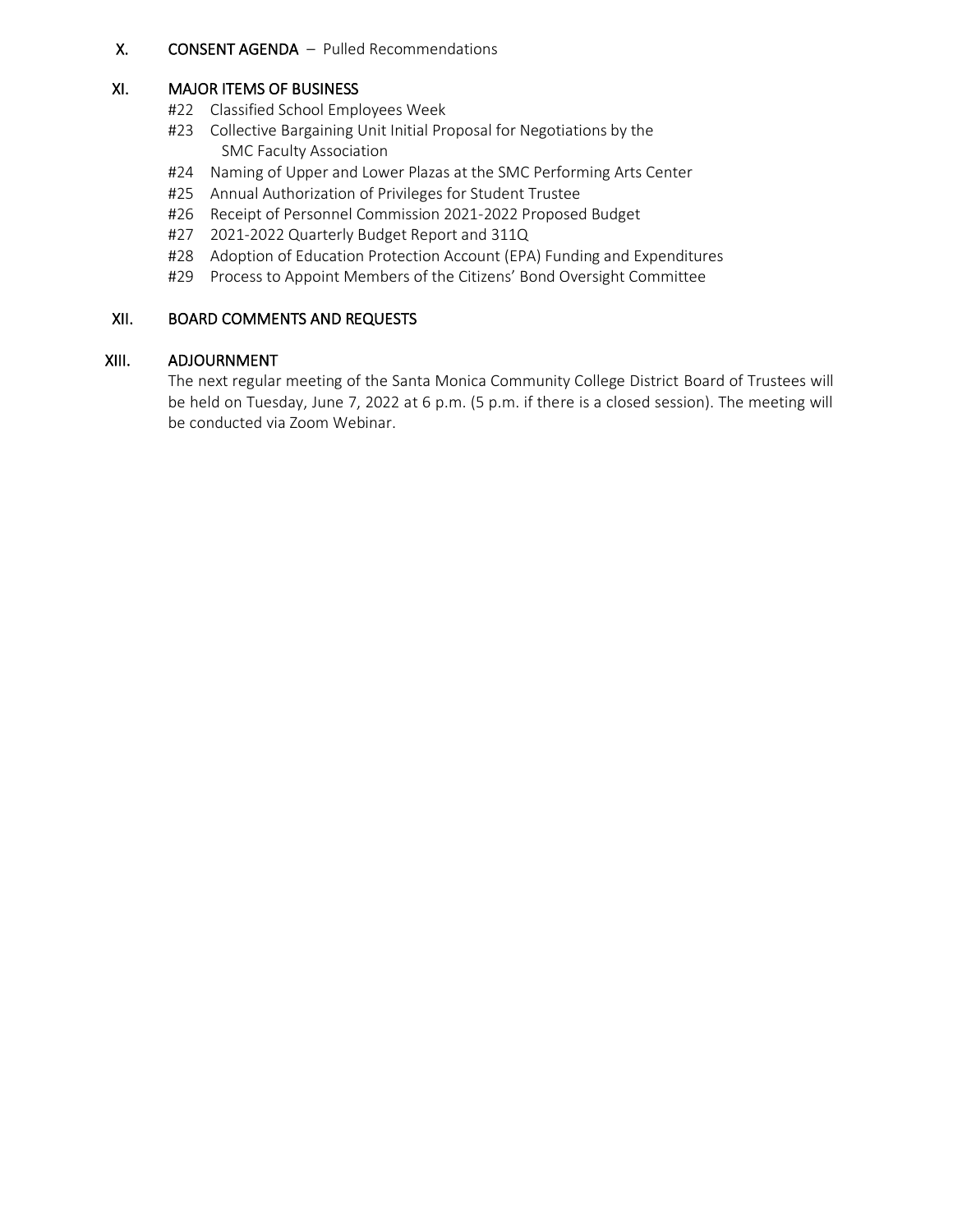# III. SUPERINTENDENT'S REPORT

#### COVID-19 Update

On overview and update of the LA County COVID-19 numbers as well as recent and upcoming events at SMC was presented.

LA County encourages businesses to use common sense strategies due to an increase in COVID\_19 cases. Masking (medical grade, (medical grade, N95 and KN95) indoors is recommended. SMC is currently continuing to follow those guidelines.

- Last week, the 7-day average was 2,054 cases per day while the week prior to that was at 1,657 cases per day, a difference of 397 per day. Hospitalizations and deaths are considered low based on prior surges.
- Santa Monica College continues to work to open activities on-ground. There is a robust approval process, and safety plans are required. The Associated Students hosted an on-ground movie for Earth Day; the Transfer Fair was held in the Quad on April 28<sup>th</sup>; and SMC's Open House will be held on May  $14<sup>th</sup>$ ; the Student Services Awards ceremony will be held on June  $2<sup>nd</sup>$ , and Grad Walk (formerly diploma drive-thru ceremony) will be held June 11<sup>th</sup>.

The Emergency Operations Team continues to focus on campus safety as a top priority and repeatedly look to regulatory agency information to stay current on any new safety guidelines from Federal, State, and Local governments.

- Throughout the Spring Semester safety protocols campus-wide have been monitored, including classrooms, offices, and special events. Personal Protective Equipment is available and regularly replenished, sanitizer is available, and high touch points are being sanitized. Staff and students are following the safety protocols.
- Since the beginning of the pandemic, one of the most effective activities the District has undertaken to keep the campus community safe has been to engage all levels of the college in the safety planning process through safety walk-throughs and preparing safety plans. The EOT Leads have created "General Safety Plans" for specific activities that any department can use and takes the place of creating a new specific safety plan. In April two General Safety Plans were released one for Face-to-Face Meetings and the other for Special Events.
- The college continues in a direction to open the campus in a safe, methodical, and calculated process, always being conscious of the public health requirements, and mindful of our safety as a campus community.

This month the Health Center will be working with MIS to enhance the data collection of positive cases in order to provide a little more detail such as number of cases on campus per week, per building, and other types of specific information. Additionally, the EOT is in the beginning stages of working to develop some metrics that will help guide the future, specifically around loosening the mask mandate in some settings. No decisions have been made yet on changing the mask mandate, but a more conservative approach is being discussed as this has helped to keep students, faculty and staff safe.

The vaccine mandate is still in place for students coming on-ground, however students were given a grace period until May 25<sup>th</sup> to submit their vaccine or exemption. Students who do have an approved vaccination on file may be dropped from on ground classes on June  $8<sup>th</sup>$ . This decision to put in a grace period was made to reduce barriers to enrollment, and it is hoped to encourage more students to enroll in on ground courses and access services on-ground. The system for vaccine collection for students went through a major transformation and WebISIS is being used for most needs.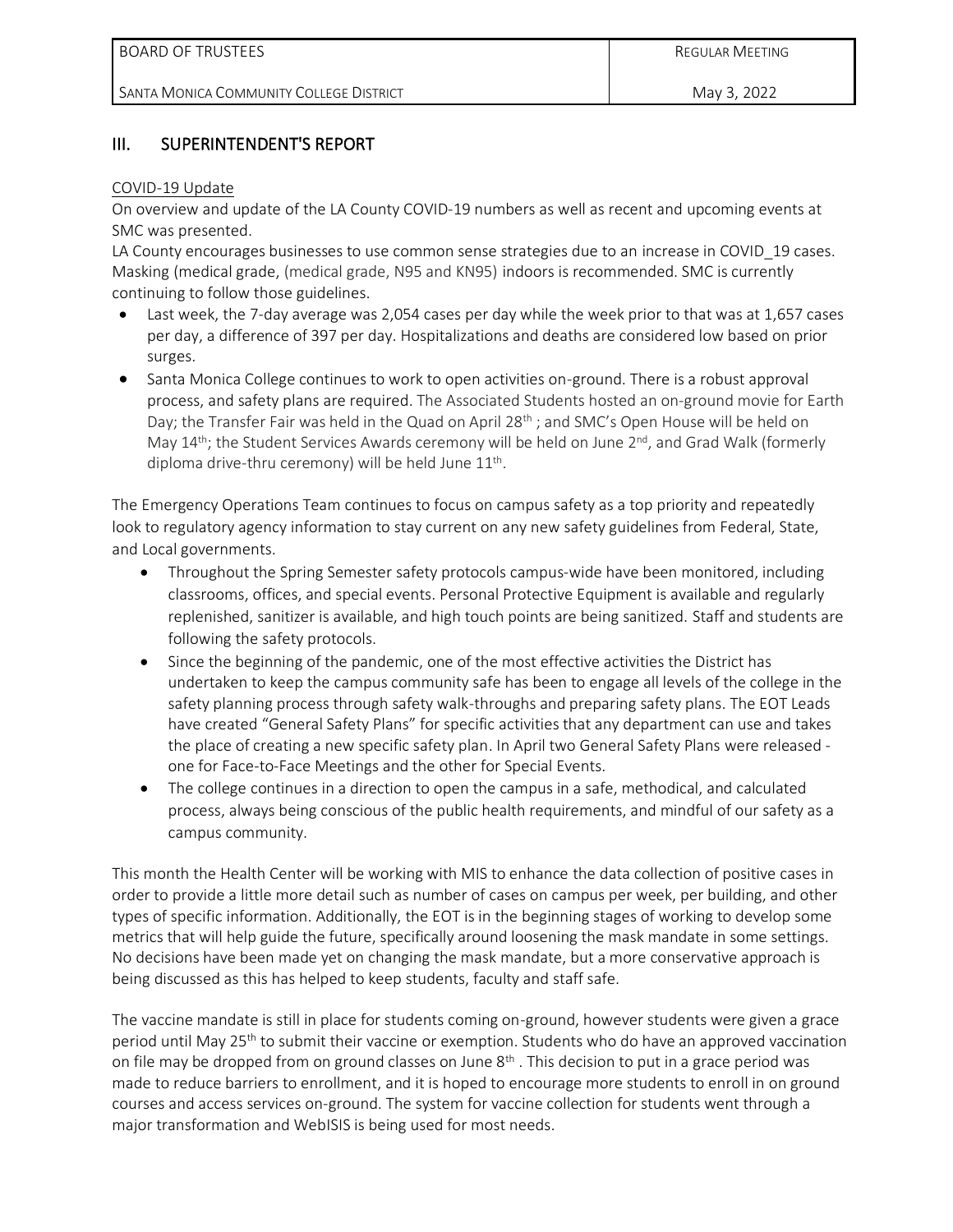Maintenance and Operations continue to work to ensure safety protocols are in place in preparation for any increase of on-ground activities. Portable air filtration units are installed in all buildings, enhanced cleaning practices remain in place and classroom cleaning supplies are available for faculty and students at all campuses. The maintenance team will consistently monitor air ventilation so that there is continuous and adequate air flow in all buildings.

### Summer/Fall 2022 Enrollment

- System-wide enrollment is down 25-30 percent on average since before pandemic. What SMC is experiencing is part of a larger statewide picture. Some colleges are experiencing enrollment losses closer to 45-50 percent.
- Summer and fall credit enrollment at SMC began on April 25<sup>th</sup>. It is very early in the enrollment cycle so numbers will change significantly. So far, resident enrollment is down around 17- 18 percent for summer and fall compared to the enrollment period last year. Nonresident enrollment is also down.
- A pattern indicates that there is an increase of new students and a decline of continuing and former students.
- International applications and admissions have increased with strong numbers from F1 visa students, but there are ongoing changes in federal regulations around whether they you can take online courses or not.
- Outreach and marketing efforts are being accelerating to entice students with a new approach of program-based marketing through social media and web search optimization. 15 programs have been identified with the capacity to grow enrollment.
- An open house on May 14<sup>th</sup> will include enrollment labs where counselors can support students with enrollment. The computer labs will be available for students to complete their matriculation tasks as well as financial aid workshops to support students with the financial aid process and to let them know about work-study opportunities. Admissions will be open to support new students, and there will be a resource fair. Academic departments will have tables to promote their programs and there will be tours based on areas of interest.

# Celebration of Early Childhood Champions

On April 30, 2022, Connections for Children held a celebration of early childhood champions honoring Betsy Award recipients, which included the Santa Monica Early Childhood Lab School Project Team. It was an excellent showcase of the partnerships and highlighted not only the current partners, but past individuals who were catalysts for this effort in the early stages, including Betsy Hiteshew, former chair of SMC's Early Childhood Education Program, and Iao Karagiri who recently passed.

#### Recognition

Outgoing Student Trustee Ali Shirvani was acknowledged and thanked for his dedicated service on the Board of Trustees this past year.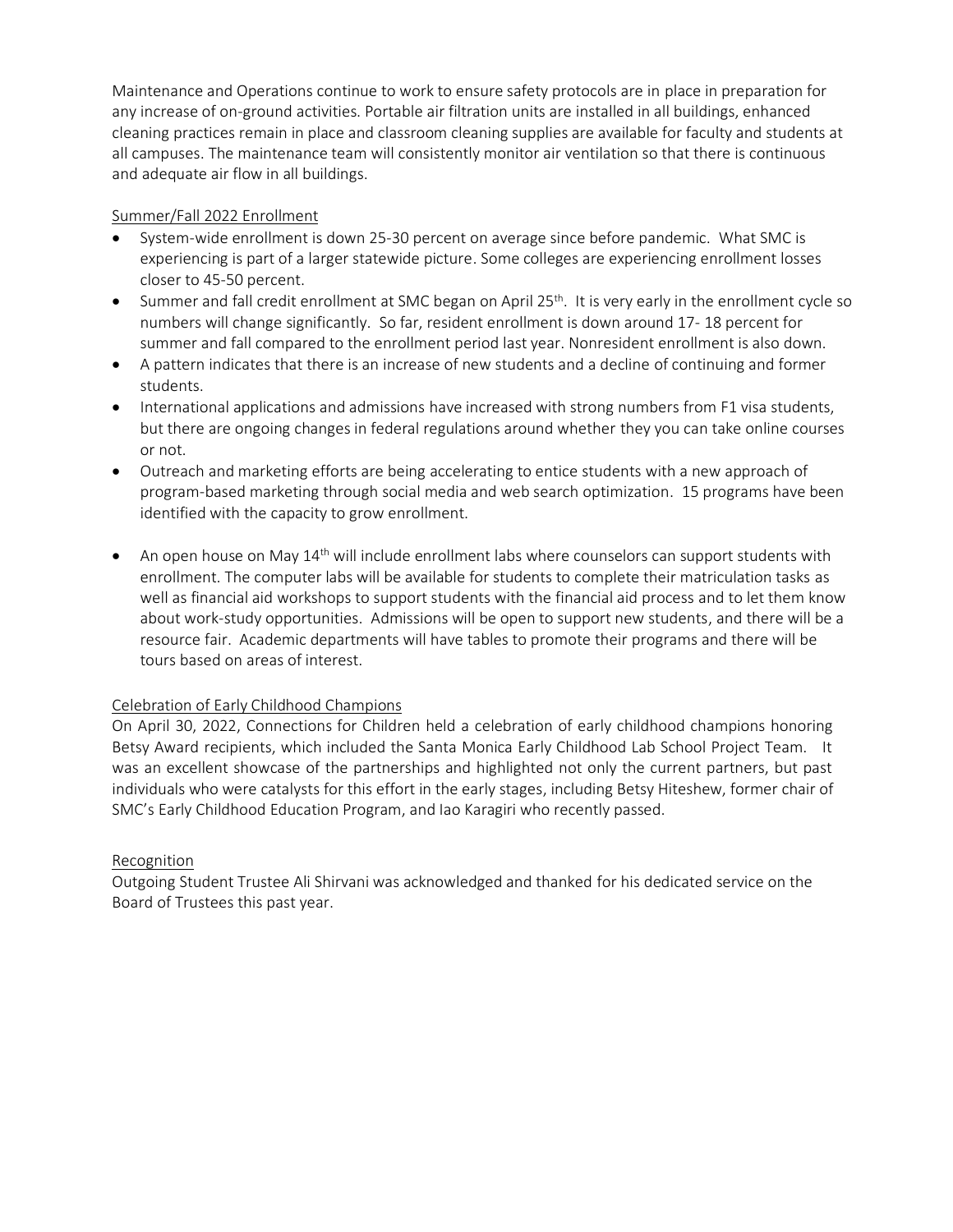| l BOARD OF TRUSTEES                        | ACTION      |
|--------------------------------------------|-------------|
| I Santa-Monica Community College District- | May 3, 2022 |

#### IX. CONSENT AGENDA

Any recommendation pulled from the Consent Agenda will be held and discussed in Section IX, Consent Agenda – Pulled Recommendations

#### RECOMMENDATION:

The Board of Trustees take the action requested on Consent Agenda Recommendations #1-#21.

Recommendations pulled for separate action and discussed in Section VIII, Consent Agenda - Pulled Recommendations: #3, #4-A(1), #4-B(1), #7

| <b>MOTION MADE BY:</b> | Rob Rader   |
|------------------------|-------------|
| SECONDED BY:           | Barry Snell |
| STUDENT ADVISORY:      | Aye         |
| AYES:                  | $\prime$    |
| NOES:                  | $\cap$      |

# X. CONSENT AGENDA - Pulled Recommendations

|                              | Recommendation No. 3 - New Courses and Degrees, Spring 2022          |
|------------------------------|----------------------------------------------------------------------|
| MOTION MADE BY: Louise Jaffe |                                                                      |
| SECONDED BY:                 | Rob Rader                                                            |
| STUDENT ADVISORY: Aye        |                                                                      |
| AYES:                        | 7                                                                    |
| NOES:                        | $\Omega$                                                             |
|                              |                                                                      |
|                              | Recommendation No. 4-A (1) Approval of Contracts and Consultants     |
| MOTION MADE BY: Rob Rader    |                                                                      |
| <b>SECONDED BY:</b>          | <b>Barry Snell</b>                                                   |
| STUDENT ADVISORY:            | Aye                                                                  |
| AYES:                        | 7                                                                    |
| NOES:                        | $\Omega$                                                             |
|                              |                                                                      |
|                              |                                                                      |
|                              | Recommendation No. 4-B (1) Ratification of Contracts and Consultants |
| MOTION MADE BY:              | Susan Aminoff                                                        |
| <b>SECONDED BY:</b>          | <b>Barry Snell</b>                                                   |
| STUDENT ADVISORY:            | Aye                                                                  |
| AYES:                        | 7                                                                    |
| NOES:                        | $\Omega$                                                             |
|                              |                                                                      |
|                              | Recommendation No. 7 - Academic Personnel                            |
| MOTION MADE BY:              | Susan Aminoff                                                        |
| SECONDED BY:                 | <b>Barry Snell</b>                                                   |
| STUDENT ADVISORY:            | Aye                                                                  |
| AYES:                        | 7                                                                    |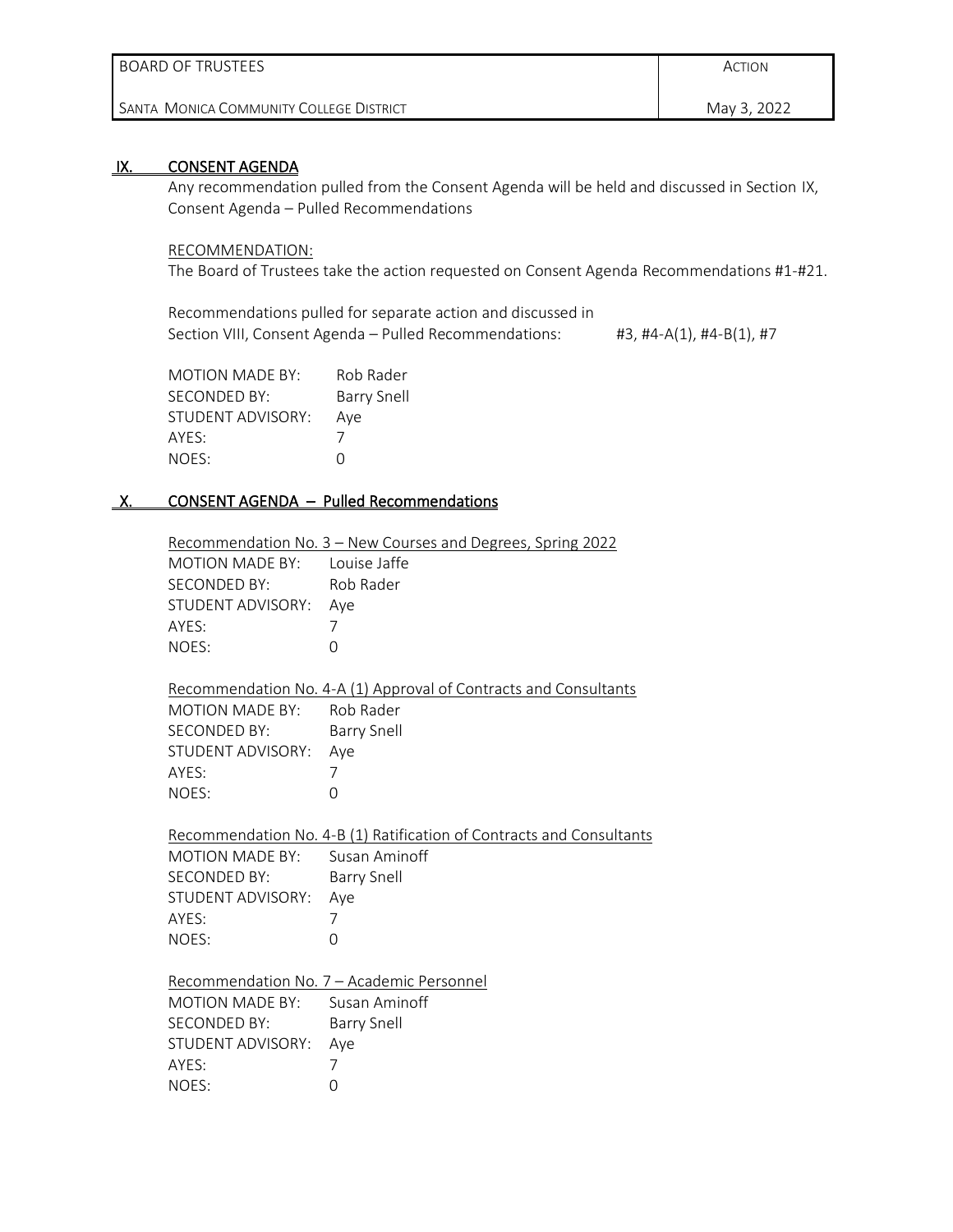#### RECOMMENDATION NO. 1 APPROVAL OF MINUTES

Approval of the minutes of the following meeting of the Santa Monica Community College District Board of Trustees[:](https://www.smc.edu/administration/governance/board-of-trustees/documents/4-5-2022-Minutes.pdf)

[April 5, 2022 \(Regular Meeting\)](https://www.smc.edu/administration/governance/board-of-trustees/documents/4-5-2022-Minutes.pdf)

# RECOMMENDATION NO. 2 RESOLUTION: ADOPT FINDINGS PURSUANT TO GOVERNMENT CODE **SECTION 54953**

*Requested Action: Approval Reviewed by: Robert M. Myers, Campus Counsel*

It is recommended that the Board of Trustees adopt the following findings:

- 1. On September 14, 2021, the Board of Trustees adopted a "RESOLUTION DECLARING THAT ONGOING EMERGENCY CONDITIONS EXIST AT SANTA MONICA COLLEGE AND FINDING THAT IN-PERSON MEETINGS UNDER THE BROWN ACT WOULD PRESENT IMMINENT RISKS TO THE HEALTH AND SAFETY OF ATTENDEES."
- 2. In accordance with Government Code Section 54953(e)(3), the Board of Trustees has reconsidered the circumstances of the state of emergency and determined by majority vote that the state of emergency continues to directly impact the ability of members to meet safely in person.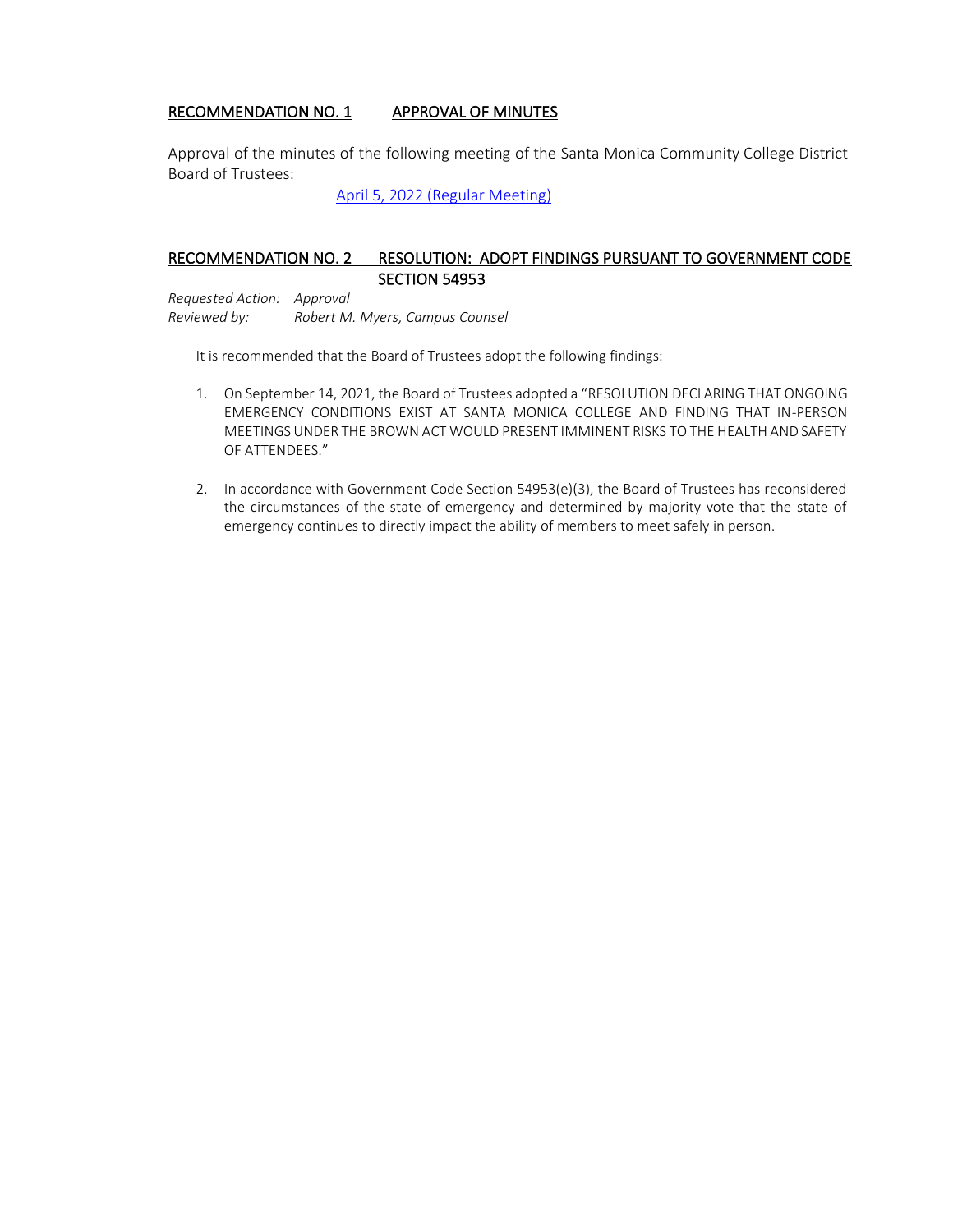May 3, 2022

#### CONSENT AGENDA: ACADEMIC AFFAIRS

#### RECOMMENDATION NO. 3 NEW COURSES AND DEGREES, SPRING 2022

| Requested Action: | Approval/Ratification                          |
|-------------------|------------------------------------------------|
| Requested by:     | Curriculum Committee                           |
| Approved by:      | Bradley Lane, Vice-President, Academic Affairs |

#### New Courses

ENGL 63 Science Fiction: Worlds Within Worlds

Science fiction raises the central existential question of what it means to be human in an evolving and incomprehensible world and cosmos. Works in this genre are compelling critiques of the status quo that inspire us to work towards a more humane world. The course will examine Post World War II works in short story, novel, poetry, drama, and film from around the world and how these tales provide an astonishing diversity of thought to the enduring themes of social justice, environmentalism, gender identity, and dreams and nightmares of utopia.

Emergency Distance Education to Fully Online

ENGL 63 Science Fiction: Worlds Within Worlds HEBREW 1 Elementary Hebrew I HEBREW 2 Elementary Hebrew II MATH 1 Bridge to College Mathematics MATH 1B Bridge to College Mathematics 2 MATH 1C Bridge to College Mathematics 3 MATH 2C Concurrent Support for Precalculus MATH 3C Concurrent Support for Trigonometry with Applications MATH 4C Concurrent Support for College Algebra for STEM Majors MATH 7 Calculus 1 MATH 8 Calculus 2 MATH 10 Discrete Structures MATH 11 Multivariable Calculus MATH 13 Linear Algebra MATH 15 Ordinary Differential Equations MATH 18 Intermediate Algebra for Statistics and Finite Mathematics MATH 20 Intermediate Algebra MATH 21 Finite Mathematics MATH 21C Concurrent Support for Finite Mathematics MATH 26 Functions and Modeling for Business and Social Science MATH 26C Concurrent Support for Functions and Modeling for Business and Social Science MATH 28 Calculus 1 for Business and Social Science MATH 29 Calculus 2 for Business and Social Science MATH 31 Elementary Algebra MATH 32 Plane Geometry MATH 41 Mathematics for Elementary School Teachers MATH 50 Pre-Statistics MATH 54C Concurrent Support for Elementary Statistics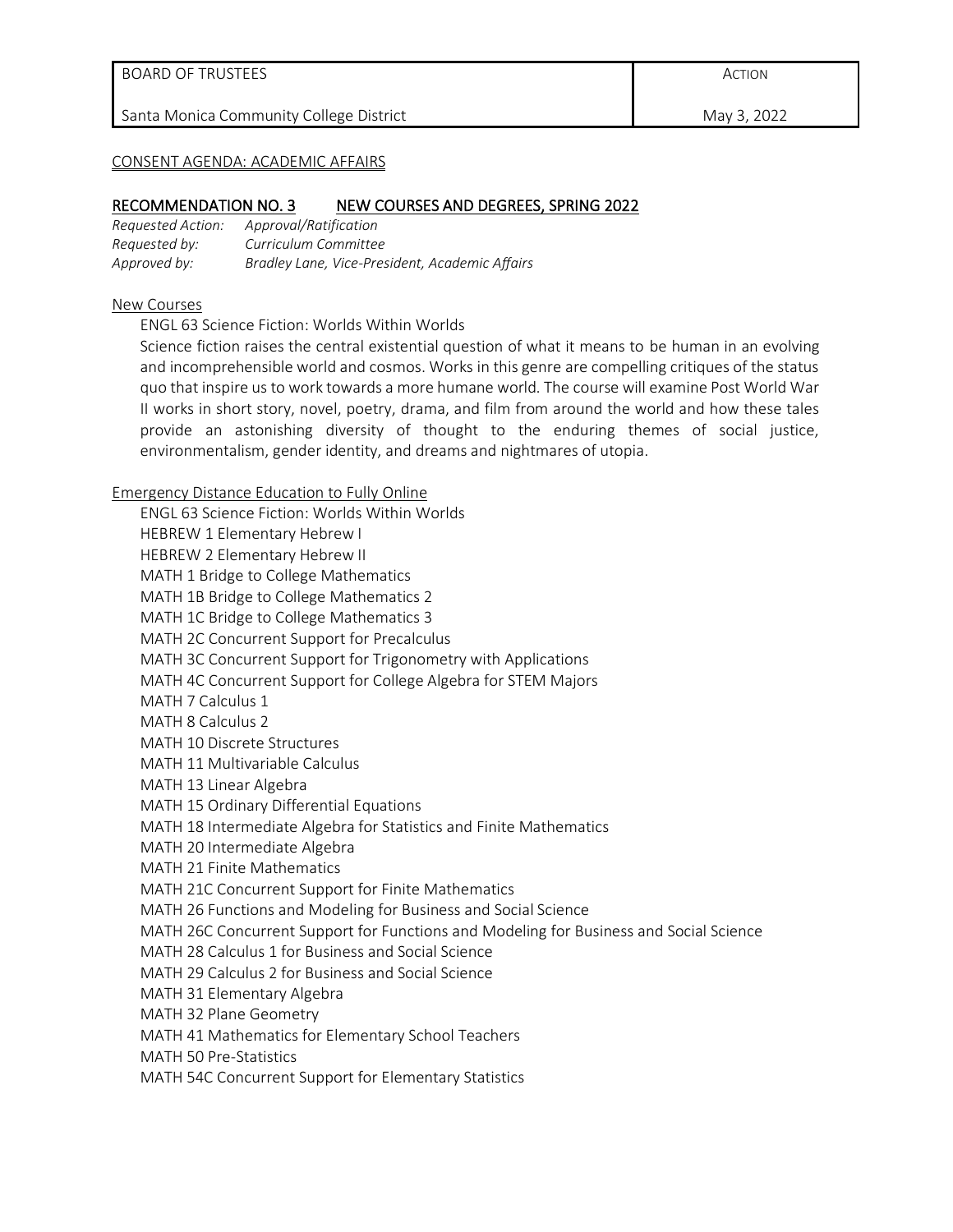#### New Programs

#### Data Analyst Certificate of Achievement

Data science is an applied field that uses scientific methods, processes, algorithms and systems to extract knowledge and insights from both structured and unstructured data sources. Data Analysts incorporate data mining, machine learning and big data to make predictions and identify actions that organizations can take to be more effective. Data Analysts are responsible for breaking down big data into usable information and creating software and algorithms that help companies and organizations determine optimal operations. This certificate will prepare students for jobs in this field by providing students with skills in different technologies and techniques that are used for data science and machine learning. Students may also choose to transfer to four-year universities with established undergraduate programs in Data Science.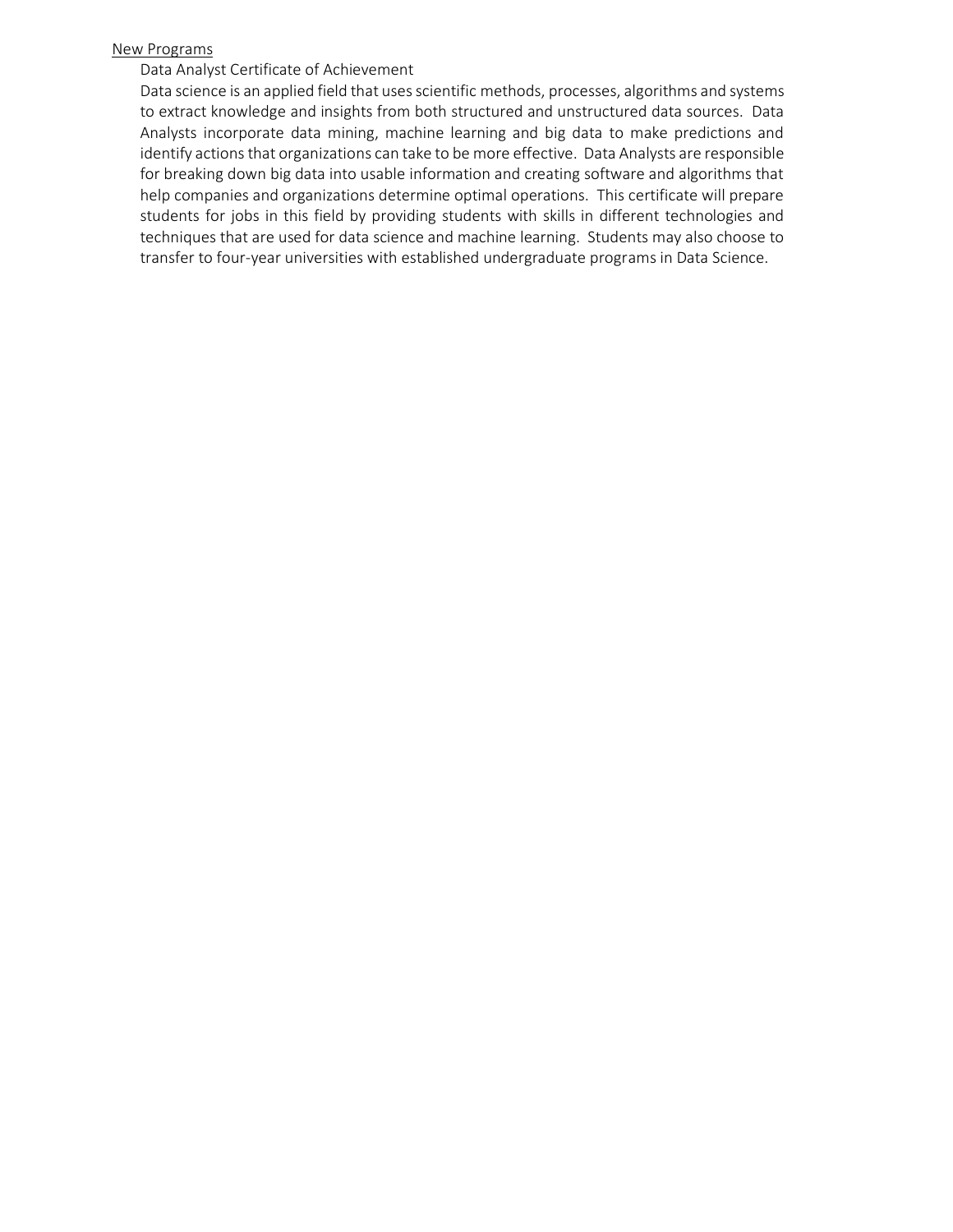ACTION

May 3, 2022

CONSENT AGENDA: CONTRACTS AND CONSULTANTS

#### RECOMMENDATION NO. 4 CONTRACTS AND CONSULTANTS

#### 4-A APPROVAL OF CONTRACTS AND CONSULTANTS

The following contracts are greater than the amount specified in Public Contract Code Section 20651 and are presented to the Board of Trustees for approval.

|              | Provider/Contract                                          | Term/Amount                      | Service                                                                                                                                                                                                                                                                                                                                                                                                                                                                                                                                                                                                                                                                                                        | <b>Funding Source</b>                    |
|--------------|------------------------------------------------------------|----------------------------------|----------------------------------------------------------------------------------------------------------------------------------------------------------------------------------------------------------------------------------------------------------------------------------------------------------------------------------------------------------------------------------------------------------------------------------------------------------------------------------------------------------------------------------------------------------------------------------------------------------------------------------------------------------------------------------------------------------------|------------------------------------------|
| $\mathbf{1}$ | Lasana O. Hotep                                            | May-October<br>2022<br>\$200,000 | SMC Equity Audit Consultant will<br>conduct an equity audit to assess<br>current equity-centered practices,<br>policies & procedures and provide<br>recommendations for continued,<br>long-term improvements to<br>ensure that equity is embedded<br>in all areas of SMC and reflected<br>in policies, practices and<br>procedures. They will also<br>provide a series of professional<br>learning opportunities to support<br>the ongoing implementation of<br>the equity audit<br>recommendations.<br>Three additional proposals were<br>received from:<br>Tribesy Consultants<br>Insight Education Group<br>1st Class Educator<br>Requested by: Maria Muñoz, Interim Dean of Equity, Pathways and Inclusion | <b>Restricted General</b><br>Funds, SEAP |
|              | Approved by: Dr. Kathryn Jeffery, Superintendent/President |                                  |                                                                                                                                                                                                                                                                                                                                                                                                                                                                                                                                                                                                                                                                                                                |                                          |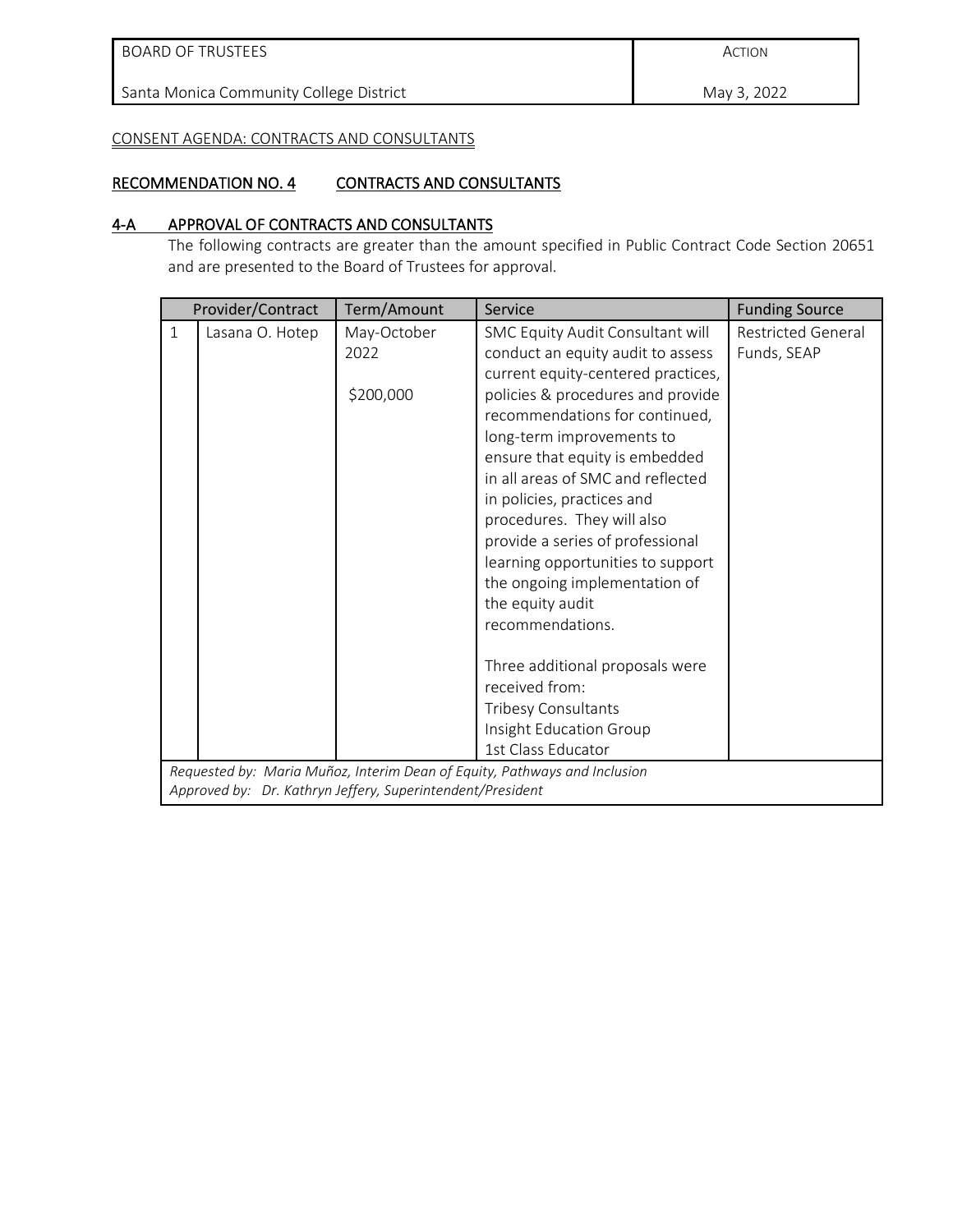| BOARD OF TRUSTEES                       | ACTION     |
|-----------------------------------------|------------|
| Santa Monica Community College District | May 3 2022 |
|                                         |            |

#### CONSENT AGENDA: CONTRACTS AND CONSULTANTS

# RECOMMENDATION NO. 4 CONTRACTS AND CONSULTANTS

# 4-B RATIFICATION OF CONTRACTS AND CONSULTANTS

The following contracts are less than the amount specified in Public Contract Code Section 20651, have been entered into by the Superintendent/President and are presented to the Board of Trustees for ratification.

*Authorization: Board Policy Section 6340, Bids and Contracts* 

*Approved by Board of Trustees: 9/8/2008; revised 12/4/2018*

*Reference Education Code Sections 71028, 81641 et seq, 81655, 81656; Public Contract Code Sections 201650 et seq, and 10115*

#### NEW CONTRACTS

|                | Provider/Contract                                                     | Term/Amount                                                                                                                               | Service                                                                                                                                                                                                                                   | <b>Funding Source</b>                                                             |
|----------------|-----------------------------------------------------------------------|-------------------------------------------------------------------------------------------------------------------------------------------|-------------------------------------------------------------------------------------------------------------------------------------------------------------------------------------------------------------------------------------------|-----------------------------------------------------------------------------------|
| $\mathbf{1}$   | Shasta College<br>Redding, CA                                         | April 2022 -<br>December 31, 2002.<br>70% of each student<br>registration will go to<br>the college that<br>provided the shared           | This is a new partnership<br>with Shasta College<br>Community Education<br>Program to share Remote<br>Live classes to expand the<br>offering and potentially<br>increase revenue for                                                      | Tuition collected                                                                 |
|                |                                                                       | courses.                                                                                                                                  | programs at both colleges.                                                                                                                                                                                                                |                                                                                   |
|                |                                                                       | Requested by: Scott Silverman, Interim Dean, Noncredit & External Programs<br>Approved by: Bradley Lane, Vice-President, Academic Affairs |                                                                                                                                                                                                                                           |                                                                                   |
| $\overline{2}$ | Spectrum<br>Enterprises<br>(Division of<br>Charter<br>Communications) | July 1, 2022 -<br>June 30, 2025<br>(36 months)<br>Total cost not to<br>exceed \$67,500 for<br>three-year period.                          | Provide Internet and<br>communication services<br>between new Malibu<br>Campus and the SMC<br>network.<br>Three possible providers<br>were reviewed and<br>Spectrum was selected as<br>providing best balance of<br>cost and performance. | Year 1:<br>Measure V<br>(Fund 42.5)<br>Thereafter:<br>District Fund (Fund<br>01.0 |
|                |                                                                       | Requested by: John B Greenlee, Director, Facilities Finance<br>Matthew Kiaman, Director, Network Services                                 |                                                                                                                                                                                                                                           |                                                                                   |
|                |                                                                       | Approved by: Christopher M. Bonvenuto, Vice-President, Business/Administration                                                            |                                                                                                                                                                                                                                           |                                                                                   |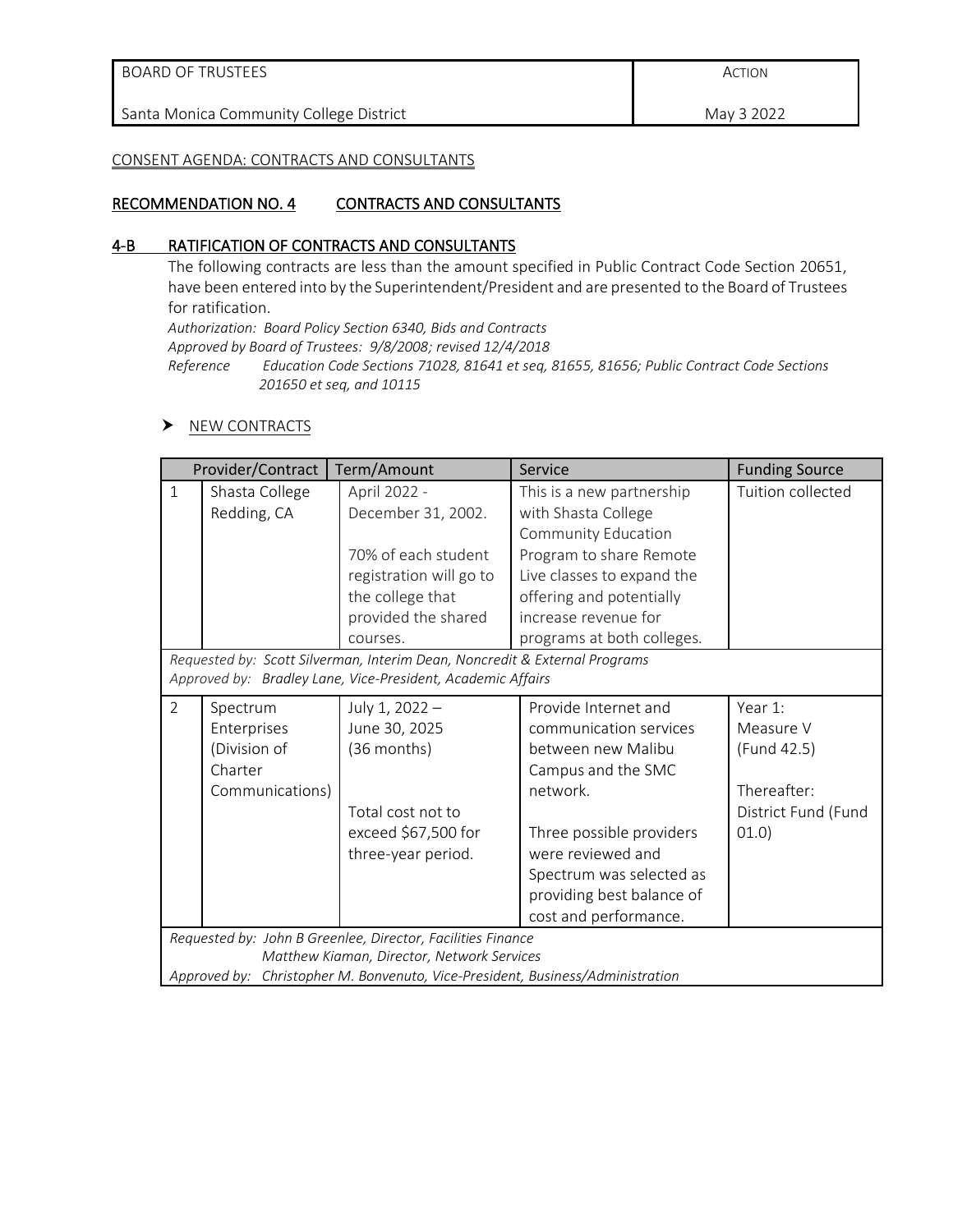| <b>BOARD OF TRUSTEES</b> |  |
|--------------------------|--|
|--------------------------|--|

# CONSENT AGENDA: CONTRACTS AND CONSULTANTS

# RECOMMENDATION NO. 4 CONTRACTS AND CONSULTANTS

# 4-B RATIFICATION OF CONTRACTS AND CONSULTANTS (*continued)*

# > AMENDED CONTRACTS

|                | Provider/Contract           | Term/Amount                         | Service                                            | <b>Funding Source</b>              |
|----------------|-----------------------------|-------------------------------------|----------------------------------------------------|------------------------------------|
| $\overline{3}$ | Amy Williams<br>Photography | 2021-2022                           | Consultant will provide<br>photography services to | Public Affairs,<br>District Budget |
|                |                             | Increase not to exceed              | support news releases,                             | $(100\%)$                          |
|                |                             | \$2,800                             | newsletters and other                              |                                    |
|                |                             |                                     | digital/print marketing                            |                                    |
|                |                             | Originally approved in              | content for Public                                 |                                    |
|                |                             | the amount of \$2,500,              | Information Office. Includes                       |                                    |
|                |                             | new total not to exceed             | pre- and post-production                           |                                    |
|                |                             | \$5,300                             | and art direction.                                 |                                    |
| $\overline{4}$ | Susan L.                    | 2021-2022                           | This increase will specifically                    | Public Affairs,                    |
|                | Wampler                     |                                     | provide funds for end-of-                          | District Budget                    |
|                | Communications              | Increase of \$500                   | year student success stories                       | $(100\%)$                          |
|                |                             |                                     | to be disseminated via                             |                                    |
|                |                             | Originally approved in              | graduation program, SMC in                         |                                    |
|                |                             | the amount of \$12,000,             | Focus, press releases, and                         |                                    |
|                |                             | new total not to exceed<br>\$12,500 | more.                                              |                                    |
|                |                             |                                     | Consultant will provide                            |                                    |
|                |                             |                                     | copyediting and writing                            |                                    |
|                |                             |                                     | support for news, features,                        |                                    |
|                |                             |                                     | profiles, and brochures to be                      |                                    |
|                |                             |                                     | used across a number of                            |                                    |
|                |                             |                                     | communication channels for                         |                                    |
|                |                             |                                     | enrollment, brand                                  |                                    |
|                |                             |                                     | management and marketing                           |                                    |
|                |                             |                                     | of college programs.                               |                                    |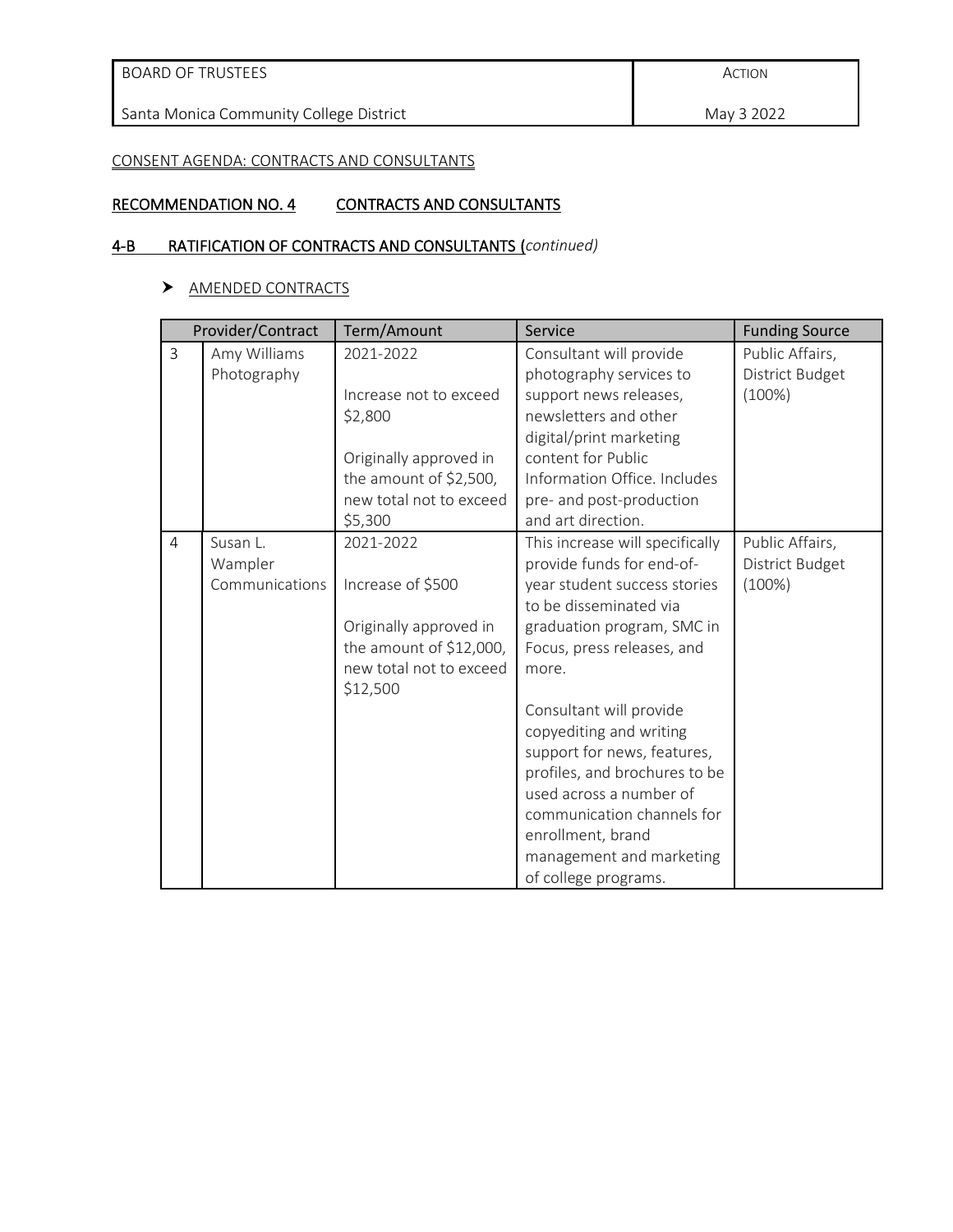May 3 2022

CONSENT AGENDA: CONTRACTS AND CONSULTANTS

# RECOMMENDATION NO. 4 CONTRACTS AND CONSULTANTS

# 4-B RATIFICATION OF CONTRACTS AND CONSULTANTS *(continued)*

#### AMENDED CONTRACTS *(continued)*

|   | Provider/Contract | Term/Amount                                           | Service                                                      | <b>Funding Source</b> |
|---|-------------------|-------------------------------------------------------|--------------------------------------------------------------|-----------------------|
| 5 | Diane Krieger     | 2021-2022                                             | This increase will specifically                              | Public Affairs,       |
|   | Communications    |                                                       | provide funds for end-of-                                    | District Budget       |
|   | LLC               | Increase of \$500                                     | year student success stories                                 | $(100\%)$             |
|   |                   |                                                       | to be disseminated via                                       |                       |
|   |                   | Originally approved in                                | graduation program, SMC in                                   |                       |
|   |                   | the amount of \$20,950,                               | Focus, press releases, and                                   |                       |
|   |                   | New total not to                                      | more.                                                        |                       |
|   |                   | exceed \$21,450                                       |                                                              |                       |
|   |                   |                                                       | Consultant provides support                                  |                       |
|   |                   |                                                       | in developing PR and                                         |                       |
|   |                   |                                                       | marketing communications                                     |                       |
|   |                   |                                                       | collateral including articles<br>and brochures for a student |                       |
|   |                   |                                                       | and community audience.                                      |                       |
|   |                   |                                                       | Consultant will also assist                                  |                       |
|   |                   |                                                       | PIO and SMC Emergency                                        |                       |
|   |                   |                                                       | Operations Team with                                         |                       |
|   |                   |                                                       | content creation and editing                                 |                       |
|   |                   |                                                       | of various marketing/PR                                      |                       |
|   |                   |                                                       | materials related to COVID                                   |                       |
|   |                   |                                                       | education/reopening                                          |                       |
|   |                   |                                                       | communications.                                              |                       |
|   |                   |                                                       | (Note: Consultant's annual                                   |                       |
|   |                   |                                                       | purchase order for 2021-                                     |                       |
|   |                   |                                                       | 2022 is split into two distinct                              |                       |
|   |                   |                                                       | portions: \$10,000                                           |                       |
|   |                   |                                                       | earmarked to assist SMC and                                  |                       |
|   |                   |                                                       | <b>Emergency Operations Team</b>                             |                       |
|   |                   |                                                       | with copywriting for COVID-                                  |                       |
|   |                   |                                                       | specific communications                                      |                       |
|   |                   |                                                       | projects. This increase is                                   |                       |
|   |                   |                                                       | requested as an addition to                                  |                       |
|   |                   |                                                       | the non-Covid related line of                                |                       |
|   |                   |                                                       | the relevant PO.).                                           |                       |
|   | #3, #4 and #5     | Requested by: Grace Smith, Public Information Officer |                                                              |                       |

*Approved by: Dr. Kathryn E. Jeffery, Superintendent/President*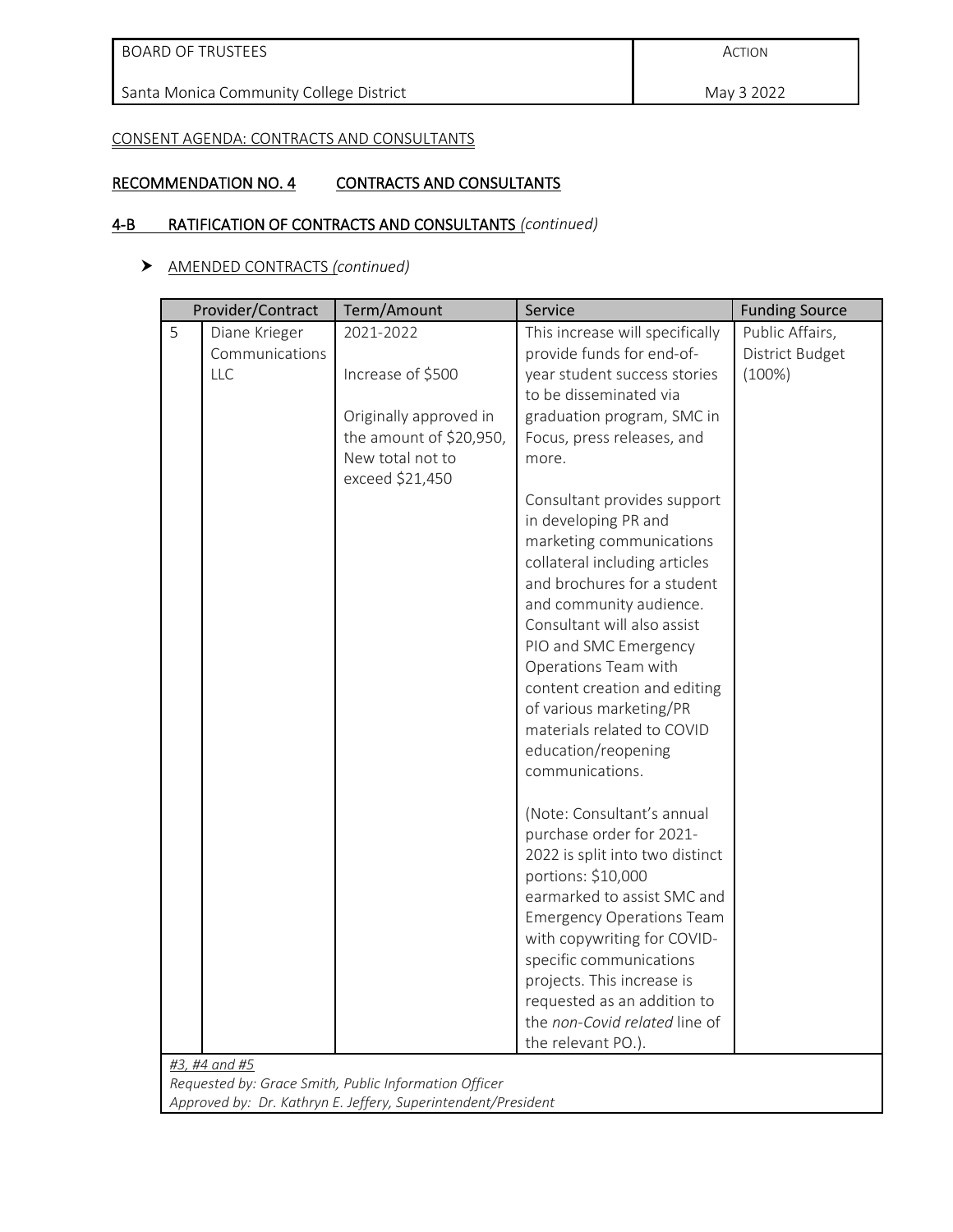| <b>I BOARD OF TRUSTEES</b>              | ACTION      |
|-----------------------------------------|-------------|
| Santa Monica Community College District | May 3, 2022 |

#### CONSENT AGENDA: HUMAN RESOURCES

# RECOMMENDATION NO. 5 EQUAL OPPORTUNITY FUND MULTIPLE METHOD ALLOCATION MODEL CERTIFICATION FORM, FISCAL YEAR 2020-2021

*Requested Action: Approval/Ratification Reviewed by: Tre'Shawn Hall-Baker, Dean, Human Resources Approved by: Sherri Lee-Lewis, Vice-President, Human Resources*

It is recommended that the Board of Trustees certify that the Santa Monica Community College District met Multiple Method #1 (Mandatory for Funding): District's EEO Advisory Committee, EEO Plan, and submittal of Expenditure/Performance Reports for prior year; and met at least 8 out of 8 of the remaining Multiple Methods:

- SMC's EEO Advisory Committee has met in excess of the minimum required meetings during fiscal year 2021-2022.
- Santa Monica College's current EEO Plan can be found at [https://www.smc.edu/administration/human](https://www.smc.edu/administration/human-resources/documents/EEO_Documents/EEO-Plan.pdf)[resources/documents/EEO\\_Documents/EEO-Plan.pdf](https://www.smc.edu/administration/human-resources/documents/EEO_Documents/EEO-Plan.pdf) ; The EEO Plan is required to be updated every 3 years; it was approved on August 4, 2020 by the Board of Trustees.
- The EEO Expenditure Report for FY 2020-2021 was submitted to the Chancellor's Office on 06/26/2021.
- SMC meets 9 out of 9 Multiple Methods.

# Purpose

The purpose of implementing the Multiple Method model was to increase compliance with legal EEO requirements and provide our students with the educational benefits of a diverse workforce.

# Background

Each year the California Community Colleges Chancellor's Office supports EEO and diversity training and education through a state-wide funding mechanism. The funding process requires completion of a certification form from each district requesting funding for EEO and diversity work. The funding can be used for training, publication of EEO/diversity materials, conference attendance, speakers, supplies, job fair exhibition fees, etc. As a result of the District's adherence to the EEO Multiple Methods program, the District was awarded \$50,000 for each of the fiscal years 2017-2018, 2018-2019, 2019-2020, and 2020- 2021. It is important to note that in the past, the Chancellor's Office has notified districts to expect the annual state funding allocation to continue to vary from year to year, and due to the impact of the Covid-19 on the state budget, we expect this year's allocation to be less than \$50,000.

# Regulatory Source and Impact

"Education Code section 87100 and title 5 require the community colleges to have a richly diverse workforce that addresses the needs of our diverse student populations. Attaining a diverse workforce requires focusing on equal employment opportunities to eliminate barriers in employment, such as lack of focused outreach, a non-welcoming culture, and implicit and explicit bias. Eliminating these barriers requires a proactive, intentional effort by colleges. It also requires various institutional disciplines, such as a review of job descriptions to avoid exclusionary effect, analysis of significant underrepresentation and adverse impact to ensure recruitment efforts and hiring processes are not unintentionally discriminatory,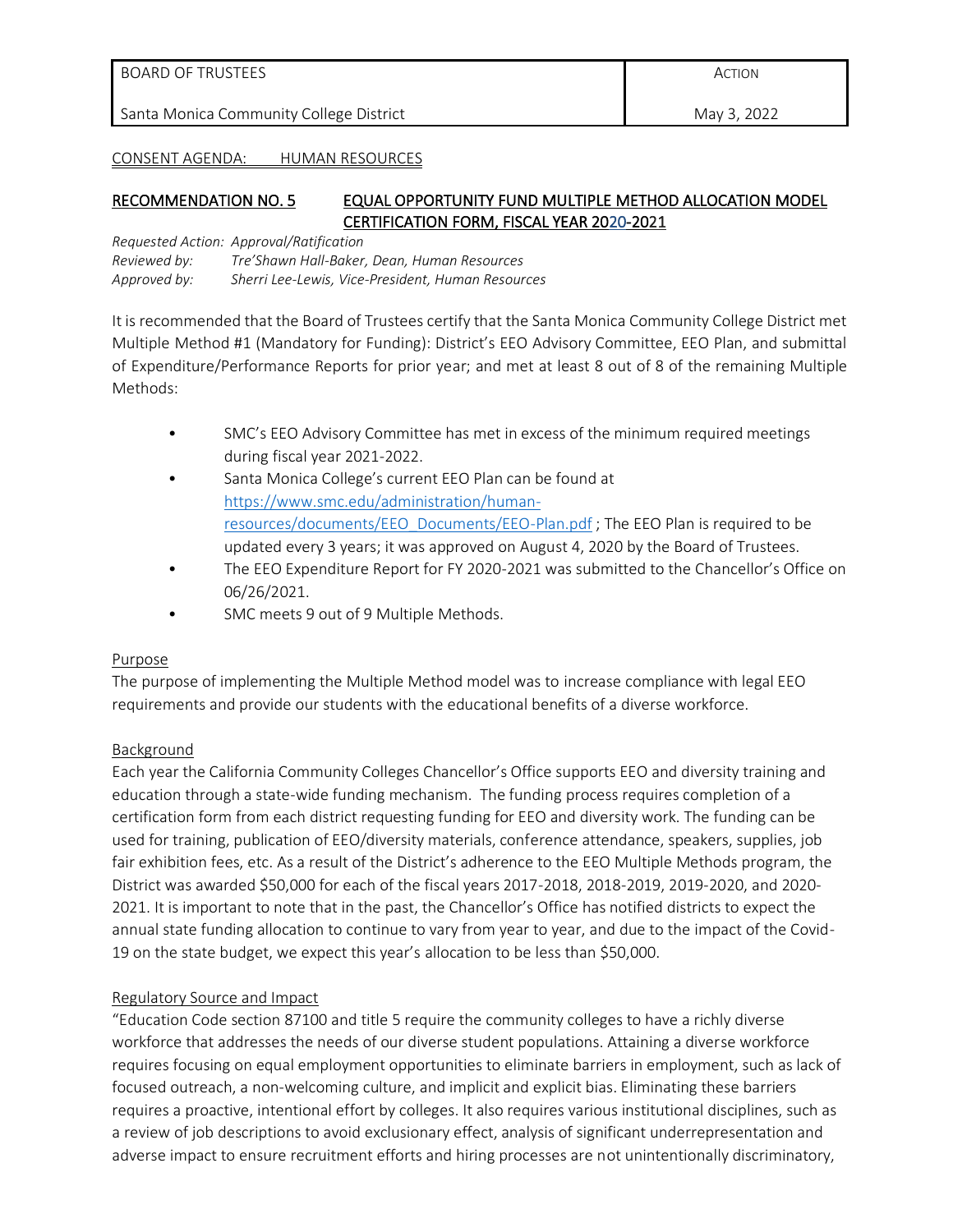and effective training of committee members to self-regulate unconscious bias." 2016 EEO and Diversity Best Practices Handbook[. https://www.cccco.edu/-/media/CCCCO-Website/About-Us/Divisions/Office-of](https://www.cccco.edu/-/media/CCCCO-Website/About-Us/Divisions/Office-of-the-General-Counsel/Programs/EEO-Equal-Employment-Opportunity/2016-EEO-and-Diversity-Handbook-ADA.pdf?la=en&hash=ABD9C5013015B9A80C29CEECBE8D410CE545DDE3)[the-General-Counsel/Programs/EEO-Equal-Employment-Opportunity/2016-EEO-and-Diversity-Handbook-](https://www.cccco.edu/-/media/CCCCO-Website/About-Us/Divisions/Office-of-the-General-Counsel/Programs/EEO-Equal-Employment-Opportunity/2016-EEO-and-Diversity-Handbook-ADA.pdf?la=en&hash=ABD9C5013015B9A80C29CEECBE8D410CE545DDE3)[ADA.pdf?la=en&hash=ABD9C5013015B9A80C29CEECBE8D410CE545DDE3](https://www.cccco.edu/-/media/CCCCO-Website/About-Us/Divisions/Office-of-the-General-Counsel/Programs/EEO-Equal-Employment-Opportunity/2016-EEO-and-Diversity-Handbook-ADA.pdf?la=en&hash=ABD9C5013015B9A80C29CEECBE8D410CE545DDE3)

The Chancellor's Office Equal Employment Opportunity and Diversity Advisory Committee and the Legal Affairs Division identified nine best-practice areas for success in promoting EEO. These serve as the multiple methods for reallocating the EEO Fund. In order to qualify for EEO funds, districts are required to demonstrate compliance with Multiple Method #1, and at least 6 of the remaining 8 Multiple Methods.

The certification form requires districts to report the various activities being implemented to promote Equal Employment Opportunity for each of the following 9 Multiple Methods.

# Mandatory for Funding

1. District's EEO Advisory Committee, EEO Plan, and submittal of Expenditure/Performance Reports for prior year.

# Pre-Hiring

- 2. Board policies and adopted resolutions
- 3. Incentives for hard-to-hire areas/disciplines
- 4. Focused outreach and publications

# Hiring

- 5. Procedures for addressing diversity throughout hiring steps and levels
- 6. Consistent and ongoing training for hiring committees

# Post-Hiring

- 7. Professional development focused on diversity
- 8. Diversity incorporated into criteria for employee evaluation and tenure review
- 9. Grow-Your-Own programs

# **Summary**

Santa Monica College meets 9 out of 9 Multiple Methods, and therefore would qualify for EEO funding in the next fiscal year.

# *This supports the Board's 2021-2022 Ongoing Priorities*

#3 Continue to support and hire a diverse and innovative faculty and staff, while seeking to increase the *percentage of full-time faculty over time.*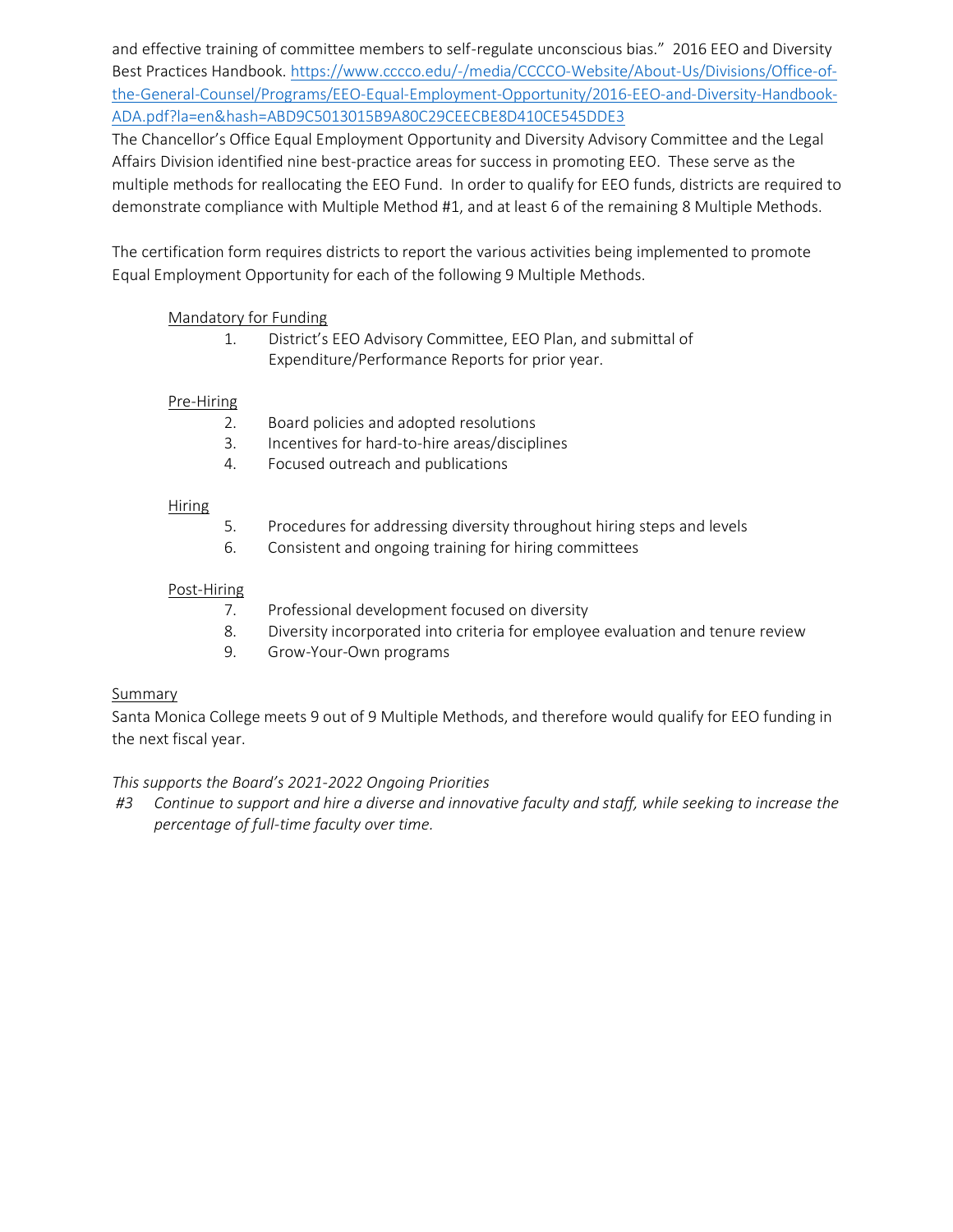| Santa Monica Community College District<br>May 3, 2022 |  |
|--------------------------------------------------------|--|

CONSENT AGENDA: HUMAN RESOURCES

#### RECOMMENDATION NO. 6 RESOLUTION FIXING THE EMPLOYER'S CONTRIBUTION UNDER THE PUBLIC EMPLOYEES MEDICAL AND HOSPITAL CARE ACT

*Requested Action: Adoption Reviewed by: Tre'Shawn Hall-Baker, Dean, Human Resources Approved by: Sherri Lee-Lewis, Vice-President, Human Resources*

WHEREAS, (1) Government Code Section 22892(a) provides that a contracting agency under the Public Employees' Medical and Hospital Care Act shall fix the amount of the employer's contribution at an amount not less than the amount required under Section 22892(b)(1) of the Act, and

WHEREAS, (2) SANTA MONICA COLLEGE, hereinafter referred to as Special District is a contracting agency under the Act for participation by members of the Board of Trustees now, therefore be it

RESOLVED, That the employer's contribution for each employee, retiree, or survivor shall be the amount necessary to pay the full cost of his/her enrollment, including the enrollment of his/her family members in a health benefits plan up to a maximum of \$1,228.46 per month, plus administrative fees and Contingency Reserve Fund Assessments.

Comment: This is recommendation is presented annually to the Board for approval. The base medical benefit amount is to be increased annually in accordance with the benefits article in the contract agreements with CSEA and the SMC Faculty Association, the SMC Police Officers Association and by Board Resolution covering the Special Districts.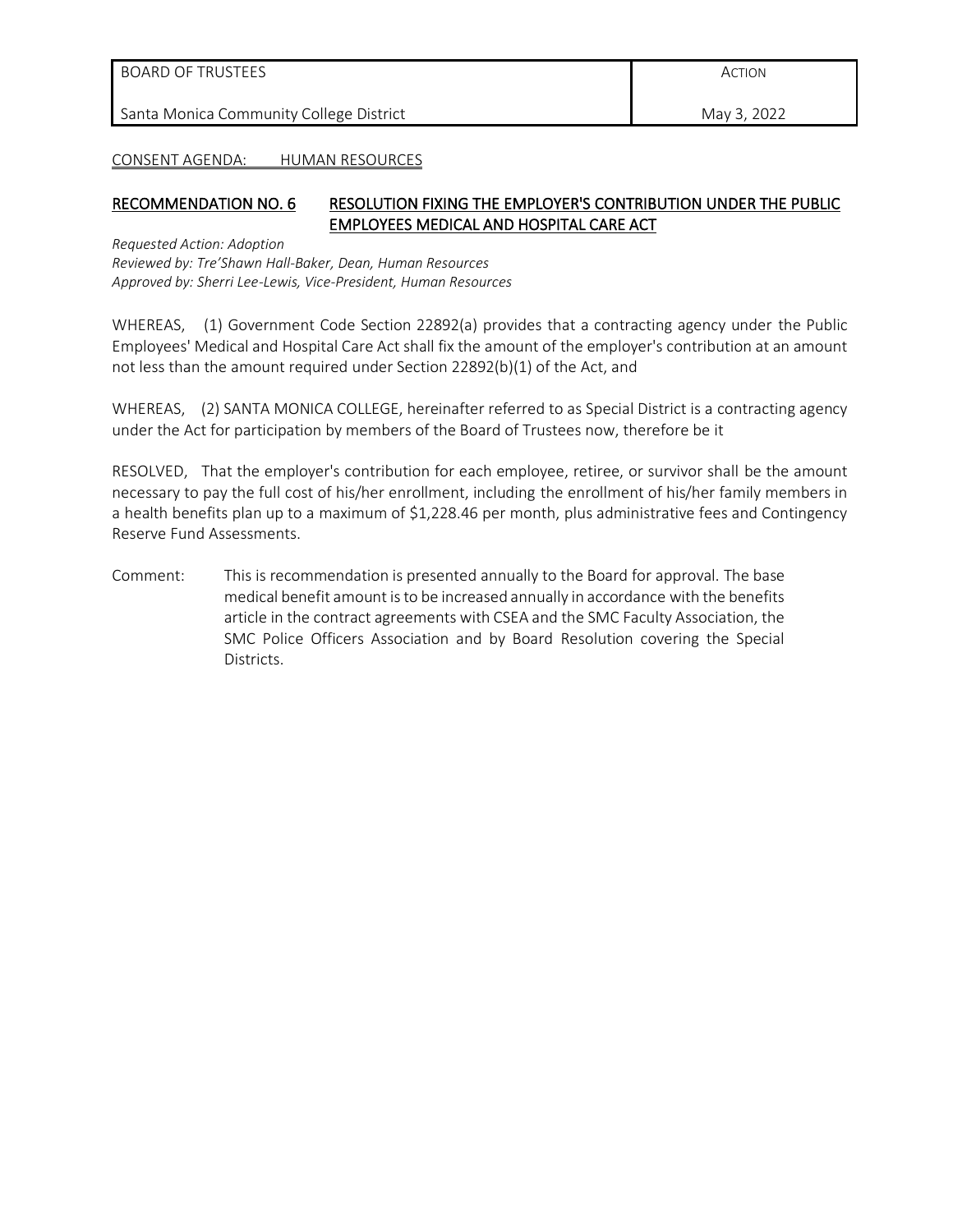May 3, 2022

#### CONSENT AGENDA: HUMAN RESOURCES

#### RECOMMENDATION NO. 7 ACADEMIC PERSONNEL

| Requested Action: | Approval/Ratification                             |
|-------------------|---------------------------------------------------|
| Reviewed by:      | Tre'Shawn Hall-Baker, Dean, Human Resources       |
| Approved by:      | Sherri Lee-Lewis, Vice President, Human Resources |

#### **ELECTION**

| NEW FULL-TIME TENURE TRACK FACULTY                          | EFFECTIVE DATE |
|-------------------------------------------------------------|----------------|
| Gonzalez, Manuel, Instructor, English                       | 08/29/2022     |
| Kim, Soojin, Counselor, International Education Center      | 08/29/2022     |
| Kurtoic, Sarah, Instructor, Chemistry                       | 08/29/2022     |
| Murray, Marybeth, Instructor, Early Childhood Education     | 08/29/2022     |
| Olvey, Kathy, Instructor, English                           | 08/29/2022     |
| Sanker, Cardinal, Counselor, International Education Center | 08/29/2022     |
| Simmons, Robert, Instructor, Film Studies                   | 08/29/2022     |
| Vaugh, Ariel, Instructor, Chemistry                         | 08/29/2022     |

#### ADJUNCT FACULTY

Approval/ratification of the hiring of adjunct faculty (List on file in the Office of Human Resources).

#### LIMITED RETIREMENT

Gallogly, Ethan, Instructor, Physical Sciences Comment: Reducing percentage of work assignment to 50% commencing Fall 2022 – Spring 2023

#### RETIREMENTS

| Erickson, Mary, Full-time Faculty, Modern Languages (36 years)         | 06/30/2022 |
|------------------------------------------------------------------------|------------|
| Del Valle, Patricia, Full-Time Faculty, Counseling (29 years)          | 06/14/2022 |
| Goodman, David, Full-time Faculty, Music (25 years)                    | 06/30/2022 |
| Manson, Laura, Full-time Faculty, Early Childhood Education (23 years) | 06/14/2022 |
| Wu, Xiaozhou (Joe), Full-time Faculty, Modern Languages (30 years)     | 06/30/2022 |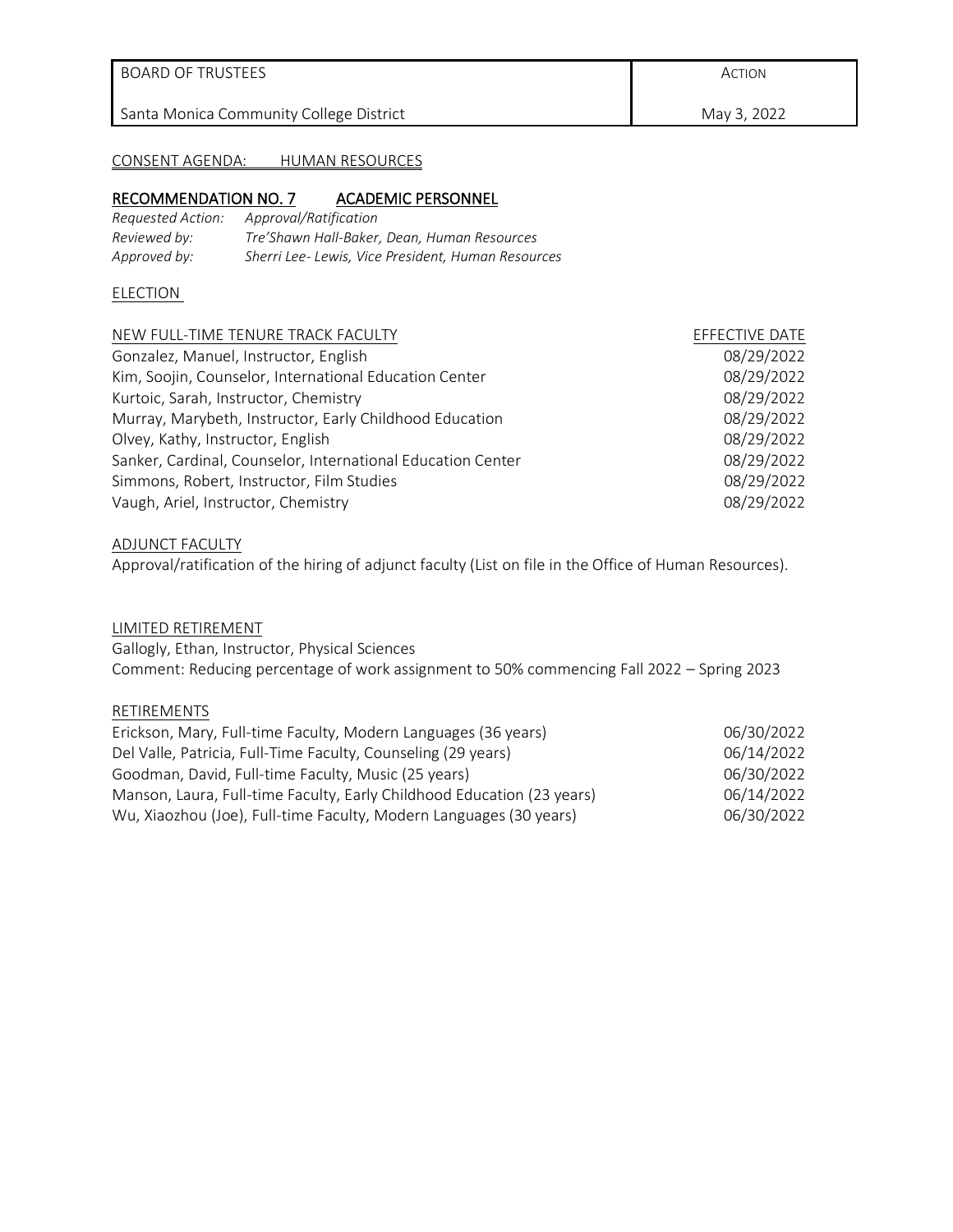ACTION

May 3, 2022

# CONSENT AGENDA: HUMAN RESOURCES

# RECOMMENDATION NO. 8 CLASSIFIED PERSONNEL - REGULAR

| Requested Action: | Approval/Ratification                             |
|-------------------|---------------------------------------------------|
| Reviewed by:      | Tre'Shawn Hall-Baker, Dean, Human Resources       |
| Approved by:      | Sherri Lee-Lewis, Vice President, Human Resources |

All personnel assigned into authorized positions will be elected to employment (merit system) in accordance with district policies and salary schedules.

|                  | POSITION INCREASE IN WORK CALENDAR / PERMANENT                                             | EFFECTIVE DATE |
|------------------|--------------------------------------------------------------------------------------------|----------------|
|                  | From: Registered Nurse-Health Services, 11 mos, 40 hours (1 position)                      | 07/01/2022     |
| To:              | Registered Nurse-Health Services, 12 mos, 40 hours (1 position)                            |                |
| <b>ELECTIONS</b> |                                                                                            |                |
|                  | INCREASE IN WORK CALENDAR / PERMANENT                                                      |                |
|                  | Hassan, Fauzia                                                                             | 07/01/2022     |
|                  | From: Registered Nurse-Health Services, 11 mos, 40 hours                                   |                |
| To:              | Registered Nurse-Health Services, 12 mos, 40 hours                                         |                |
|                  | PROMOTION                                                                                  |                |
|                  | Albano, Rosa A.                                                                            | 04/18/2022     |
| To:              | From: Accounting Specialist, Campus Bookstore<br>Accounting Technician, Auxiliary Services |                |
|                  | Jauregui, Carlos C.                                                                        | 05/02/2022     |
|                  | From: Student Services Assistant, IEC                                                      |                |
| To:              | International Student Services Specialist, IEC                                             |                |
| Le, Ann K.       |                                                                                            | 05/04/2022     |
|                  | Fr: Accountant, Fiscal Services                                                            |                |
|                  | To: Accounting Manager, Fiscal Services                                                    |                |
|                  | Monroe, Nichelle                                                                           | 04/18/2022     |
|                  | From: Administrative Clerk, 11 months, 20 hours, weekend shift, LRC                        |                |
| To:              | Administrative Assistant I, 12 months, 40 hours, Athletics/Kinesiology                     |                |
|                  | Velazquez, Jose                                                                            | 05/02/2022     |
|                  | From: Media Resources Assistant, 11 months, 40 hours, LRC                                  |                |
| To:              | Associate Programmer Analyst, 12 months, 40 hours, MIS                                     |                |
|                  | PROBATIONARY/ADVANCE STEP PLACEMENT                                                        |                |
|                  | Gino, Ana, Disabled Student Services Assistant, DSPS (Step B)                              | 04/18/2022     |
|                  | Gomez, Paulette N., Program Specialist, STEM (Step B)                                      | 04/18/2022     |
|                  | PROBATIONARY                                                                               |                |
|                  | Avella, Jocelyn, Administrative Assistant II, Counseling                                   | 05/02/2022     |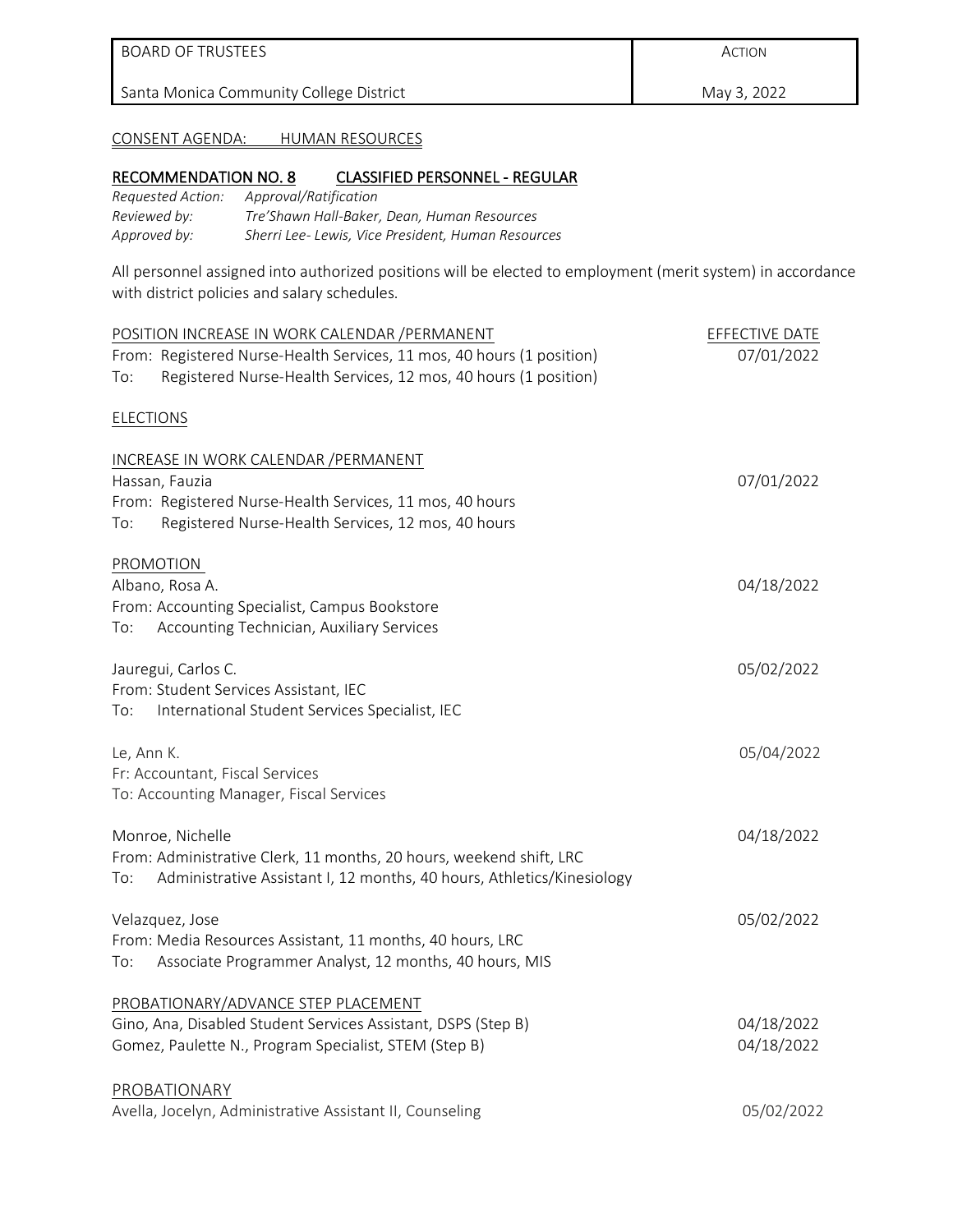| REINSTATEMENT<br>Suzuki, Marcus, Instructional Asst. - Math, 11 months, 40 hours Varied Schedule                                                                                                                     |              | 06/16/2022                                            |
|----------------------------------------------------------------------------------------------------------------------------------------------------------------------------------------------------------------------|--------------|-------------------------------------------------------|
| VOLUNTARY TRANSFER (CSEA/DISTRICT AGREEMENT)<br>Bautista, Yomira<br>From: Student Services Clerk, Pico Partnership/EOPS, 12 months, 40 hours<br>Student Services Clerk, Pico Partnership, 12 months, 20 hours<br>To: |              | 05/02/2022                                            |
| Sprigg, Rebecca S.<br>From: Buyer II, PC&L (range 41)<br>Administrative Assistant II, President's Office/Public Information Office (range 29)<br>To:                                                                 |              | 05/16/2022                                            |
|                                                                                                                                                                                                                      |              |                                                       |
| CSEA EDUCATIONAL PAY DIFFERENTIAL<br>Burns, Lisa, Student Judicial Affairs Specialist<br>Monroe, Nichelle, Administrative Assistant I                                                                                | 1.5%<br>1.5% | 04/01/2022<br>04/01/2022                              |
| TEMPORARY ASSIGNMENT- LIMITED TERM<br>Acevedo, Roger<br>From: Grounds Worker<br>Grounds Supervisor<br>To:<br>Percentage: More than 50%                                                                               |              | 04/25/2022 to 06/24/2022                              |
| Hightower, LaToya<br>From: Student Services Clerk<br>International Student Services Specialist<br>To:<br>Percentage: More than 50%                                                                                   |              | 04/01/2022 to 04/29/2022                              |
| Williams, Anthony<br>From: Lead Custodian, NS-II<br>Grounds Supervisor, Day Shift<br>To:<br>Percentage: More than 50%<br>Comment: Date Correction                                                                    |              | 02/22/2022 to 04/22/2022                              |
| LIMITED TERM- SUBSTITUTE<br>Gonzalez, Nataly<br>From: Student Services Clerk<br>Program Specialist<br>To:<br>Percentage: More than 50%<br><b>Comment: Status Correction</b>                                          |              | 02/22/2022 to 04/15/2022                              |
| Singha, Samantha<br>From: Student Services Clerk<br>Enrollment Services Specialist<br>To:<br>Percentage: More than 50%<br>Comment: Date Correction and Extension*                                                    |              | 03/17/2022 to 06/30/2022<br>07/01/2022 to 10/29/2022* |
| WORKING OUT OF CLASSIFICATION (PROVISIONAL ASSIGNMENT)<br>Colimitras, Kathleen<br>From: Human Resources Specialist<br>Human Resources Technician<br>To:<br>Percentage: More than 50%:                                |              | 04/01/2022 to 06/30/2022                              |
|                                                                                                                                                                                                                      |              |                                                       |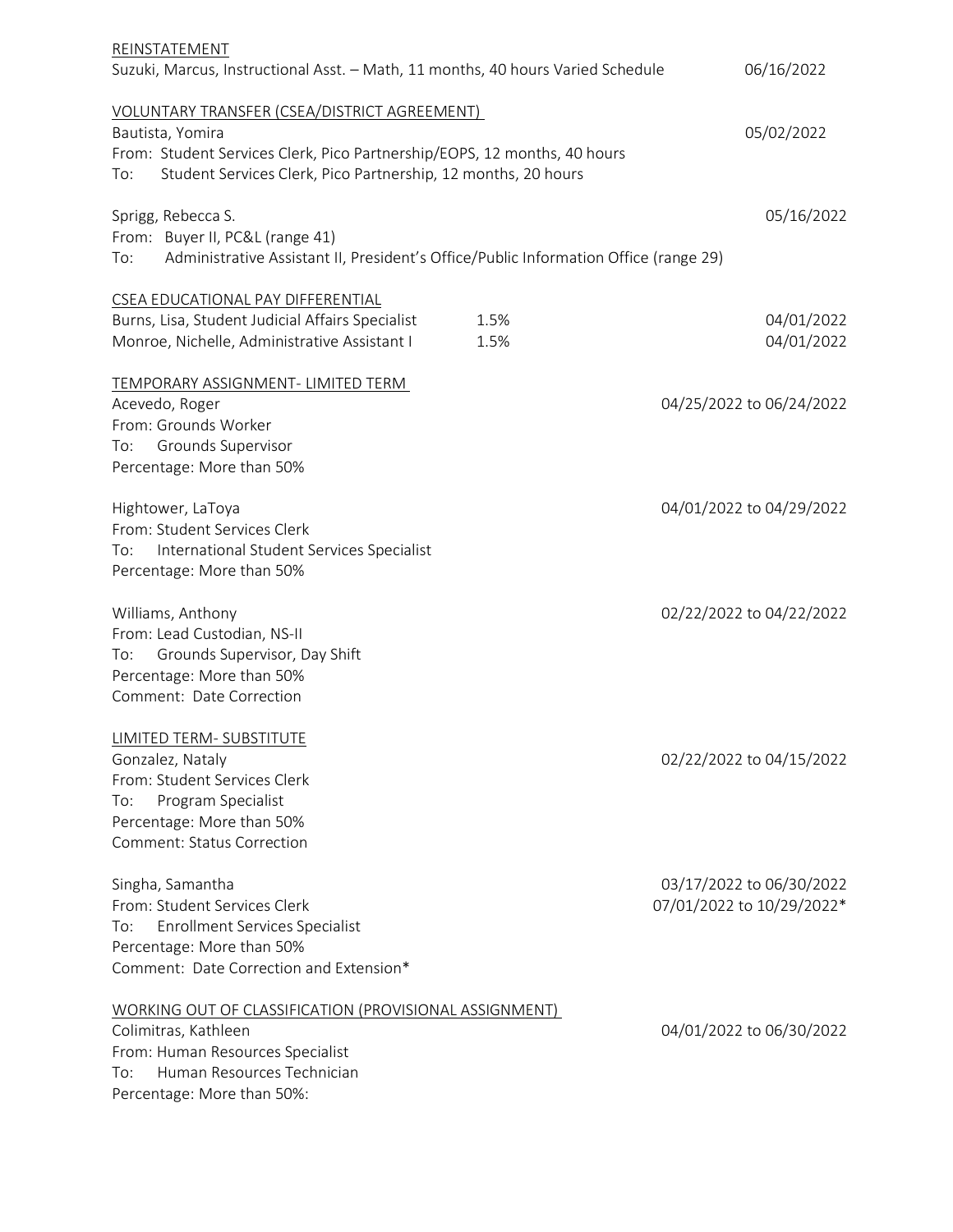| Hernandez Solis, Edgar<br>From: Customer Services Assistant           | 04/18/2022 to 06/30/2022 |
|-----------------------------------------------------------------------|--------------------------|
| <b>Accounting Specialist</b><br>To:                                   |                          |
| Percentage: More than 50%                                             |                          |
| Munoz, Andres<br>From: Student Services Assistant                     | 04/04/2022 to 05/20/2022 |
| Outreach and Recruitment Specialist<br>To:                            |                          |
| Percentage: More than 50%                                             |                          |
|                                                                       |                          |
| Russell, Lorin                                                        | 03/28/2022 to 04/15/2022 |
| From: Instructional Assistant - Learning Disabilities, 20 hours       |                          |
| Student Services Clerk, 40 hours<br>To:                               |                          |
| Percentage: More than 50%                                             |                          |
| SEPARATION                                                            | LAST DAY OF PAID SERVICE |
|                                                                       |                          |
| RESIGNATION                                                           |                          |
| Casale, Danielle, International Student Services Specialist, IEC      | 04/15/2022               |
|                                                                       |                          |
| RETIREMENT<br>Wolf, Janet, Administrative Assistant II, IEC (6 years) | 06/30/2022               |
|                                                                       |                          |

# RECOMMENDATION NO. 9 CLASSIFIED PERSONNEL - NON MERIT

| Requested Action: | Approval/Ratification                             |
|-------------------|---------------------------------------------------|
| Reviewed by:      | Tre'Shawn Hall-Baker, Dean, Human Resources       |
| Approved by:      | Sherri Lee-Lewis, Vice President, Human Resources |

All personnel assigned will be elected on a temporary basis to be used as needed in accordance with District policies and salary schedules.

#### STUDENT EMPLOYEES

| College Student Assistant, \$15.00/hour (STHP)           |  |
|----------------------------------------------------------|--|
| College Work-Study Student Assistant, \$15.00/hour (FWS) |  |
|                                                          |  |

| SPECIAL SERVICE         |  |
|-------------------------|--|
| Art Model, \$27.00/hour |  |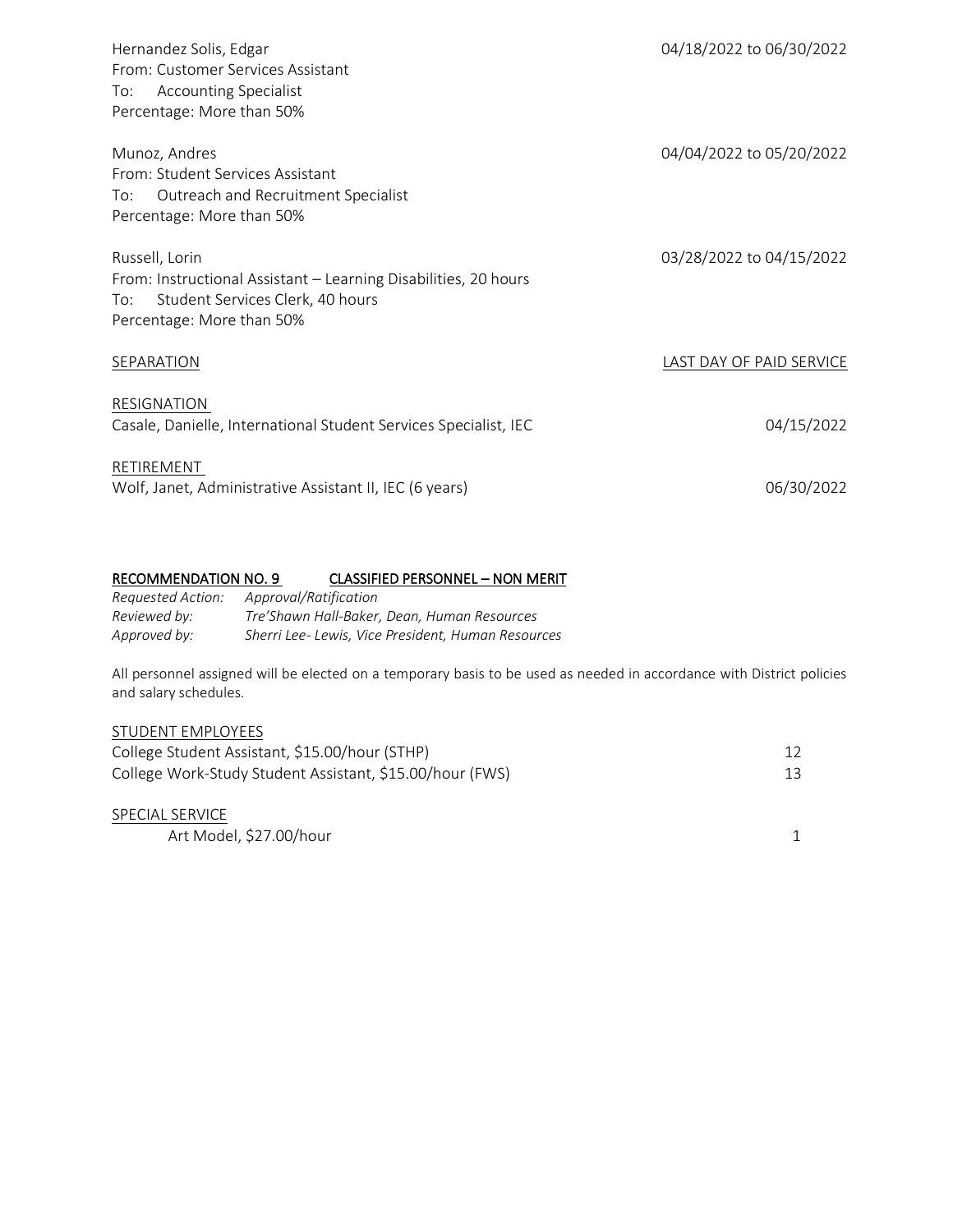ACTION

May 3 2022

#### CONSENT AGENDA: HUMAN RESOURCES

#### RECOMMENDATION NO. 10 CLASSIFIED PERSONNEL – LIMITED DURATION

| Requested Action: | Approval/Ratification                             |
|-------------------|---------------------------------------------------|
| Reviewed by:      | Tre'Shawn Hall-Baker, Dean, Human Resources       |
| Approved by:      | Sherri Lee-Lewis, Vice President, Human Resources |

All personnel assigned to limited term employment (Merit System) will be elected in accordance with District policies and salary schedules.

#### ELECTIONS ET ENTRE DATE

PROVISIONAL: Temporary personnel who meet minimum qualifications and are assigned to work 90 working days; who have not come from an eligibility list.

| Campos, Yovanna, Health Assistant, Health Services                                     | 04/18/2022-06/30/2022 |
|----------------------------------------------------------------------------------------|-----------------------|
| Gradilla, Giselle, Personnel Specialist, Personnel Commission                          | 04/25/2022-06/30/2022 |
| Marcial, Christina, Student Services Clerk, Outreach, Recruitment & Student Engagement |                       |
| From:                                                                                  | 04/06/2022-06/30/2022 |
| To:                                                                                    | 04/06/2022-04/06/2022 |
| Preston, Christian, Health Assistant, Health Services 0                                | 04/11/2022-06/30/2022 |
| Pacheco, Wendy, Enterprise Business Services Clerk                                     |                       |
| From:                                                                                  | 01/18/2022-06/30/2022 |
| Ramirez, Anthony M., Student Services Clerk, Cashier's Office                          |                       |
| From:                                                                                  | 03/01/2022-06/30/2022 |
| To:                                                                                    | 03/01/2022-04/01/2022 |
| Ramirez, Anthony M., Receiving, Stockroom & Delivery Worker, Warehouse                 | 04/04/2022-06/30/2022 |
| Tuttle, Daniel W., Theatre Technical Specialist, Facilities                            | 05/09/2022-06/30/2022 |

LIMITED TERM: Positions established to perform duties not expected to exceed 6 months in one fiscal year or positions established to replace temporarily absent employees; all appointments are made from eligibility lists or former employees in good standing.

| DePablo, Diana, Student Services Clerk, Outreach, Recruitment &                      |                       |  |  |  |
|--------------------------------------------------------------------------------------|-----------------------|--|--|--|
| Student Engagement                                                                   | 05/02/2022 06/30/2022 |  |  |  |
| Murphy, Diane M., Student Services Clerk, Outreach, Recruitment & Student Engagement |                       |  |  |  |
| From:                                                                                | 03/28/2022-06/30/2022 |  |  |  |
| $To:$ :                                                                              | 03/28/2022-04/07/2022 |  |  |  |
| Zaveri, Zahra, Student Services Clerk, Outreach, Recruitment &                       |                       |  |  |  |
| <b>Student Engagement</b>                                                            | 04/28/2022-06/30/2022 |  |  |  |
| Salazar, Edward, Custodian, Operations                                               | 03/30/2022-06/30/2022 |  |  |  |

SUBSTITUTE - LIMITED TERM: Positions established to replace temporarily absent employees. Substitute limited-term appointments may be made for the duration of the absence of a regular employee but need not be for the full duration of the absence.

Marcial, Christina, Administrative Assistant II, Community & Academic Relations 04/19/2022- 06/30/2022 Pacheco, Wendy, Enterprise Business Services Clerk 01/18/2022-06/30/2022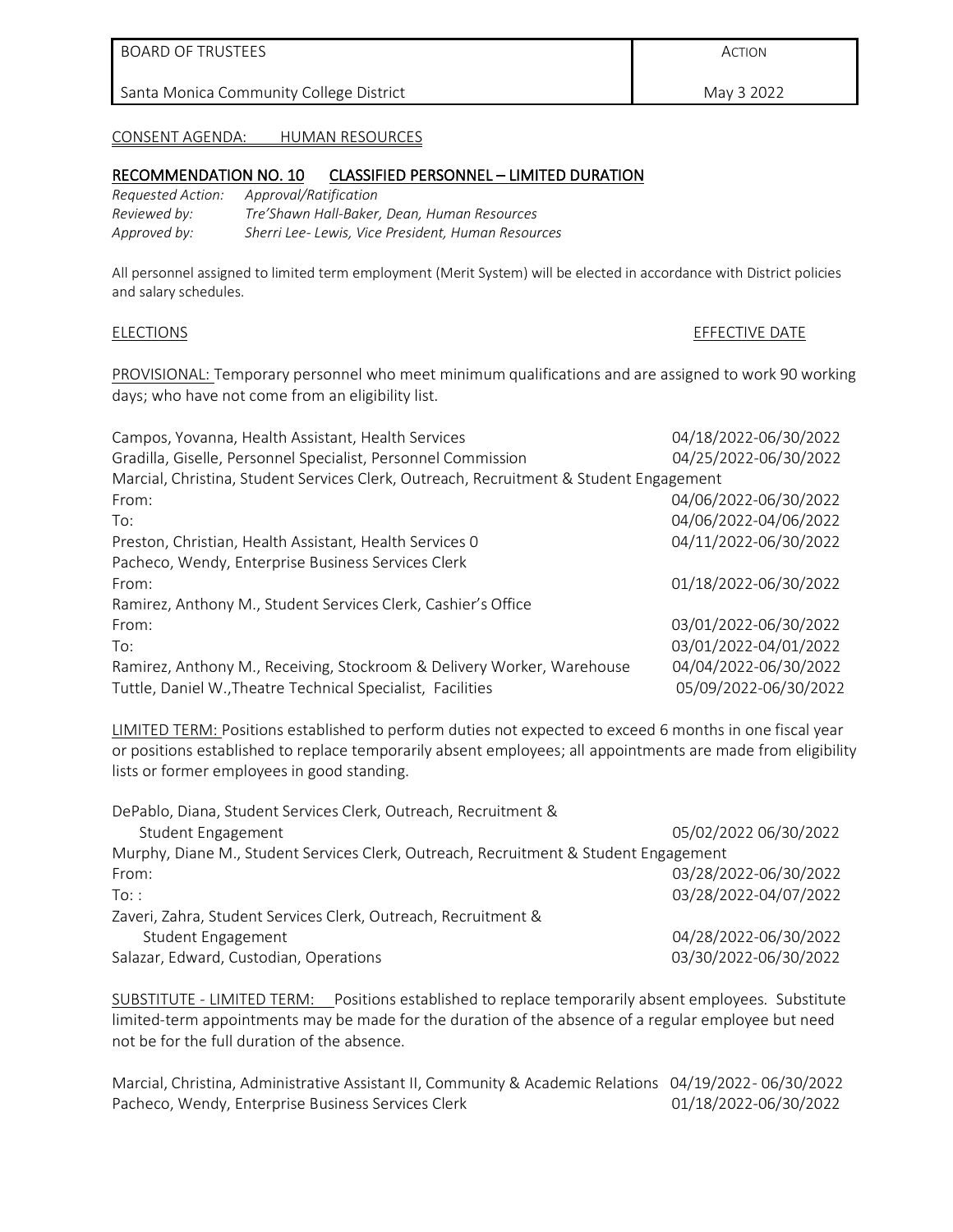BOARD OF TRUSTEES

Santa Monica Community College District

ACTION

May 3, 2022

CONSENT AGENDA: FACILITIES AND FISCAL

#### RECOMMENDATION NO. 11 FACILITIES

| Requested by:     | John Greenlee, Director, Facilities Finance                    |
|-------------------|----------------------------------------------------------------|
|                   | Terry Kamibayashi, Manager of Facilities Maintenance           |
|                   | Devin Starnes, Director of Facilities Management               |
| $\therefore$      | Charlie Yen, Director of Facilities Planning                   |
|                   | Kim Tran, Chief Director, Business Services                    |
| Approved by:      | Christopher Bonvenuto, Vice-President, Business/Administration |
| Requested Action: | Approval/Ratification                                          |

#### 11-A CHANGE ORDERS NO. 3 AND 4 – DRESCHER HALL AIRHANDLER UNIT REPAIR

Change Orders No. 3 and 4 – BON AIR, INC., in connection with the DRESCHER HALL AIRHANDLER UNIT REPAIR project in the amount of \$2,322.

| Original Contract Amount       |   | \$108,000 |
|--------------------------------|---|-----------|
| Change Order No. 1             |   | 4,732     |
| Change Order No. 2             | ς | 3,744     |
| Change Orders No.3 and 4       |   | 2,322     |
| <b>Revised Contract Amount</b> |   | \$118,798 |

Total Change Orders represent 9.99% of the Original Contract.

- Funding Source: State Funded Scheduled Maintenance (Fund 40.0)
- Comment: Change Order No.1: Additional 4 actuators (approved November 2021) Change Order No.2: Relocate Inlet Vanes (approved November 2021) Change Orders No. 3 and 4: Additional 2 Bearing Beds

#### 11-B PROJECT CLOSEOUT – DRESCHER HALL AIRHANDLER UNIT REPAIR

Subject to completion of punch list items by BON AIR, INC., authorize the District Representative without further action of the Board of Trustees, to accept the project described as DRESCHER HALL AIRHANDLER UNIT REPAIR as being complete upon completion of punch list items by BON AIR, INC., The District Representative shall determine the date of Final Completion and Final Acceptance. Subject to the foregoing and in strict accordance with all applicable provisions and requirements of the contract documents relating thereto, upon determination of Final Completion and Final Acceptance, disbursement of the final payment is authorized.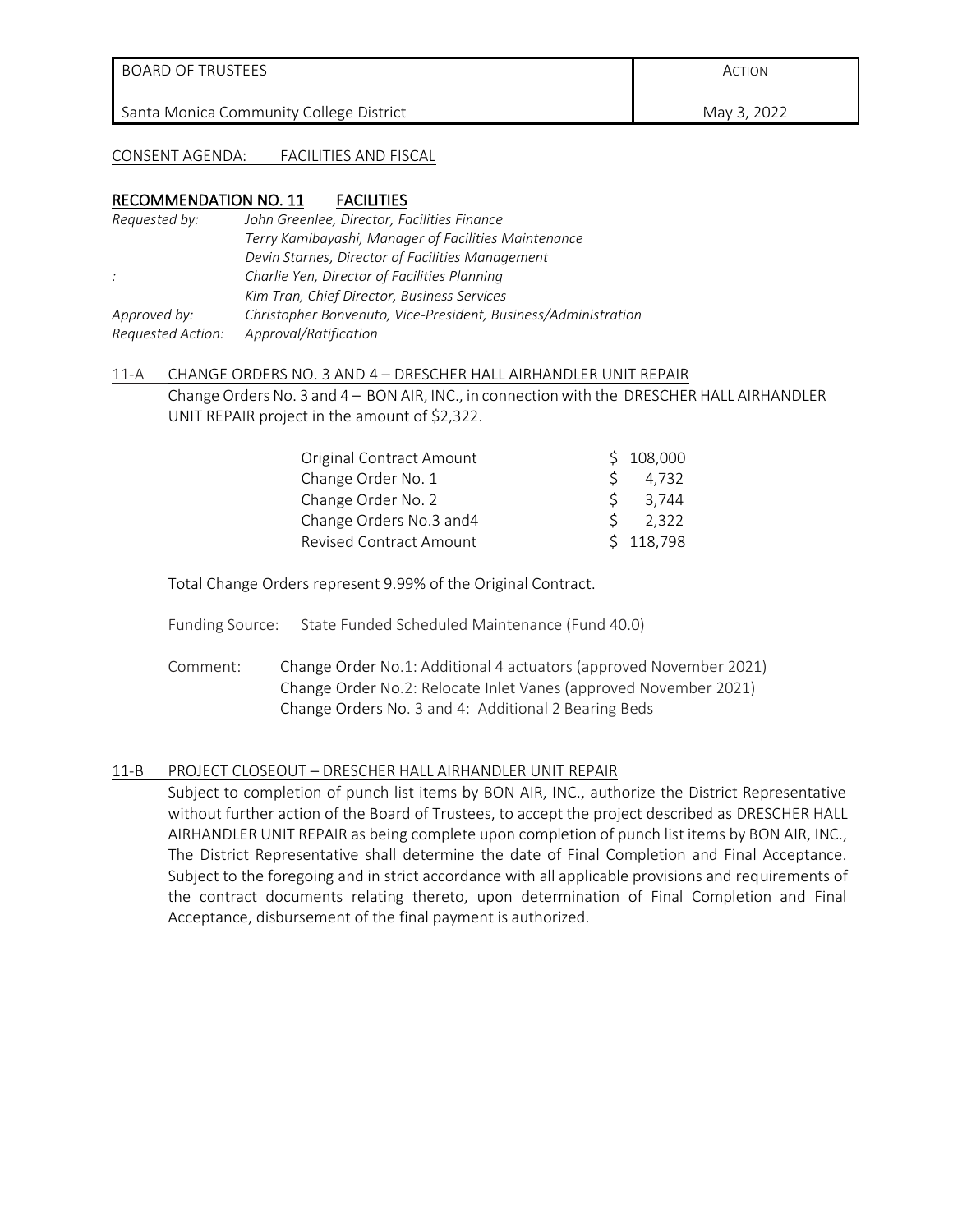May 3, 2022

CONSENT AGENDA: FACILITIES AND FISCAL

#### RECOMMENDATION NO. 11 FACILITIES *(continued)*

- 11-C AWARD OF BID FOR SUMP PUMP REPLACEMENT This item was pulled from the agenda No Action Taken
- 11-D CHANGE ORDER NO. 3 2714 PICO ROOFING PROJECT

Change Order No. 3 – Best Contracting Services, Inc., in connection to the 2714 Pico Roofing Project in the amount of \$18,035.87.

| <b>Original Contract Amount</b> | \$496,700.00          |
|---------------------------------|-----------------------|
| Change Order No. 1              | 440.54<br>$\varsigma$ |
| Change Order No. 2              | \$26,853.40           |
| Change Order No. 3              | \$18,035.87           |
| <b>Revised Contract Amount</b>  | \$542,029.81          |

Total of the three change orders is 9.1% of the original contract.

Funding Source State Funded Scheduled Maintenance Fund 40.0

Comment: Change order No.3 covers drains and spouts on the exterior of the building that was not part of the original scope.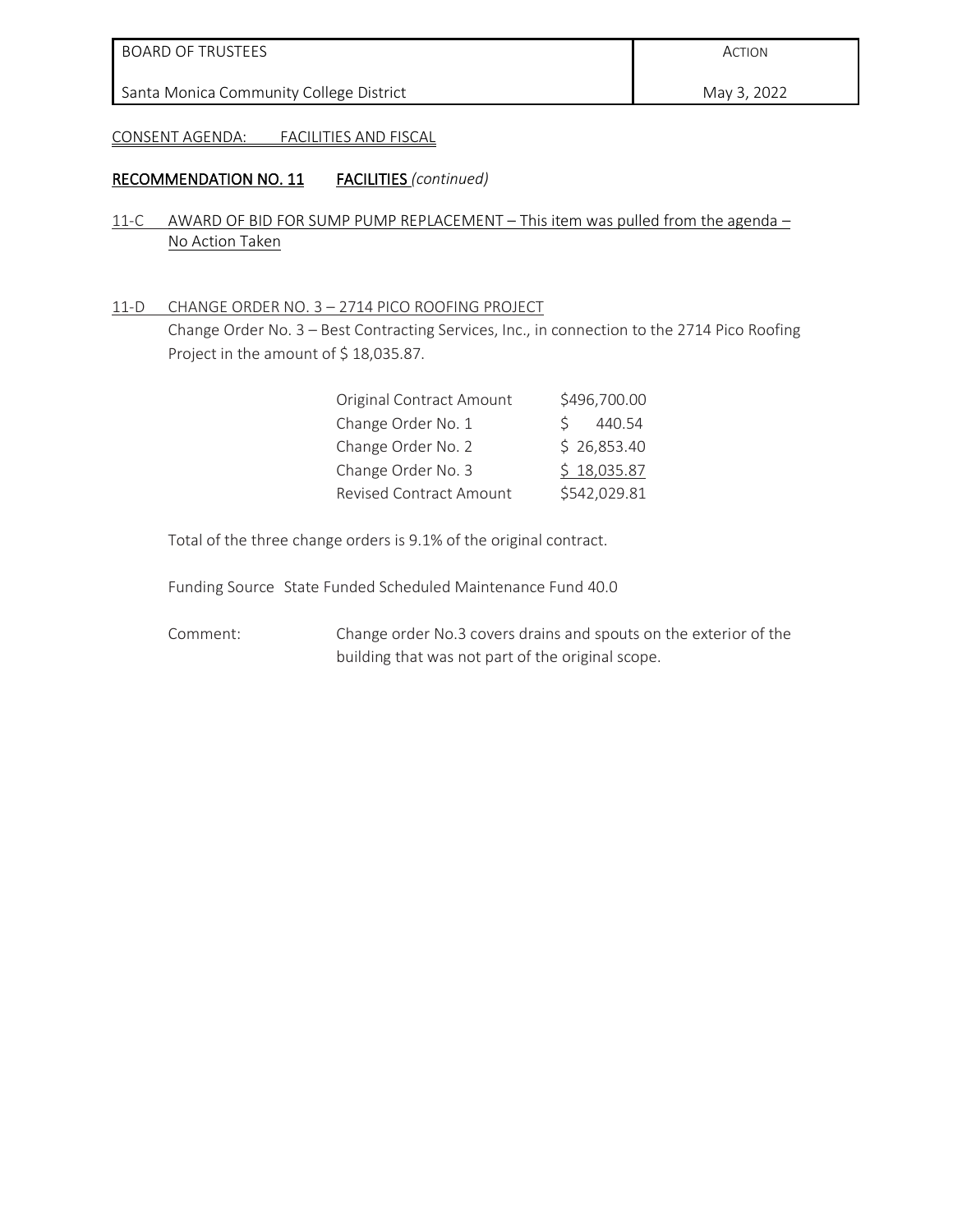May 3, 2022

CONSENT AGENDA: FACILITIES AND FISCAL

#### RECOMMENDATION NO. 12-A ACCEPTANCE OF GRANTS AND BUDGET AUGMENTATION

*Requested Action: Approval/Ratification*

*Requested by: Bradley Lane, Vice President, Academic Affairs Reviewed by: Kim Tran, Chief Director, Business Services Approved by: Christopher M. Bonvenuto, Vice President, Business and Administration*

| Title of Grant:             | Amazon Web Services Cloud Skills Pilot Program                                                                                                                                                                                                                                                                                                                                                                                                                                                                                                                                                                                                                                                                                                                                                                                                                                                                                               |                              |    |                |
|-----------------------------|----------------------------------------------------------------------------------------------------------------------------------------------------------------------------------------------------------------------------------------------------------------------------------------------------------------------------------------------------------------------------------------------------------------------------------------------------------------------------------------------------------------------------------------------------------------------------------------------------------------------------------------------------------------------------------------------------------------------------------------------------------------------------------------------------------------------------------------------------------------------------------------------------------------------------------------------|------------------------------|----|----------------|
| <b>Granting Agency:</b>     | California Community Colleges Chancellor's Office on behalf of the                                                                                                                                                                                                                                                                                                                                                                                                                                                                                                                                                                                                                                                                                                                                                                                                                                                                           |                              |    |                |
|                             | Community Colleges Board of Governors                                                                                                                                                                                                                                                                                                                                                                                                                                                                                                                                                                                                                                                                                                                                                                                                                                                                                                        |                              |    |                |
| Augmentation Amount:        | \$150,000.00 (\$75,000 Year 1, \$75,000 Year 2)                                                                                                                                                                                                                                                                                                                                                                                                                                                                                                                                                                                                                                                                                                                                                                                                                                                                                              |                              |    |                |
| Matching Funds:             | Not Applicable                                                                                                                                                                                                                                                                                                                                                                                                                                                                                                                                                                                                                                                                                                                                                                                                                                                                                                                               |                              |    |                |
| Performance Period:         | April 1, 2022 to June 30, 2024                                                                                                                                                                                                                                                                                                                                                                                                                                                                                                                                                                                                                                                                                                                                                                                                                                                                                                               |                              |    |                |
| Summary:                    | The purpose of the grant is to support Information Technology (IT) full and<br>part-time faculty to design, build, market, and deliver a new cloud<br>computing competency-based certification/Associate's Degree program.<br>Through a competitive process, Santa Monica College was selected to<br>participate in a statewide project with Amazon Web Services Cloud Skills<br>Pilot Program. The pilot program includes an intensive six-month program<br>where existing IT courses will be adapted to incorporate cloud<br>technologies. Funding from this grant will support compensation for faculty<br>to participate in grant activities, review curriculum to incorporate industry<br>practices and provide work-based learning opportunities for students such<br>as certification boot camps that align with the cloud computing program.<br>Funding will also be used to update any technology needed to support the<br>program. |                              |    |                |
| <b>Budget Augmentation:</b> |                                                                                                                                                                                                                                                                                                                                                                                                                                                                                                                                                                                                                                                                                                                                                                                                                                                                                                                                              | Restricted Fund 01.3         |    |                |
|                             | Revenue                                                                                                                                                                                                                                                                                                                                                                                                                                                                                                                                                                                                                                                                                                                                                                                                                                                                                                                                      |                              |    |                |
|                             | 8600 State                                                                                                                                                                                                                                                                                                                                                                                                                                                                                                                                                                                                                                                                                                                                                                                                                                                                                                                                   |                              |    | \$150,000      |
|                             |                                                                                                                                                                                                                                                                                                                                                                                                                                                                                                                                                                                                                                                                                                                                                                                                                                                                                                                                              | Expenditures                 |    |                |
|                             | 1000                                                                                                                                                                                                                                                                                                                                                                                                                                                                                                                                                                                                                                                                                                                                                                                                                                                                                                                                         | Academic Salaries            | \$ | 58,625         |
|                             | 2000                                                                                                                                                                                                                                                                                                                                                                                                                                                                                                                                                                                                                                                                                                                                                                                                                                                                                                                                         | Non-Academic Salaries        | \$ | $\Omega$       |
|                             | 3000                                                                                                                                                                                                                                                                                                                                                                                                                                                                                                                                                                                                                                                                                                                                                                                                                                                                                                                                         | <b>Employee Benefits</b>     | \$ | 16,988         |
|                             | 4000                                                                                                                                                                                                                                                                                                                                                                                                                                                                                                                                                                                                                                                                                                                                                                                                                                                                                                                                         | Supplies & Materials         | \$ | 1,500          |
|                             | 5000                                                                                                                                                                                                                                                                                                                                                                                                                                                                                                                                                                                                                                                                                                                                                                                                                                                                                                                                         | Other Operating Expenditures | \$ | 0              |
|                             | 6000                                                                                                                                                                                                                                                                                                                                                                                                                                                                                                                                                                                                                                                                                                                                                                                                                                                                                                                                         | Capital Outlay               | \$ | 72,887         |
|                             | 7300                                                                                                                                                                                                                                                                                                                                                                                                                                                                                                                                                                                                                                                                                                                                                                                                                                                                                                                                         | Other Outgo/Indirect         | \$ | 0              |
|                             | 7600                                                                                                                                                                                                                                                                                                                                                                                                                                                                                                                                                                                                                                                                                                                                                                                                                                                                                                                                         | Student Aid                  | \$ | $\overline{0}$ |
|                             | Total                                                                                                                                                                                                                                                                                                                                                                                                                                                                                                                                                                                                                                                                                                                                                                                                                                                                                                                                        |                              |    | \$150,000      |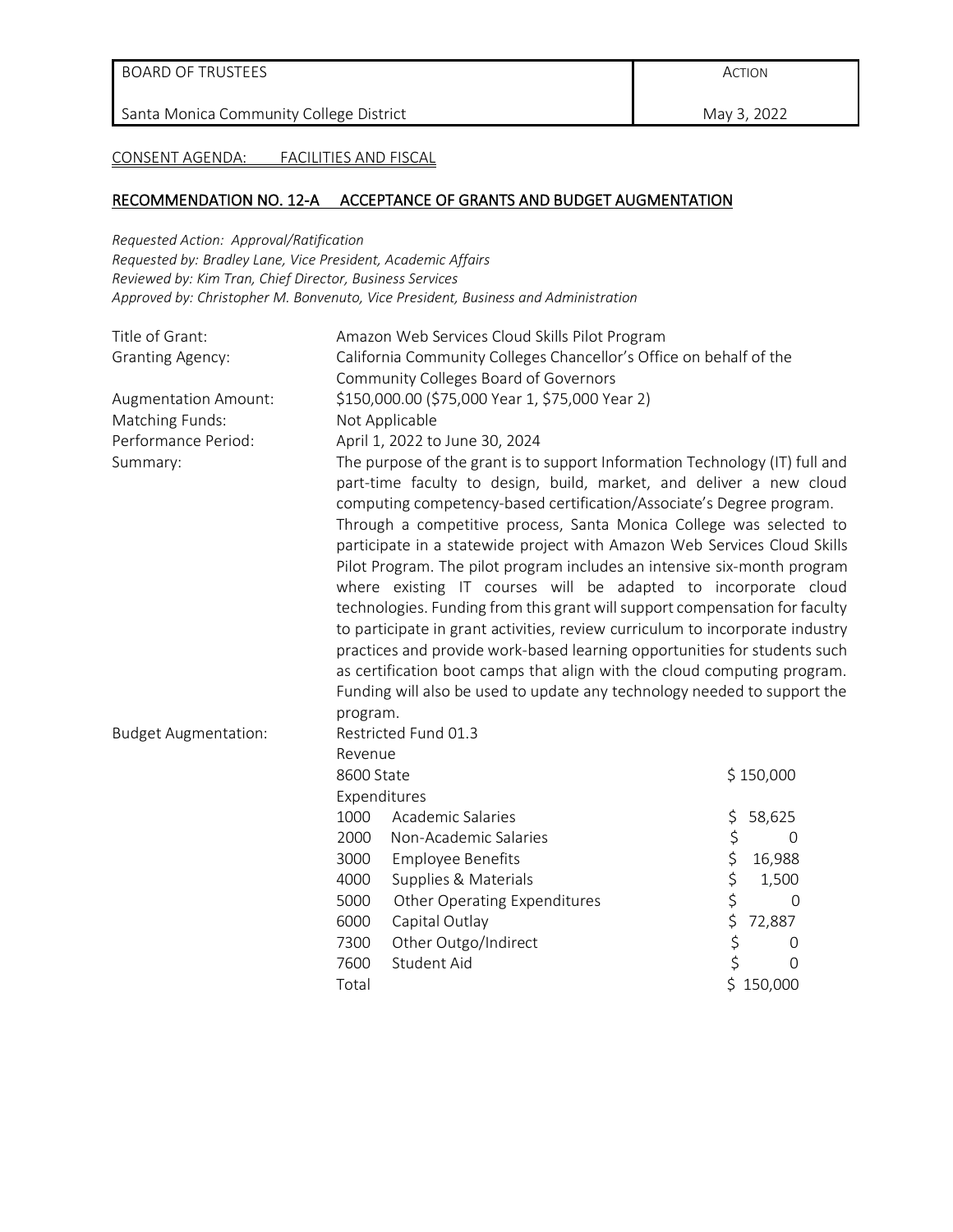May 3, 2022

CONSENT AGENDA: FACILITIES AND FISCAL

#### RECOMMENDATION NO. 12-B ACCEPTANCE OF GRANTS AND BUDGET AUGMENTATION

*Requested Action: Approval/Ratification Requested by: Bradley Lane, Vice President, Academic Affairs Reviewed by: Kim Tran, Chief Director, Business Services Approved by: Christopher M. Bonvenuto, Vice President, Business and Administration*

| Title of Grant:             | Library Services Platform Allocation for Operational Services (LSP) |                                                                          |    |                  |
|-----------------------------|---------------------------------------------------------------------|--------------------------------------------------------------------------|----|------------------|
| <b>Granting Agency:</b>     | California Community Colleges Chancellors Office                    |                                                                          |    |                  |
| Augmentation Amount:        | \$21,469                                                            |                                                                          |    |                  |
| <b>Matching Funds:</b>      | Not Applicable                                                      |                                                                          |    |                  |
| Performance Period:         |                                                                     | March 18, 2022 to June 30, 2025                                          |    |                  |
| Summary:                    |                                                                     | The LSP program is a systemwide technology platform designed to expand   |    |                  |
|                             |                                                                     | implementation of the library services and technology platform, better   |    |                  |
|                             |                                                                     | manage and deliver digital information and support teaching and learning |    |                  |
|                             |                                                                     | regardless of a students' chosen modality.                               |    |                  |
|                             |                                                                     | Funds will be used to purchase e-books which will be made available to   |    |                  |
|                             |                                                                     | Santa Monica College students using the LSP software.                    |    |                  |
| <b>Budget Augmentation:</b> |                                                                     | Restricted Fund 01.3                                                     |    |                  |
| Revenue                     |                                                                     |                                                                          |    |                  |
|                             | 8600 State                                                          |                                                                          | \$ | 21,469           |
|                             | Expenditures                                                        |                                                                          |    |                  |
|                             | 1000                                                                | Academic Salaries                                                        | \$ | $\mathbf 0$      |
|                             | 2000                                                                | Non-Academic Salaries                                                    | \$ | $\mathbf 0$      |
|                             | 3000                                                                | <b>Employee Benefits</b>                                                 | \$ | 0                |
|                             | 4000                                                                | Supplies & Materials                                                     | \$ | $\Omega$         |
|                             | 5000                                                                | <b>Other Operating Expenditures</b>                                      | \$ | O                |
|                             | 6000                                                                | Capital Outlay/Books Library                                             | \$ | 21,469           |
|                             | 7300                                                                | Other Outgo/Indirect                                                     | \$ | $\left( \right)$ |
|                             | 7600                                                                | Student Aid                                                              | \$ | 0                |
|                             | Total                                                               |                                                                          | \$ | 21,469           |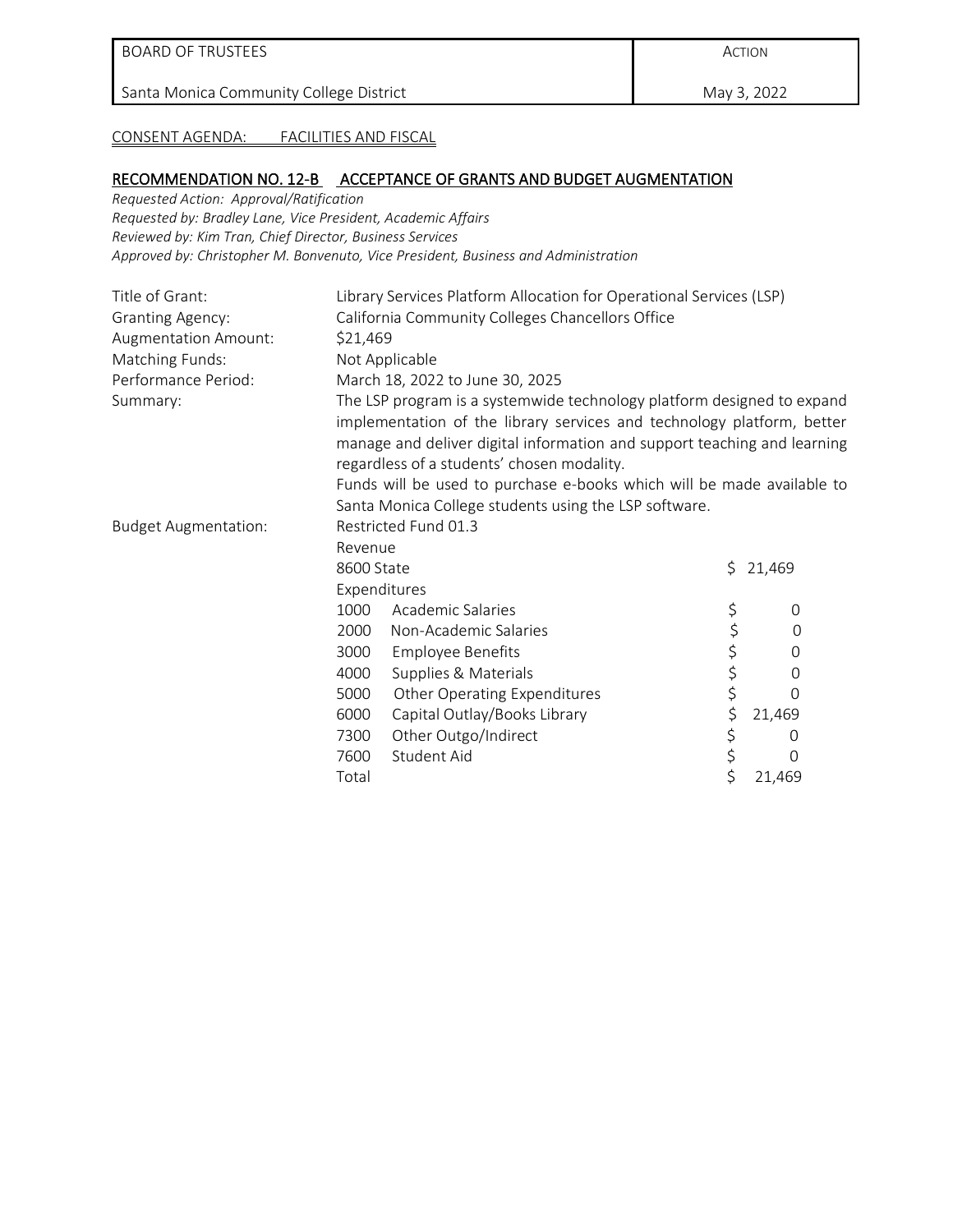| BOARD OF TRUSTEES                       | ACTION      |
|-----------------------------------------|-------------|
| Santa Monica Community College District | May 3, 2022 |
|                                         |             |

# CONSENT AGENDA: FACILITIES AND FISCAL

#### RECOMMENDATION NO. 13 BUDGET TRANSFERS

*Requested Action: Approval/Ratification* 

*Reviewed and approved by: Christopher M. Bonvenuto, Vice President, Business and Administration*

#### 13-A FUND 01.0 – GENERAL FUND - UNRESTRICTED

Period: March 1 through 31, 2022

| Object     | Description                     | Net Amount  |
|------------|---------------------------------|-------------|
| Code       |                                 | of Transfer |
| 1000       | Academic Salaries               |             |
| 2000       | Classified/Student Salaries     | 52,481      |
| 3000       | <b>Benefits</b>                 |             |
| 4000       | Supplies                        | $-4,429$    |
| 5000       | Contract Services/Operating Exp | 27,999      |
| 6000       | Sites/Buildings/Equipment       |             |
| 7100-7699  | Other Outgo/Student Payments    | Ω           |
| 7900       | Contingency Reserve             | $-76,051$   |
| Net Total: |                                 |             |

# 13-B FUND 01.3 – GENERAL FUND - RESTRICTED

Period: March 1 through 31, 2022

| Object     | Description                     | Net Amount  |
|------------|---------------------------------|-------------|
| Code       |                                 | of Transfer |
| 1000       | Academic Salaries               |             |
| 2000       | Classified/Student Salaries     |             |
| 3000       | <b>Benefits</b>                 |             |
| 4000       | Supplies                        | $-143,014$  |
| 5000       | Contract Services/Operating Exp | $-107,707$  |
| 6000       | Sites/Buildings/Equipment       | $-21,795$   |
| 7100/7699  | Other Outgo/Student Payments    | 272,516     |
| 7900       | <b>Contingency Reserve</b>      |             |
| Net Total: |                                 |             |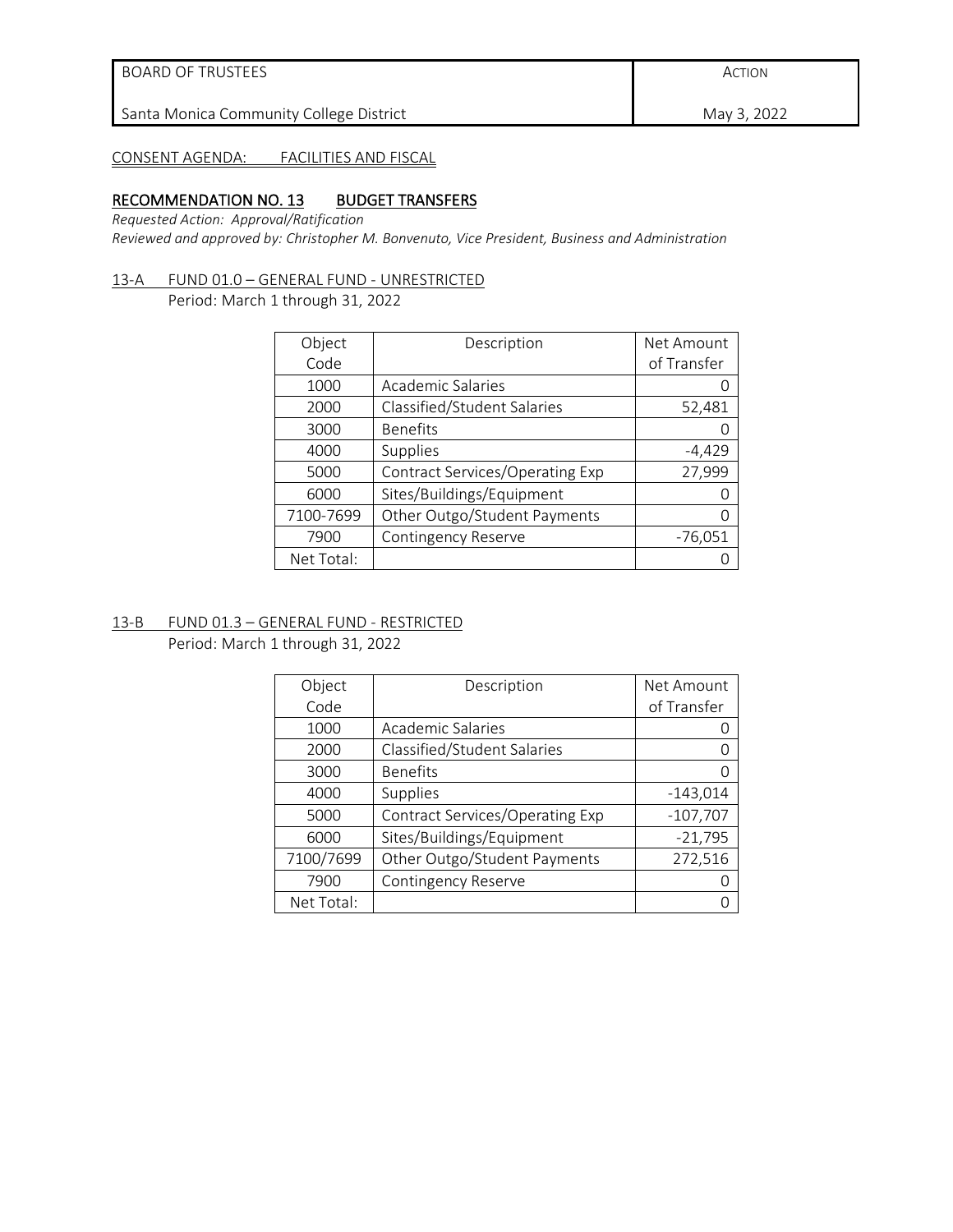May 3, 2022

#### CONSENT AGENDA: FACILITIES AND FISCAL

#### RECOMMENDATION NO. 13 BUDGET TRANSFERS *(continued)*

13-C FUND 40.0 – CAPITAL PROJECTS FUND Period: March 1 through 31, 2022

| Object<br>Code | Description                     | Net Amount<br>of Transfer |
|----------------|---------------------------------|---------------------------|
| 1000           | Academic Salaries               |                           |
| 2000           | Classified/Student Salaries     |                           |
| 3000           | <b>Benefits</b>                 |                           |
| 4000           | Supplies                        | 8,997                     |
| 5000           | Contract Services/Operating Exp | 52,226                    |
| 6000           | Sites/Buildings/Equipment       | $-61,223$                 |
| 7100/7699      | Other Outgo/Student Payments    |                           |
| 7900           | Contingency Reserve             |                           |
| Net Total:     |                                 |                           |

Comment: The Adopted Budget needs to be amended to reflect the totals of the departmental budgets. The current system of the Los Angeles County Office of Education requires Board approvals each month for budget adjustments. Only the net amount of the transfers in or out of the object codes is shown. In addition to the budget adjustments, transfers result from requests by managers to adjust budgets to meet changing needs during the year.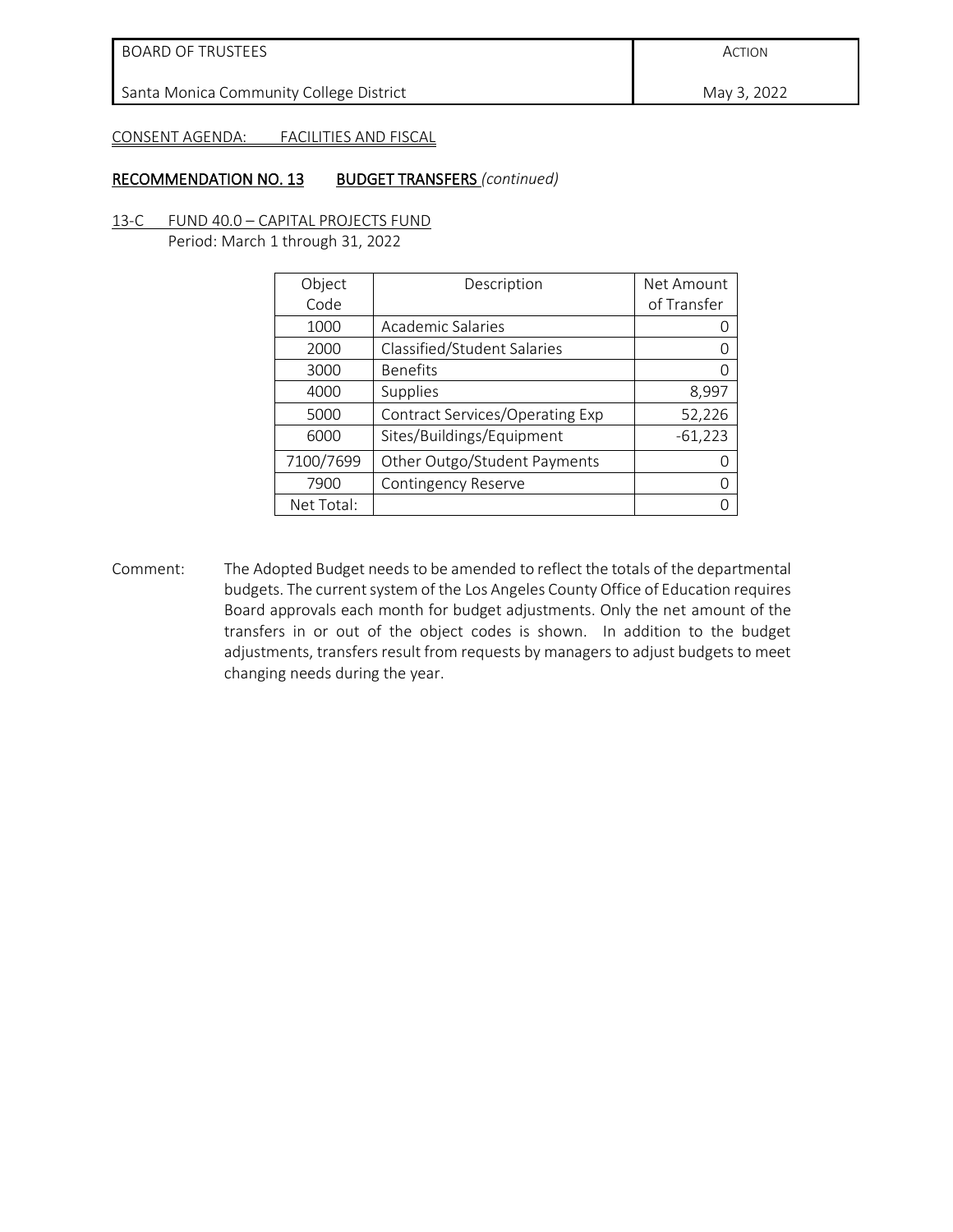| BOARD OF TRUSTEES                       | ACTION      |
|-----------------------------------------|-------------|
| Santa Monica Community College District | May 3, 2022 |

#### CONSENT AGENDA: FACILITIES AND FISCAL

#### RECOMMENDATION NO. 14 COMMERCIAL WARRANT REGISTER

*Approved by: Christopher M. Bonvenuto, Vice-President Business and Administration Requested Action: Approval/Ratification*

> Commercial Warrant Register March 2022 31636 through 59273

ACH Numbers

March 2022 54889 through 58707

Total \$13,013,788.25

Comment: The detailed Commercial Warrant documents are on file in the Accounting Department.

#### RECOMMENDATION NO. 15 PAYROLL WARRANT REGISTER

| Requested Action: | Approval/Ratification                                             |
|-------------------|-------------------------------------------------------------------|
| Requested by:     | Ian Fraser, Pavroll Manager                                       |
| Approved by:      | Christopher M. Bonvenuto, Vice-President, Business/Administration |

Payroll Warrant Register March 2022 C1H - C2I \$12,281,863.56

Comment: The detailed payroll register documents are on file in the Accounting Department.

#### RECOMMENDATION NO. 16 REISSUE PAYROLL WARRANTS

*Requested Action: Approval/Ratification Requested by: Ian Fraser, Payroll Manager Approved by: Christopher M. Bonvenuto, Vice-President, Business/Administration*

Warrants not presented to the County Treasurer within six months are void; therefore, it is requested that LACOE draw a new warrant to replace the following expired warrants.

| Employee Name    | Warrant # | Issue Date | Amount   |
|------------------|-----------|------------|----------|
| Rankin. Beth L.  | W6455833  | 12/13/2019 | \$301.82 |
| Flowers, Jenilee | W6115990  | 03/25/2019 | \$290.11 |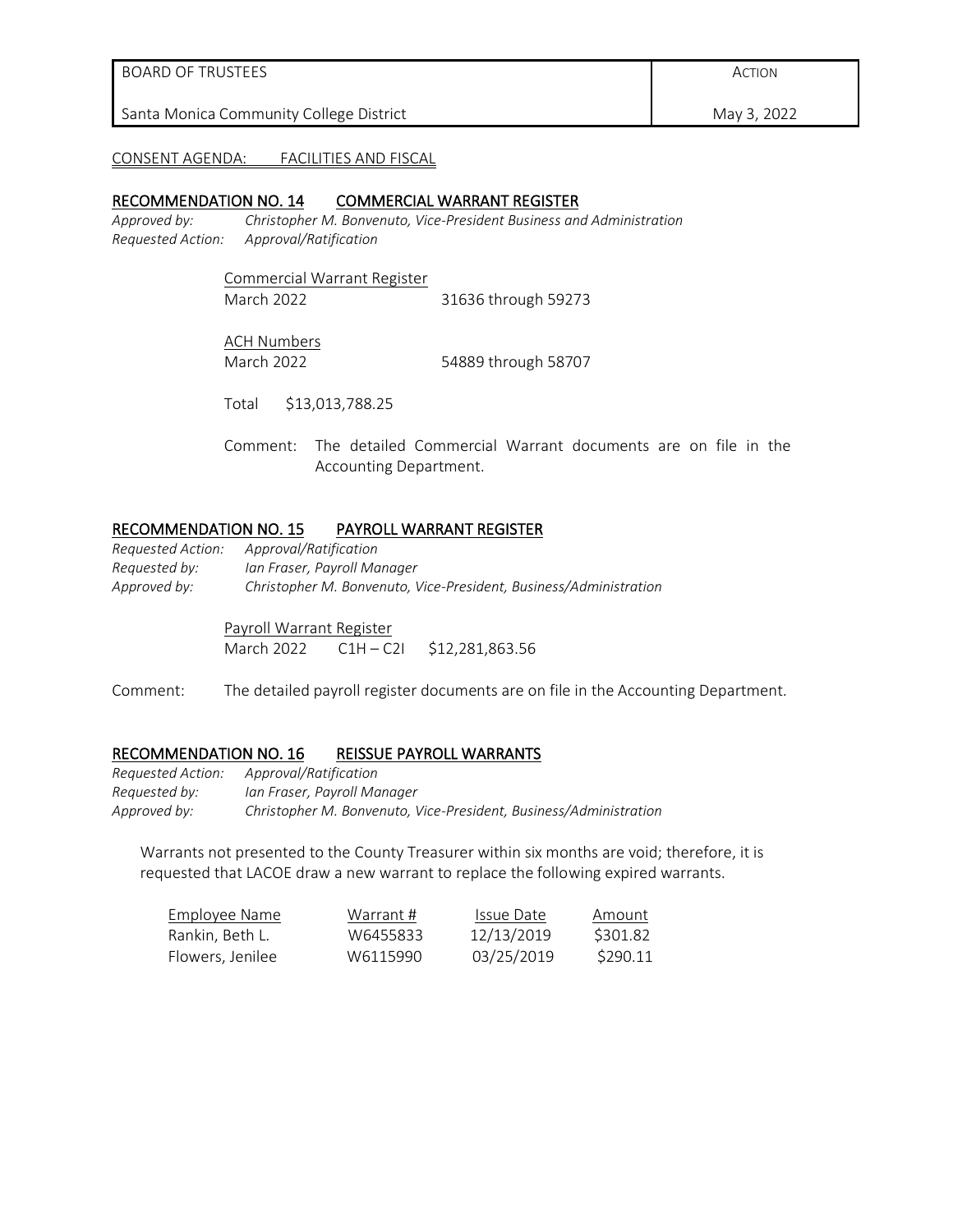#### BOARD OF TRUSTEES

Santa Monica Community College District

CONSENT AGENDA: FACILITIES AND FISCAL

#### RECOMMENDATION NO. 17 AUXILIARY PAYMENTS AND PURCHASE ORDERS

*Requested Action: Approval/Ratification Requested by: Mitch Heskel, Dean, Educational Enterprise Approved by: Christopher M. Bonvenuto, Vice-President, Business/Administration*

Auxiliary Operations Payments and Purchase Orders March 2022 Covered by check & voucher numbers: 028893-029107 & 02781-02798

| <b>Bookstore Fund Payments</b>    |    | \$300,771.06 |
|-----------------------------------|----|--------------|
| Other Auxiliary Fund Payments     |    | \$78,178.13  |
| Trust and Fiduciary Fund Payments |    | \$576,768.63 |
|                                   |    | \$955,717.82 |
| Purchase Orders issued            |    |              |
| March 2022                        | S. | 64,520.95    |

Comment: All purchases and payments were made in accordance with Education Code requirements and allocated to approved budgets in the Bookstore, Trust and Auxiliary Funds.

#### RECOMMENDATION NO. 18 ORGANIZATIONAL MEMBERSHIPS

*Requested Action: Approval/Ratification Reviewed and approved by: Christopher M. Bonvenuto, Vice President, Business and Administration*

| Organizational Memberships               | Number of Memberships                                              | Amount                                                                  |
|------------------------------------------|--------------------------------------------------------------------|-------------------------------------------------------------------------|
| May 2022                                 | 1                                                                  | \$390.00                                                                |
| Funding Sources: General Fund, Fund 01.0 |                                                                    |                                                                         |
| Organizational Memberships               | Number of Memberships                                              | Amount                                                                  |
| May 2022                                 |                                                                    | \$900.00                                                                |
| Funding Sources:                         | Restricted Fund, Fund 01.3                                         |                                                                         |
| Comment:                                 |                                                                    | The list of organizational memberships is on file in the Offices of the |
|                                          |                                                                    | Superintendent/President and Fiscal Services. The Los Angeles County    |
|                                          | Office of Education requires monthly approval of the list on file. |                                                                         |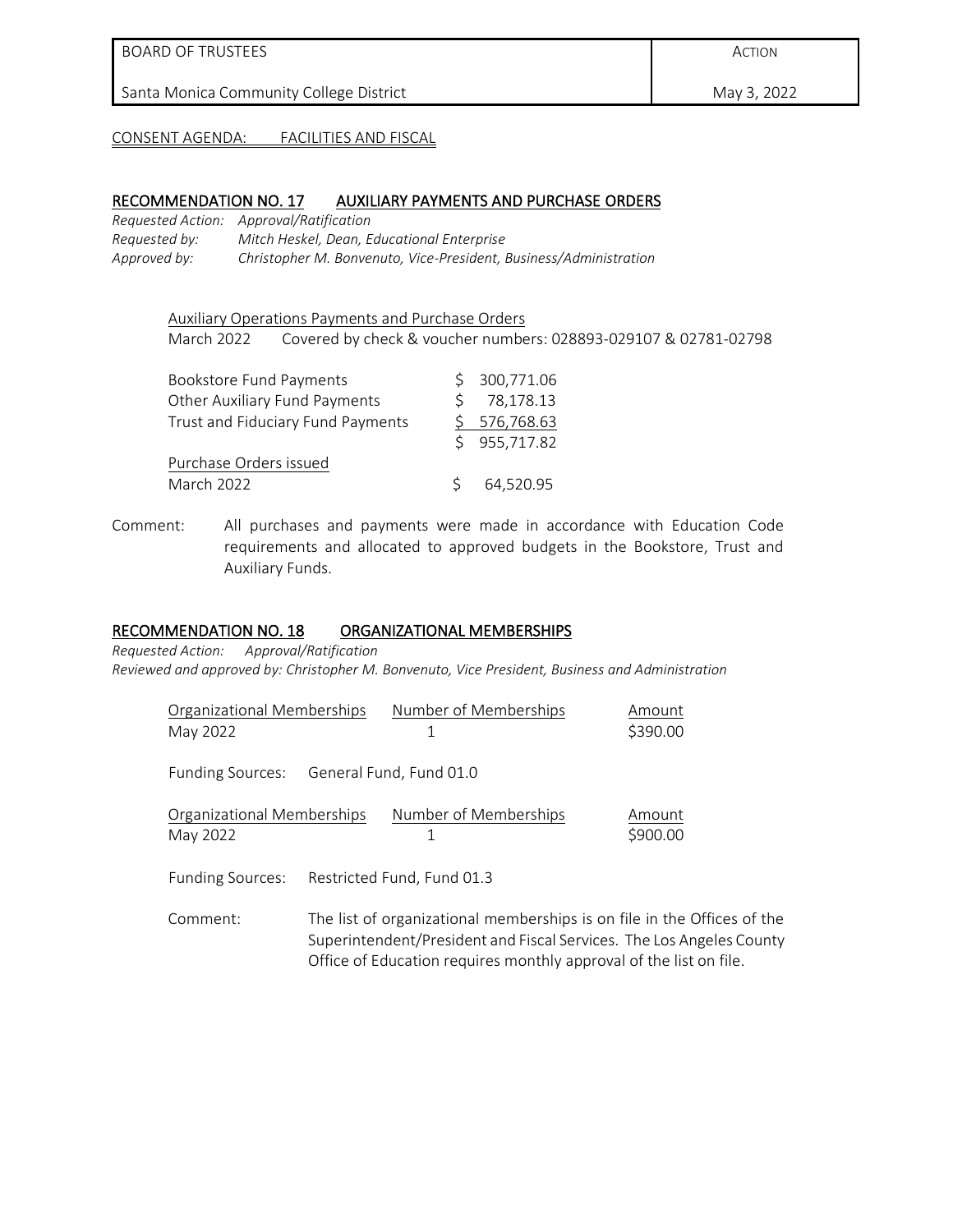# BOARD OF TRUSTEES

Santa Monica Community College District

ACTION

May 3, 2022

CONSENT AGENDA: FACILITIES AND FISCAL

#### RECOMMENDATION NO. 19 PROVIDERS FOR COMMUNITY AND CONTRACT EDUCATION

*Requested Action: Approval/Ratification Requested by Scott Silverman, Interim Dean, Noncredit and External Programs Patricia Ramos, Dean, Academic Affairs Approved by: Bradley Lane, Vice-President of Academic Affairs*

> Authorization of payment for delivery of seminars and courses for SMC Community and Contract Education. The list of providers is on file in the office of Community and Contract Education. Payment per class is authorized as stated on the list on file.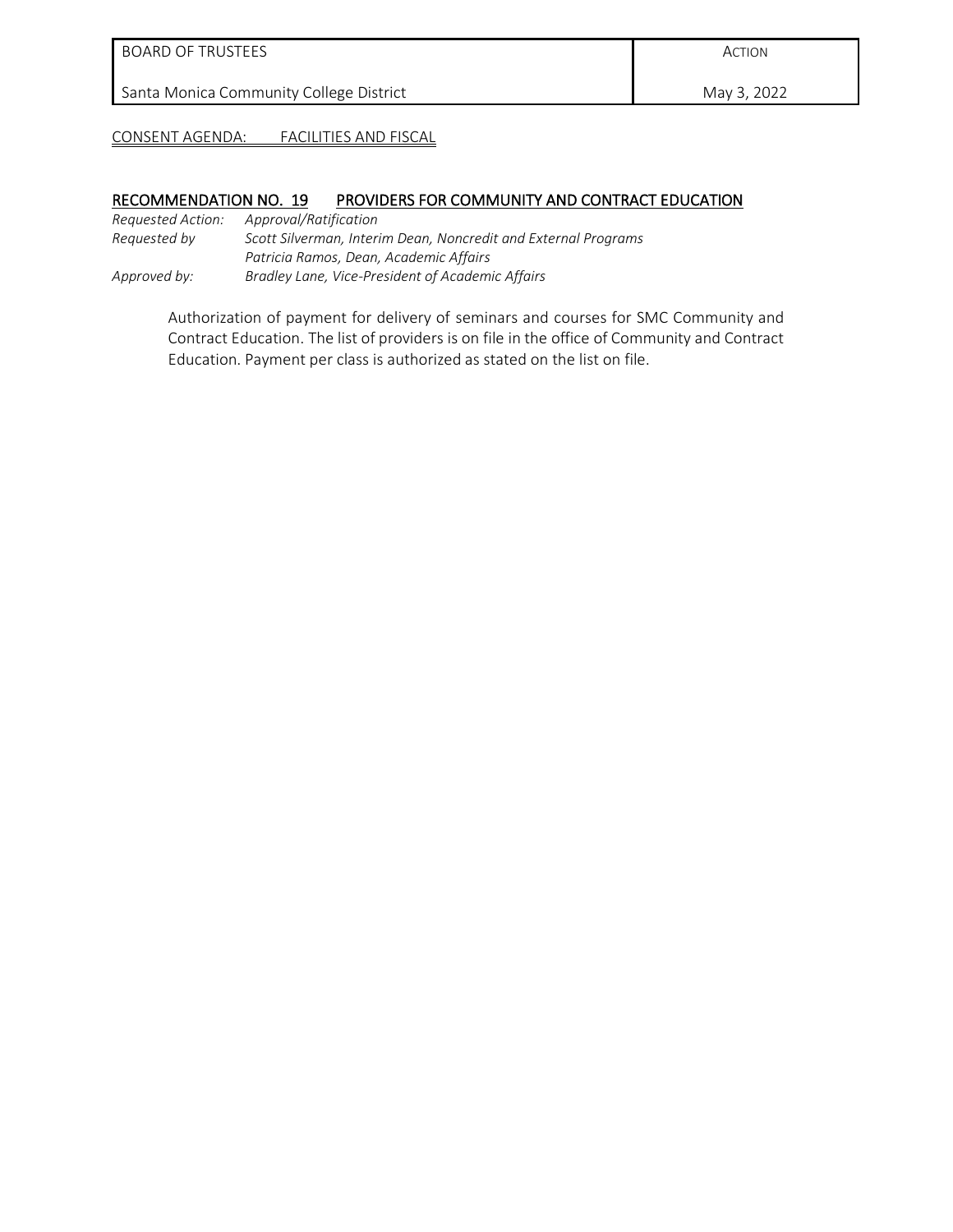ACTION

Santa Monica Community College District

May 3, 2022

CONSENT AGENDA: FACILITIES AND FISCAL

# RECOMMENDATION NO. 20 AUTHORIZED SIGNATURE RESOLUTION (AMENDMENT)

It is recommended that the Board of Trustees authorize the following Santa Monica College administrators to sign District documents as indicated. The list previously approved by the Board of Trustees on December 7, 2021 has been amended with the addition of Nyla Cotton, Director of Procurement, Contracts and Logistics.

| Name/Title                                                       | Orders for Salary<br>Payment | Employment<br>Notices of | District Warrants | Contracts<br>District | Orders<br>Purchase<br>District | Warrants<br>Auxiliary | Contracts<br>Auxiliary | Orders<br>Purchase<br>Auxiliary |
|------------------------------------------------------------------|------------------------------|--------------------------|-------------------|-----------------------|--------------------------------|-----------------------|------------------------|---------------------------------|
| Kathryn E. Jeffery<br>Superintendent/President                   | X                            | X                        | X                 | X                     | $\times$                       | X                     | X                      | Χ                               |
| Sherri Lee-Lewis<br>Vice-President, Human Resources              |                              | X                        |                   |                       |                                |                       |                        |                                 |
| Christopher Bonvenuto<br>Vice-President, Business/Administration | X                            |                          | X                 | Χ                     | $\times$                       | X                     | X                      | X                               |
| Mitchell Heskel<br>Dean, Education Enterprise                    |                              |                          |                   |                       |                                | X                     | X                      | Χ                               |
| David Dever<br>Director of Auxiliary Services                    |                              |                          |                   |                       |                                | X                     | X                      | X                               |
| Ngan Kim Tran<br>Chief Director, Business Services               | X                            |                          | X                 | Χ                     | X                              |                       |                        |                                 |
| Nyla Cotton<br>Director, Procurement, Contracts and<br>Logistics |                              |                          |                   | Χ                     | X                              |                       |                        |                                 |
| Irma Haro<br>Controller                                          |                              |                          | Χ                 |                       |                                |                       |                        |                                 |
| Cherry Aquino<br>Accounts Payable Supervisor                     |                              |                          | Χ                 |                       |                                |                       |                        |                                 |

The Certification of Signatures" shall be completed and filed with the County Superintendent of Schools. The signatures shall be considered valid through December 2022.

COMMENT: As required by the County Superintendent of Schools, the Certification of Signatures was approved at the annual organizational meeting of the Board of Trustees on December 7, 2021. When changes in signature authorizations occur before the expiration of the annual Resolution, the District must submit a new Resolution. The new Resolution rescinds all previous signature Resolutions.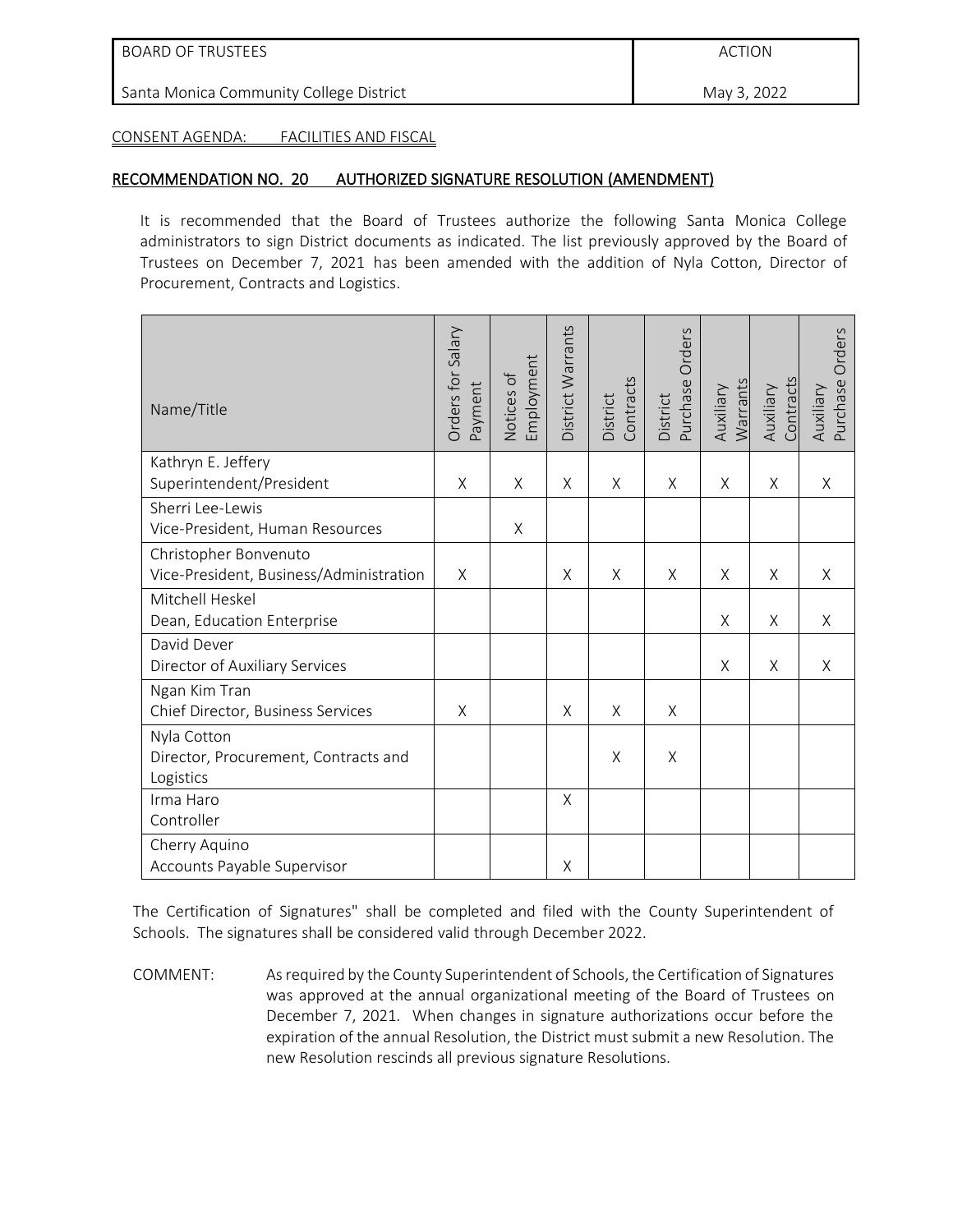May 3, 2022

CONSENT AGENDA: FACILITIES AND FISCAL

#### RECOMMENDATION NO. 21 PURCHASING

*Requested Action: Approval/Ratification Approved by: Christopher M. Bonvenuto, Vice-President, Business/Administration*

#### 21-A AWARD OF PURCHASE ORDERS

Establish purchase orders and authorize payments to all vendors upon delivery and acceptance of services or goods ordered. The amount includes payments related to bond construction projects. All purchases and payments are made in accordance with Education Code requirements and allocated to approved budgets. Lists of vendors on file in the Purchasing Department.

March 2022 \$2,727,338.54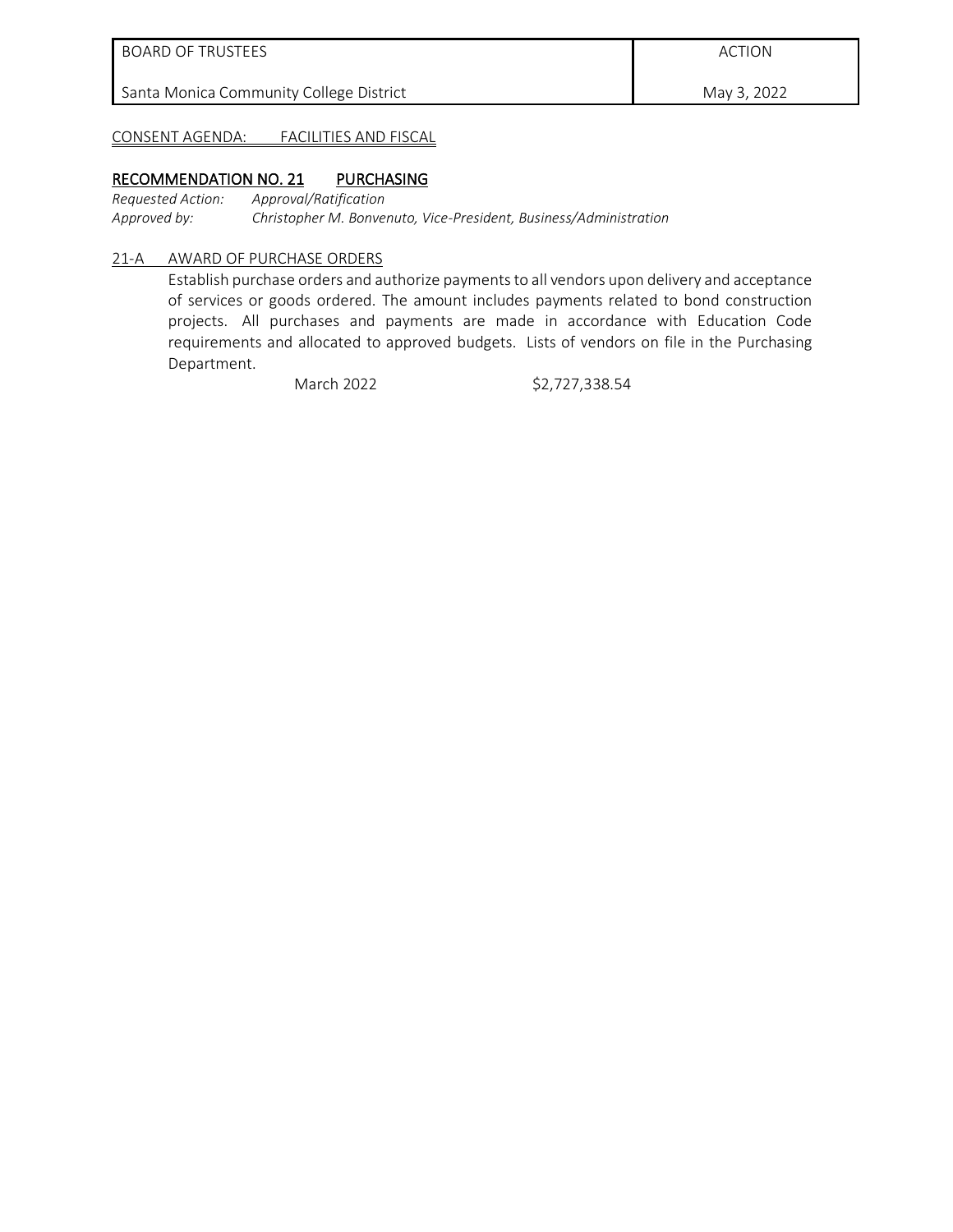BOARD OF TRUSTEES

SANTA MONICA COMMUNITY COLLEGE DISTRICT

MAJOR ITEMS OF BUSINESS

#### RECOMMENDATION NO. 22

#### SUBJECT: CLASSIFIED SCHOOL EMPLOYEES WEEK

SUBMITTED BY: Superintendent/President

REQUESTED ACTION: It is recommended that the Board of Trustees adopt the following resolution in recognition and observation of Classified School Employees Week, May 15-21, 2022.

> WHEREAS, classified employees provide valuable services to the College and students of the Santa Monica Community College District; and

> WHEREAS, classified employees contribute to the establishment and promotion of a positive instructional environment; and

> WHEREAS, classified employees play a vital role in providing for the welfare and safety of Santa Monica Community College District's students particularly during the current public health emergency; and

> WHEREAS, classified employees employed by the Santa Monica Community College District strive for excellence in all areas relative to their workplace,

> THEREFORE BE IT RESOLVED, that the Santa Monica Community College District hereby recognizes and wishes to honor the contribution of the classified employees to quality education in the state of California and in the Santa Monica Community College District and declares the week of May 15-21, 2022 as Classified School Employees Week in the Santa Monica Community College District.

COMMENT: Events for Classified School Employees Week are being discussed.

| MOTION MADE BY:   | Margaret Quiñones-Perez |
|-------------------|-------------------------|
| SECONDED BY:      | Rob Rader               |
| STUDENT ADVISORY: | Ave                     |
| AYFS:             |                         |
| NOES:             | O                       |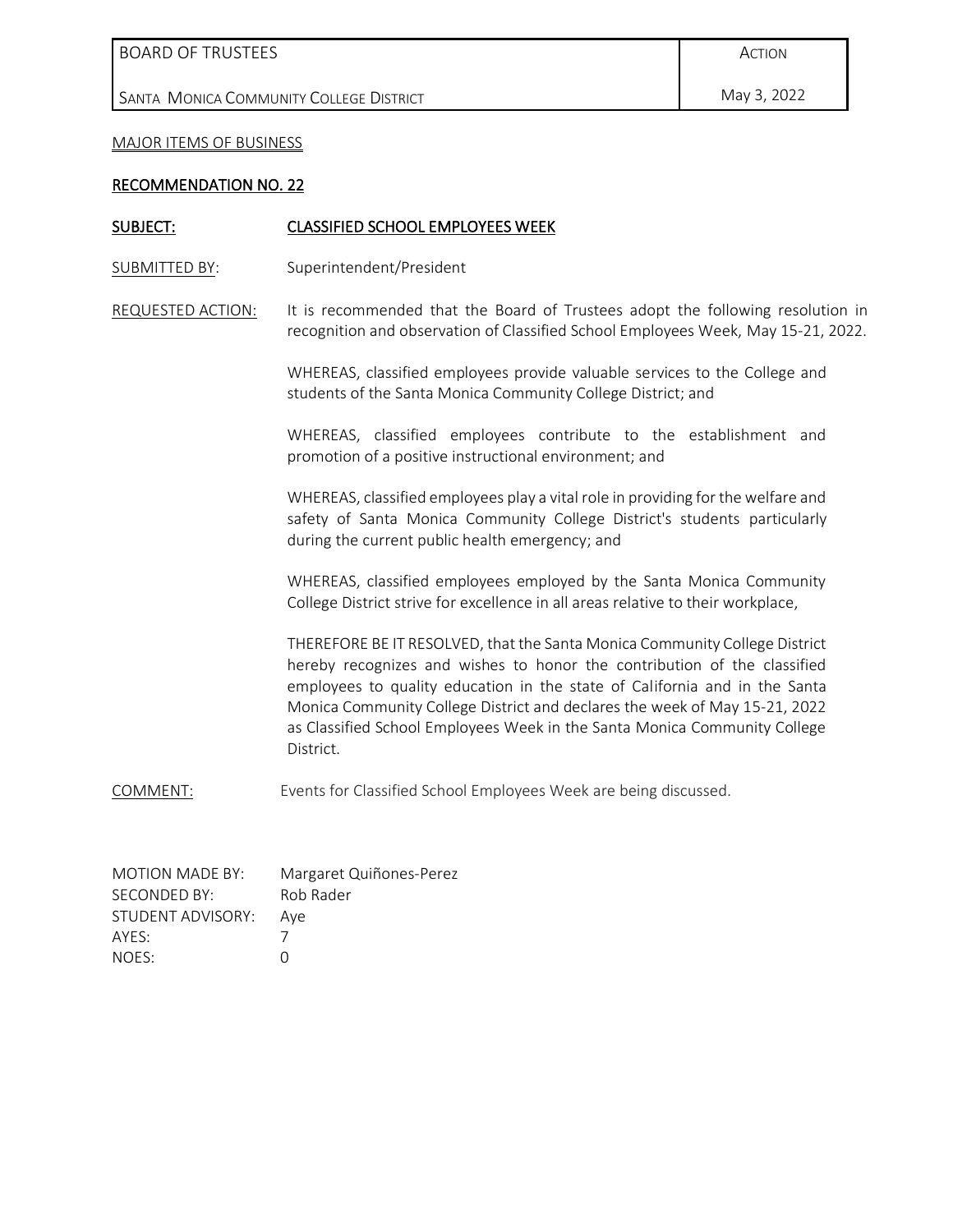#### MAJOR ITEMS OF BUSINESS

#### RECOMMENDATION NO. 23

# SUBJECT: COLLECTIVE BARGAINING UNIT INITIAL PROPOSAL FOR NEGOTIATIONS BY THE SANTA MONICA COLLEGE FACULTY ASSOCIATION

- SUBMITTED BY: Superintendent/President
- REQUESTED ACTION: It is recommended that the Board of Trustees acknowledge receipt of the Collective Bargaining Unit Initial Proposal for Negotiations by the Santa Monica College Faculty Association for the contract period beginning August 23, 2022.

#### SUMMARY: Following are the negotiable items presented by the SMC Faculty Association:

- 1. Reorganization of contract form and correction of language for clarity; incorporation of all language settled upon since the prior contract, including but not limited to all Memoranda of Understanding.
- 2. Compensation
	- a. Adjustment and modification of all existing salary schedules for all faculty to incorporate across-the-board salary increases and equal pay for equal work provisions
	- b. Increased reassigned time and compensation for all faculty performing leadership positions, department chair and/or additional tasks and duties, and incorporation of CalSTRS guidelines
	- c. Adjustment and clarification of step and group advancement policies for all faculty
	- d. Transition the frequency of pay for part-time faculty members from four times per semester to five times per semester
	- e. Address overload
	- f. Address salary steps
	- g. Address sick leave
	- h. Student loan forgiveness language
	- i. Adjustments to A6
	- j. Address Article 25.4.4
	- k. Adjunct reassigned time
	- l. Adjunct health insurance
	- m. Compensation for coaches
	- n. Disability services for faculty members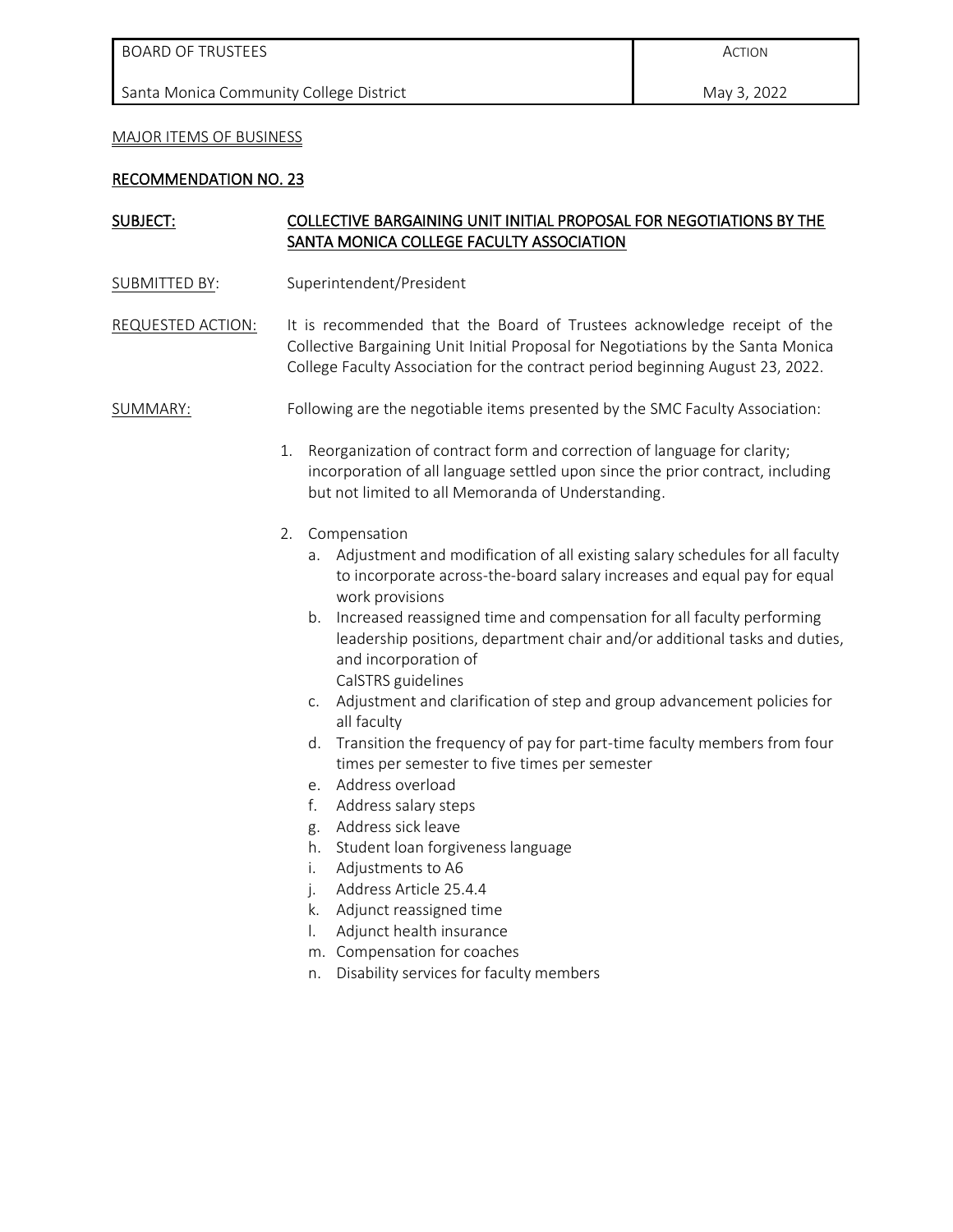- 3. Assignment and Load
	- a. Calendar
	- b. Inclusion of all reassigned time and stipends in the contract
	- c. Class size including, but not limited to, the definition and/or reduction in stated sizes
	- d. Strengthen provisions for Associate Faculty protections
	- e. Enhanced consideration of in-house applicants for full-time faculty positions
	- f. Library Faculty Chair and Health Sciences Faculty Chair
	- g. Scheduling
	- h. Address 6.5.3
	- i. Remote assignments
	- j. Faculty load
	- k. Address Emeritus issues
	- l. Address office hours
	- m. Address 25.4.1
	- n. Address Article 6.1
	- o. Nursing loads
- 4. Working Conditions
	- a. Campus health and safety conditions
- 5. Leave
	- a. Clarification, expansion and improvement of language and policies governing all leaves
- 6. Association Rights
- 7. Grievance Procedure
- 8. Replacement and new faculty positions
- 9. Any additional subjects within the scope of EERA.
- 10. BA degree article
- 11. Permanent DE mentor

# COMMENT: The Educational Employment Relations Act requires that subjects of negotiations be presented publicly and that members of the public be given an opportunity to comment upon them in a lawful meeting of the Board of Trustees.

| MOTION MADE BY:   | Margaret Quiñones-Perez |
|-------------------|-------------------------|
| SECONDED BY:      | Rob Rader               |
| STUDENT ADVISORY: | Ave                     |
| AYFS:             |                         |
| NOES:             |                         |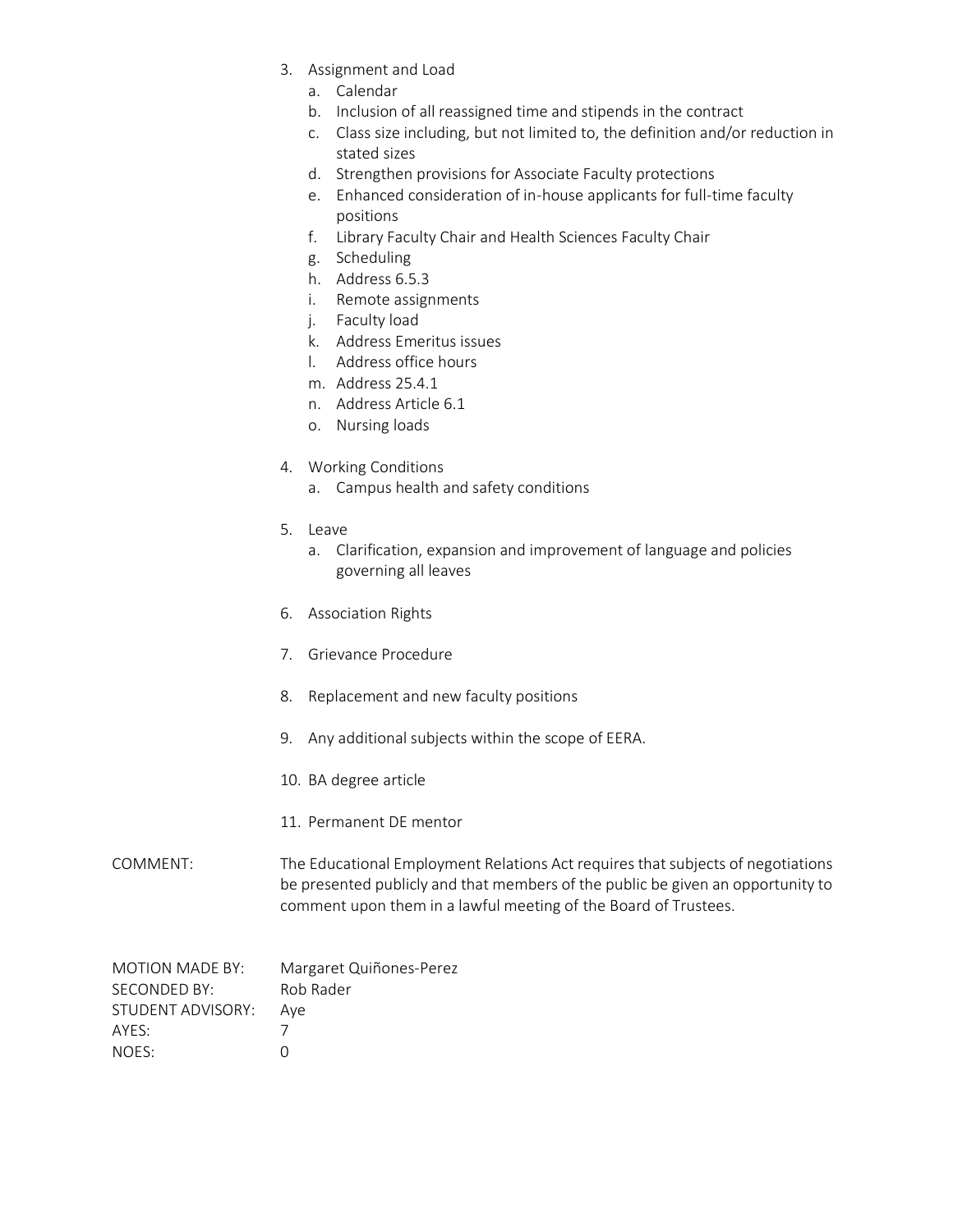BOARD OF TRUSTEES

SANTA MONICA COMMUNITY COLLEGE DISTRICT

#### MAJOR ITEMS OF BUSINESS

#### RECOMMENDATION NO. 24

# SUBJECT: NAMING OF UPPER AND LOWER PLAZAS AT THE SMC PERFORMING ARTS **CENTER**

SUBMITTED BY: Superintendent/President

REQUESTED ACTION: It is recommended that the Board of Trustees authorize the SMC Superintendent/President to pursue naming the upper and lower plazas at the Santa Monica College Performing Arts Center in recognition of the major and long-standing contributions of a donor to The Broad Stage and of benefit to Santa Monica College, and to return to the Board of Trustees for approval of the specific naming agreed upon with the donor.

| <b>MOTION MADE BY:</b> | Nancy Greenstein |
|------------------------|------------------|
| SECONDED BY:           | Rob Rader        |
| STUDENT ADVISORY:      | Ave              |
| AYES:                  |                  |
| NOFS:                  | O                |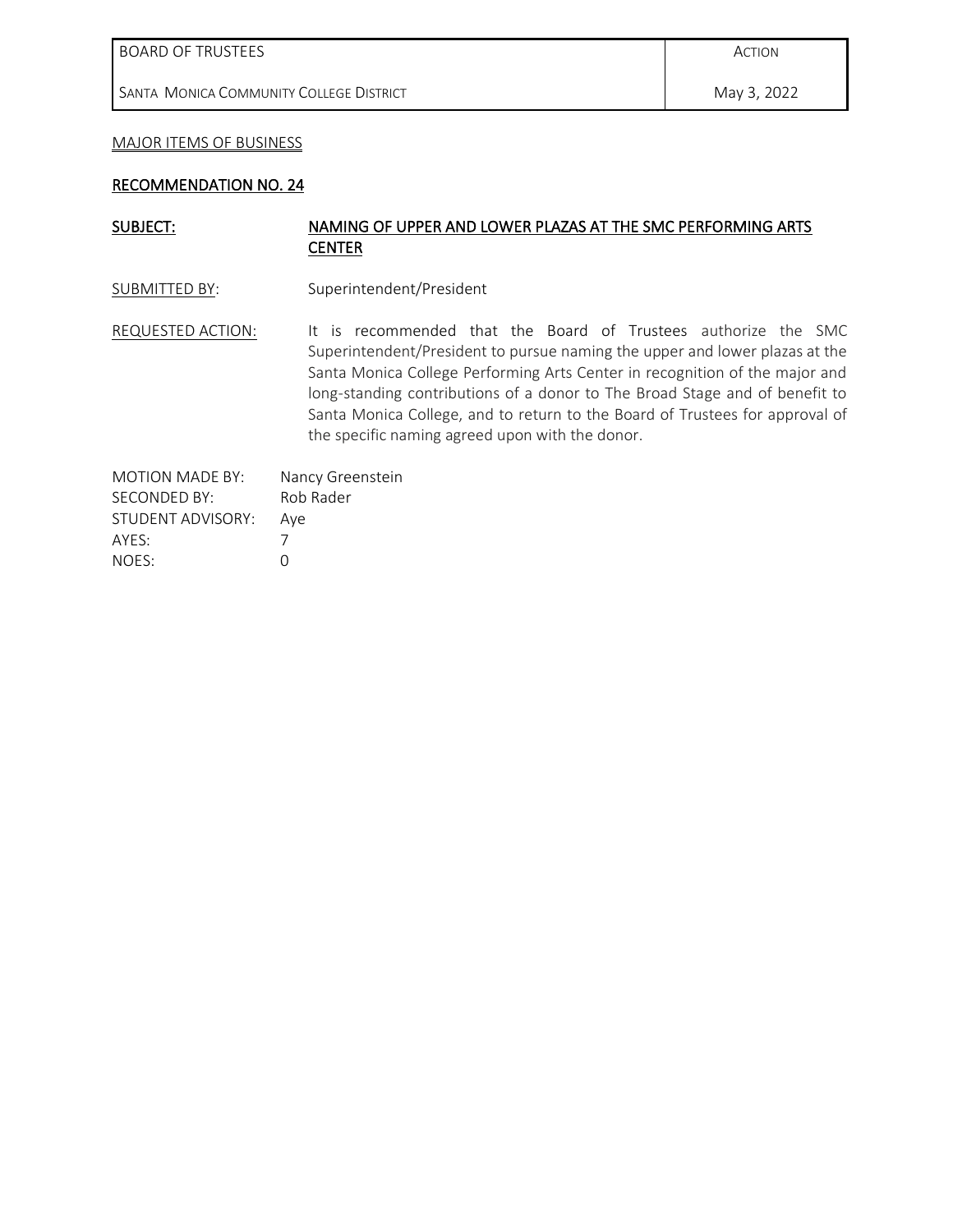SANTA MONICA COMMUNITY COLLEGE DISTRICT

# MAJOR ITEMS OF BUSINESS

# RECOMMENDATION NO. 25

| SUBJECT:             | ANNUAL AUTHORIZATION OF PRIVILEGES FOR THE STUDENT TRUSTEE |                                                                                                                                                                                                                                                                                      |  |
|----------------------|------------------------------------------------------------|--------------------------------------------------------------------------------------------------------------------------------------------------------------------------------------------------------------------------------------------------------------------------------------|--|
| <b>SUBMITTED BY:</b> | Superintendent/President                                   |                                                                                                                                                                                                                                                                                      |  |
| REQUESTED ACTION:    |                                                            | It is recommended that the Board of Trustees authorize the continuation of<br>privileges for the student trustee in accordance with Board Policy 2015 and<br>Education Code Section 72023.5.                                                                                         |  |
|                      | 1.                                                         | The student trustee may make and second motions.                                                                                                                                                                                                                                     |  |
|                      | 2.                                                         | The Student Trustee is entitled to an advisory vote which shall be<br>cast before the rest of the Board of Trustees and be recorded as<br>such in the official minutes. The vote shall not be included in<br>determining the vote required to carry any measure before the<br>Board. |  |
|                      | 3.                                                         | The student trustee may receive compensation up to the amount<br>prescribed by Education Code Section 72425 and Board Policy.<br>The term of compensation for the student trustee shall run from<br>June through May.                                                                |  |
| SUMMARY:             |                                                            | Education Code Section 72023.5 states that Board action to determine<br>the privileges of the student trustee is required each year by May 15 <sup>th</sup><br>for the succeeding year.                                                                                              |  |
|                      |                                                            | Rights and responsibilities dealing with term, closed sessions and<br>conference attendance are included in Board Policy 2015.                                                                                                                                                       |  |

| <b>MOTION MADE BY:</b> | Ali Shirvani |
|------------------------|--------------|
| <b>SECONDED BY:</b>    | Barry Snell  |
| STUDENT ADVISORY:      | Aye          |
| AYES:                  |              |
| NOES:                  | $\cap$       |
|                        |              |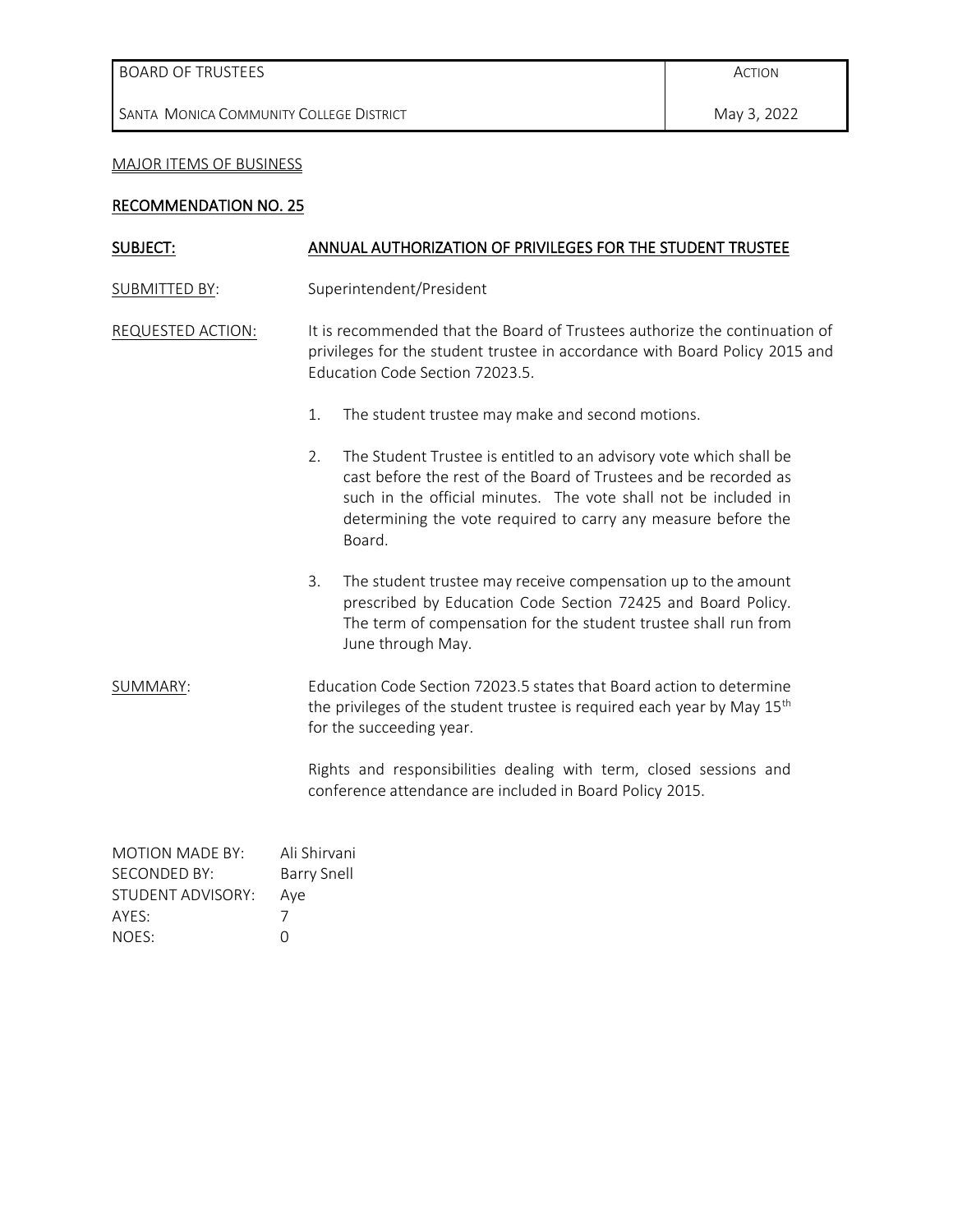|  |  | <b>BOARD OF TRUSTEES</b> |
|--|--|--------------------------|
|--|--|--------------------------|

SANTA MONICA COMMUNITY COLLEGE DISTRICT

#### MAJOR ITEMS OF BUSINESS

#### RECOMMENDATION NO. 26

#### SUBJECT: RECEIPT OF PERSONNEL COMMISSION 2022-2023 PROPOSED BUDGET

SUBMITTED BY: Santa Monica Community College District Personnel Commission

- REQUESTED ACTION: It is recommended that the Board of Trustees acknowledge receipt of the 2022-2023 proposed budget for the Santa Monica Community College District Personnel Commission. The Personnel Commission Budget will be discussed as part of the District's regular budget process.
- SUMMARY: In accordance with Merit Rule 2.4, the Director of Classified Personnel shall prepare and submit to the Personnel Commission a proposed operating budget for the Commission for the next ensuing fiscal year. The budget shall be submitted for a first reading not later than the appropriate Commission meeting in April.

The Director of the Personnel Commission presented an initial draft of the proposed budget for a first reading at the Personnel Commission meeting on April 20, 2022. The Personnel Commission will hold a public hearing on its proposed budget on May 18, 2022, at which time it will fully consider all comments and suggestions that may be offered by District administration, the Board, or other concerned persons or organizations.

The Personnel Commission's budget for Fiscal Year 2022-2023 reflects the following adjustments against the prior year's budget:

- 3.3% increase in total salary and benefits due to the following changes:
	- Mandatory increase in employee benefits
	- Mandatory step and column increases in salary
	- 1.5% negotiated salary increase for represented staff; 1.5% salary increase for non-represented staff, as approved by the District
	- Management salary reallocations approved from cyclical classification studies
- 3.7% increase in Total Operating Expenses due to anticipated increases in software licensing:

In February 2022, the permanent Classification and Compensation Manager resigned. The Personnel Commission is currently in the process of back-filling this position through a promotional recruitment. Additional vacated positions will then be back-filled with promotional or new hires who possess less seniority than the previous incumbents. Projected savings from these staffing changes are expected to offset some of the mandatory increases in salary and benefits.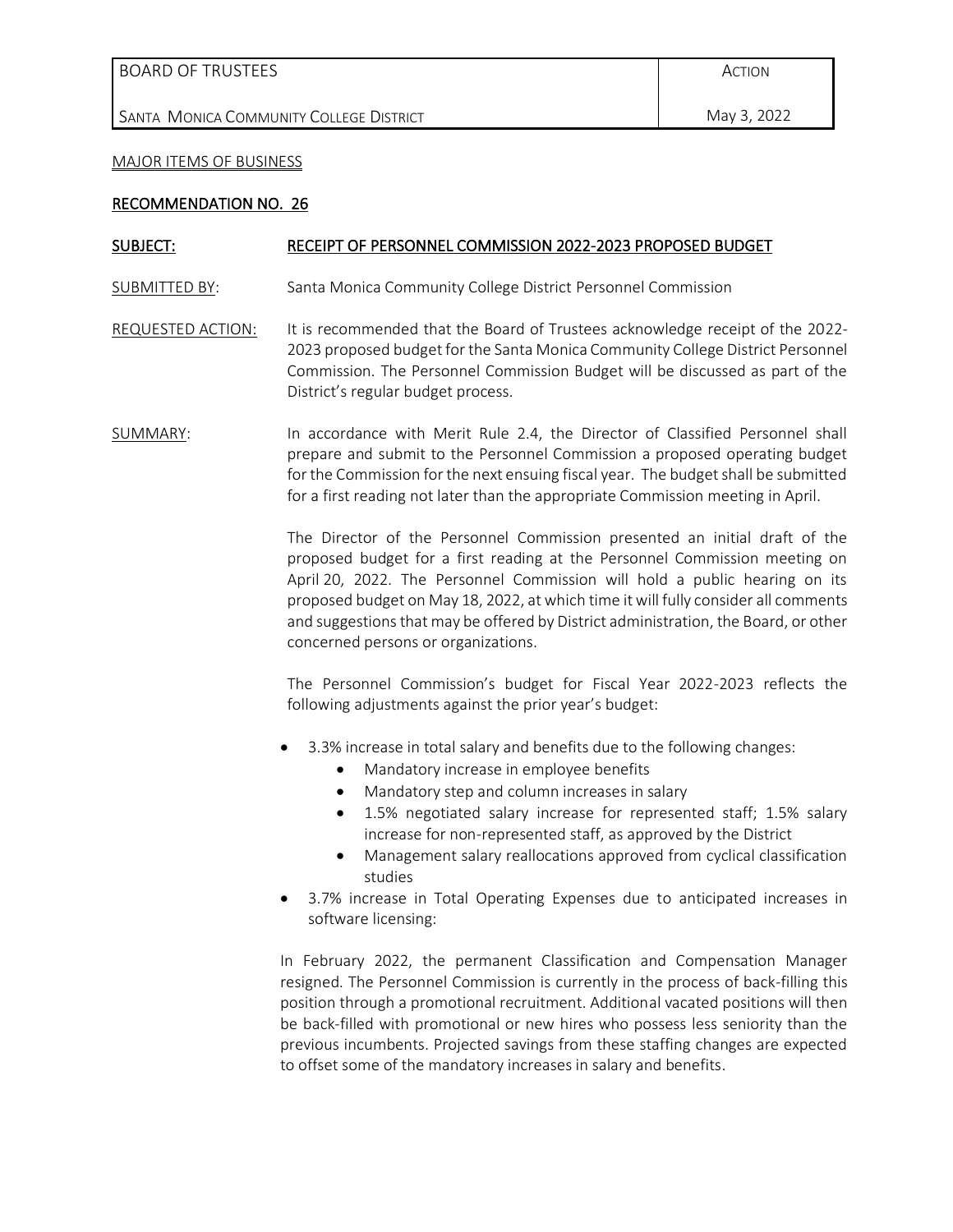Overall, the Personnel Commission is requesting a 3.3% increase to its budget for Fiscal Year 2022-2023.

MOTION MADE BY: Susan Aminoff SECONDED BY: Barry Snell<br>STUDENT ADVISORY: Aye STUDENT ADVISORY: A<sub>y</sub><br>AYES: 7 AYES: 7<br>NOES: 0 NOES:

#### **PERSONNEL COMMISSION BUDGET 2022-2023**

| <b>Description</b>                 | <b>Object</b> | 2021-22            | 2022-23            | <b>Difference</b>    | % Change |
|------------------------------------|---------------|--------------------|--------------------|----------------------|----------|
| Administrative & Management        | 2110          | \$<br>413,433.00   | \$<br>464,868.00   | \$<br>51,435.00      | 12.4%    |
| Clerical                           | 2120          | \$<br>590,754.00   | \$<br>570,899.00   | \$<br>(19, 855.00)   | $-3.4%$  |
| Clerical Hourly (Temporary Staff)  | 2323          | 11,000.00          | 11,000.00          | \$                   |          |
| <b>Clerical Overtime</b>           | 2324          | 2.000.00           | 2.000.00           | \$                   |          |
| <b>Personnel Commissioners</b>     | 2380          | 7.725.00           | 7.725.00           | \$                   |          |
| Other Classified Hourly            | 2393          | 0.00               | 0.00               | \$                   | 4.9% -   |
| Benefits (Staff)                   | Various       | \$<br>502,427.00   | \$<br>526,981.00   | \$<br>24,554.00      | 3%       |
| Benefits (Commissioners)           | Various       | \$<br>87,163.00    | \$<br>84,288.00    | \$<br>2,875.00)      |          |
| <b>Total Salary &amp; Benefits</b> |               | \$<br>1,614,502.00 | \$<br>1,667,761.00 | \$<br>53,259.00      | 3.3%     |
|                                    |               |                    |                    |                      |          |
| Supplies                           | 4550          | \$<br>4,396.00     | \$<br>4,396.00     | \$<br>$\blacksquare$ |          |
| Mileage                            | 5210          | \$<br>150.00       | \$<br>150.00       | \$                   |          |
| Conf./Training/Staff Development   | 5220          | \$<br>6,200.00     | \$<br>6,200.00     | \$                   |          |
| <b>Meeting Reimbursements</b>      | 5241          | \$                 | \$                 | \$                   |          |
| Meals/Catering for Raters          | 5242          | \$<br>2,000.00     | \$<br>2,000.00     | \$                   |          |
| Dues & Memberships                 | 5310          | \$<br>5,500.00     | \$<br>5,500.00     | \$                   |          |
| Repairs & Equipment Maintenance    | 5650          | \$<br>400.00       | \$<br>400.00       | \$                   |          |
| Legal                              | 5730          | \$<br>15,000.00    | \$<br>15,000.00    | \$                   |          |
| Off Campus Printing                | 5820          | \$                 | \$                 | \$                   |          |
| Advertising                        | 5830          | \$<br>6,500.00     | \$<br>6,500.00     | \$                   |          |
| Software Licensing                 | 5840          | \$<br>14,400.00    | \$<br>16,400.00    | \$<br>2,000.00       |          |
| Postage                            | 5850          | \$                 | \$                 | \$                   |          |
| <b>Other Contract Services</b>     | 5890          | \$                 | \$                 | \$                   |          |
| <b>Total Operating Expenses</b>    |               | \$<br>54,546.00    | \$<br>56,546.00    | \$2,000.00           | 3.7%     |
|                                    |               |                    |                    |                      |          |
| <b>Total Budget</b>                |               | \$<br>1,669,048.00 | \$<br>1,724,307.00 | \$<br>55,259.00      | 3.3%     |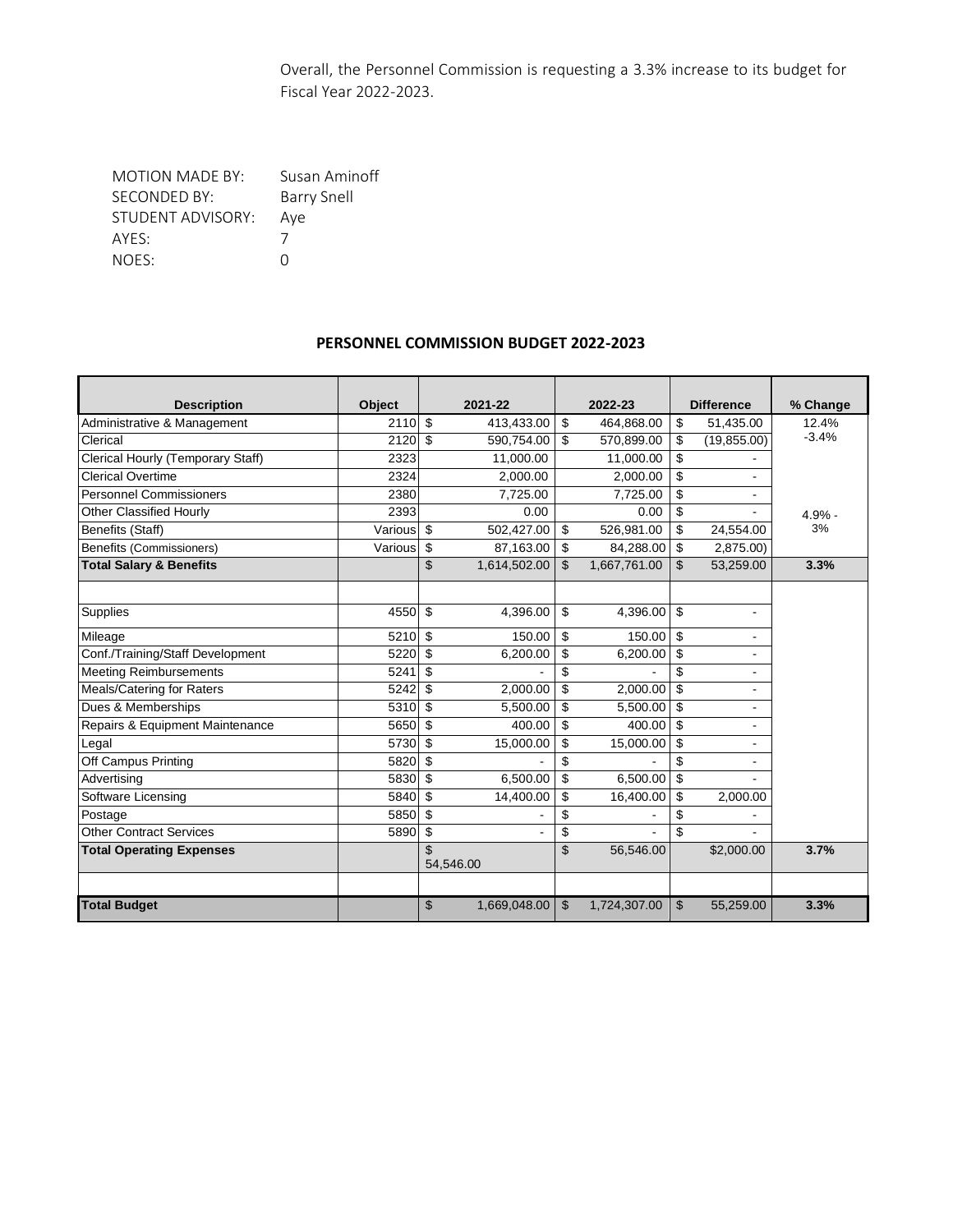SANTA MONICA COMMUNITY COLLEGE DISTRICT

# May 3, 2022

### MAJOR ITEMS OF BUSINESS

### RECOMMENDATION NO. 27

| SUBJECT:                                                                      | 2021-2022 QUARTERLY BUDGET REPORT AND 311Q                                                                                                                                                      |
|-------------------------------------------------------------------------------|-------------------------------------------------------------------------------------------------------------------------------------------------------------------------------------------------|
| SUBMITTED BY:                                                                 | Vice-President, Business and Administration                                                                                                                                                     |
| REQUESTED ACTION:                                                             | Acknowledge receipt of the 2021-2022 Quarterly Budget Report, as of March 31,<br>2022<br>Link to: 2021-2022 Quarterly Budget Report                                                             |
| COMMENT:                                                                      | The Board of Trustees is presented on a quarterly basis with a set of<br>financial statements for the general fund along with the quarterly 311Q<br>report required by the Chancellor's Office. |
| <b>MOTION MADE BY:</b><br>SECONDED BY:<br>STUDENT ADVISORY:<br>AYES:<br>NOES: | <b>Barry Snell</b><br>Rob Rader<br>Aye<br>O                                                                                                                                                     |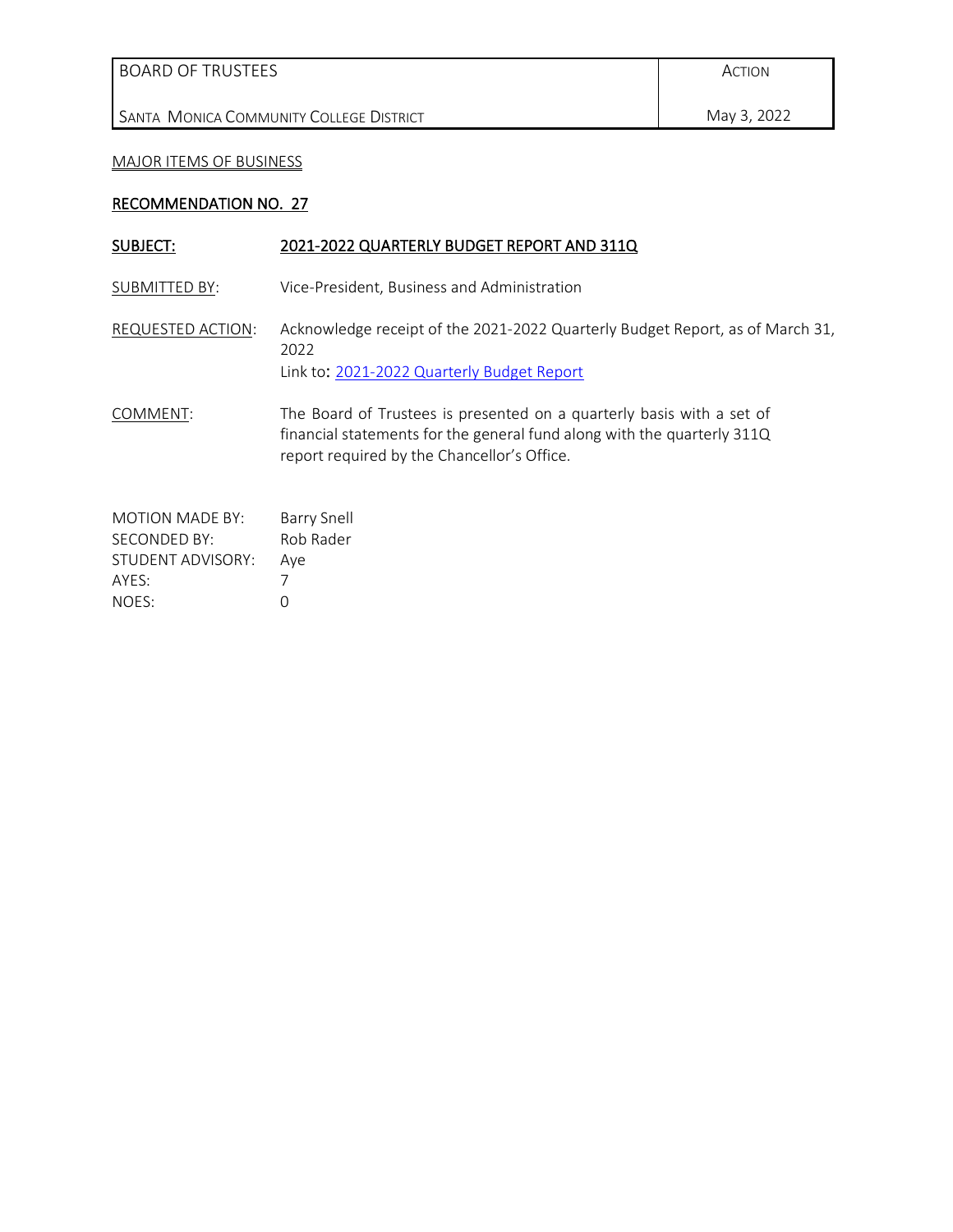#### MAJOR ITEMS OF BUSINESS

#### RECOMMENDATION NO. 28

#### SUBJECT: ADOPTION OF EDUCATION PROTECTION ACCOUNT (EPA - PROP 55, AN EXTENSION OF PROP 30) EXPENDITURE PLAN

- SUBMITTED BY: Vice President, Business and Administration
- REQUESTED ACTION: It is recommended that the Board of Trustees approve the plan to expend the 2021- 2022 Education Protection Account (EPA) funds of \$25,687,232 on instructional salaries.
- SUMMARY: Proposition 55, The California Children's Education and Health Care Protection Act of 2016, which was an extension of Proposition 30, temporarily raises the income tax rate for upper-income-earners (over \$250,000 for single filers, over \$500,000 for joint filers, and over \$340,000 for heads of households) through 2030-2031 to fund the State's Educational Protection Account which provides funding for local school districts and community colleges.

Under Proposition 55, Districts have sole authority to determine how the moneys received from the EPA are spent, provided that the governing board makes these spending determinations in an open session of a public meeting of the governing board. Each entity receiving funds must annually publish on its web site an accounting of how much money was received from the EPA and how that money was spent. Additionally, the annual independent financial and compliance audit required of community colleges shall ascertain and verify whether the funds provided by the EPA have been properly disbursed and expended as required by law.

This recommendation is submitted to comply with Proposition 55 provisions requiring the governing board to make the spending determination in an open session of a public meeting of the governing board. The estimated EPA that SMCCD will receive for 2021-2022, as of P1, is \$26,064,563. Accordingly, the amount of EPA funds as of the recalculation of apportionment for 2020-2021 decreased from the P2 amount of \$32,818,910 to \$32,441,579 or a decrease of <\$377,331>. The entire amount for 2021-2022 less the decrease in 2020-2021 funding will be spent on instructional salaries. The EPA funds are **NOT** additional funds but rather are components of the "computational revenue" calculations and will be offset by a decrease in apportionment funding received by the State.

| <b>MOTION MADE BY:</b> | Susan Aminoff      |
|------------------------|--------------------|
| SECONDED BY:           | <b>Barry Snell</b> |
| STUDENT ADVISORY:      | Aye                |
| AYFS:                  |                    |
| NOES:                  | O                  |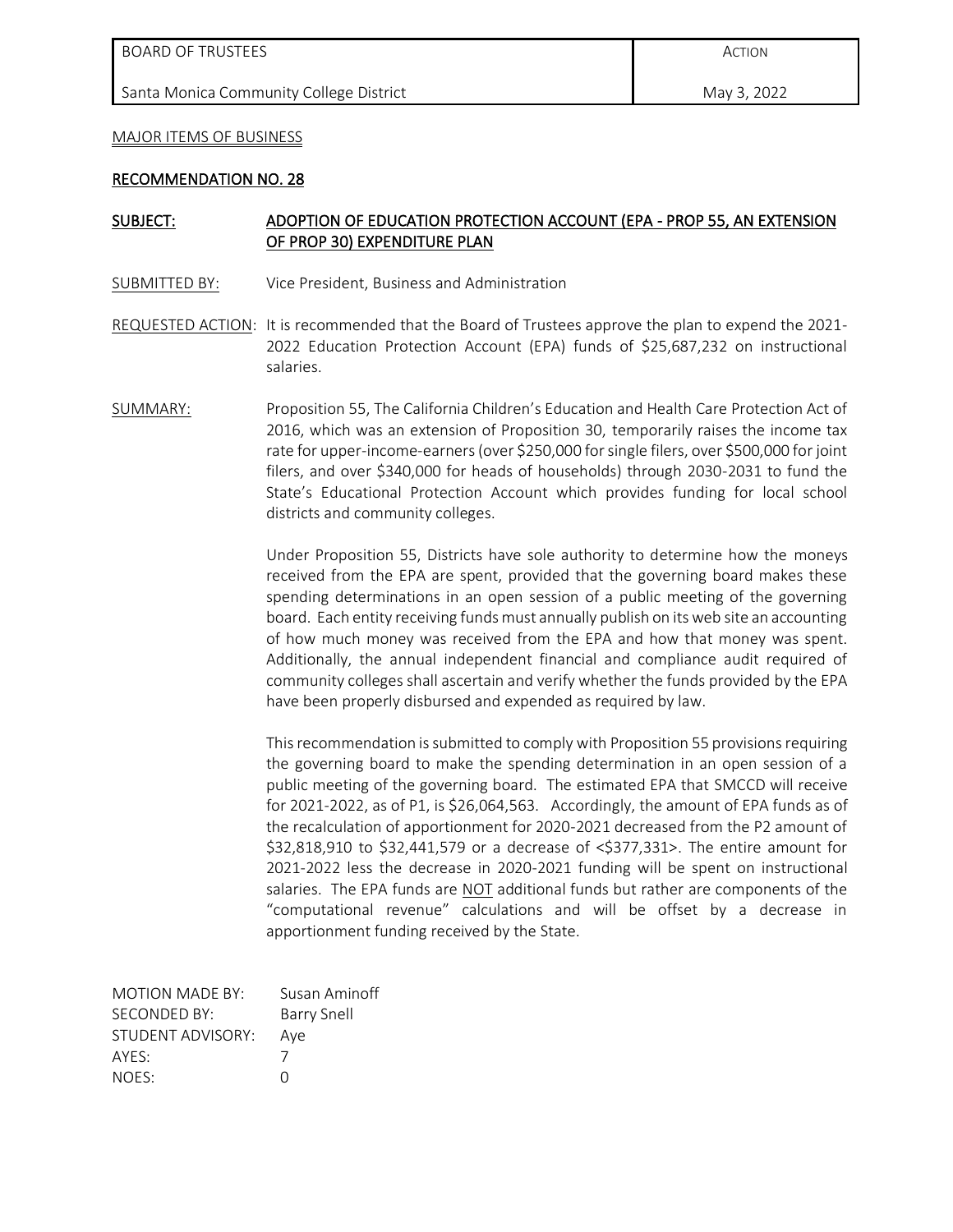BOARD OF TRUSTEES

SANTA MONICA COMMUNITY COLLEGE DISTRICT

#### MAJOR ITEMS OF BUSINESS

#### RECOMMENDATION NO. 29

#### SUBJECT: PROCESS TO APPOINT MEMBERS OF THE CITIZENS' BOND OVERSIGHT COMMITTEE

- SUBMITTED BY: Superintendent/President
- REQUESTED ACTION: It is recommended that the Board of Trustees commence the application process (1) to fill vacancies on the Citizens' Bond Oversight Committee (CBOC) caused by the expiring term of a current members (Alfred Barrett) effective July 1, 2022, and (2) to possibly appoint additional members to serve on the Citizens' Bond Oversight Committee.
- SUMMARY: The Government Code and Education Code require that the Citizens' Bond Oversight Committee shall consist of a minimum of seven (7) members appointed by the Board of Trustees, with at least:
	- 1. one representative of the business community within the District
	- 2. one person active in a senior citizens' organization
	- 3. one person active in a bona fide taxpayers' organization
	- 4. one student who is currently enrolled at SMC
	- 5. one person active in the support and organization of the District
	- 6. additional appointees to represent the communities of Santa Monica and Malibu

Following is the status of Citizens' Bond Oversight Committee membership:

| Members with continuing terms    | Patrick Acosta, Local Business/Community      |
|----------------------------------|-----------------------------------------------|
| through June 30, 2023            | Heather Anderson, Local                       |
|                                  | Community/Malibu                              |
|                                  | Elizabeth Greenwood, Local Business           |
|                                  | Anne Plechner, Local Community/Malibu         |
|                                  | Elaine Polachek, Business Community,          |
|                                  | District Support                              |
|                                  | Katherine Reuter, Local Community/Senior      |
|                                  | Citizens' Organization                        |
|                                  | Donald Schort, Local Business/Community       |
|                                  | Bruce Sultan, Local Business/Community        |
| Member with term expiring        | Alfred Barrett, Senior Citizens' Organization |
| June 30, 2022 who is eligible to |                                               |
| apply for reappointment          |                                               |
| Members with terms expiring      | None                                          |
| June 30, 2022 who are not        |                                               |
| eligible for reappointment       |                                               |
| (served three terms)             |                                               |
| <b>Associated Students</b>       | A new representative will be appointed for    |
| Representative term expires      | 2022-2023.                                    |
| June 30, 2022                    |                                               |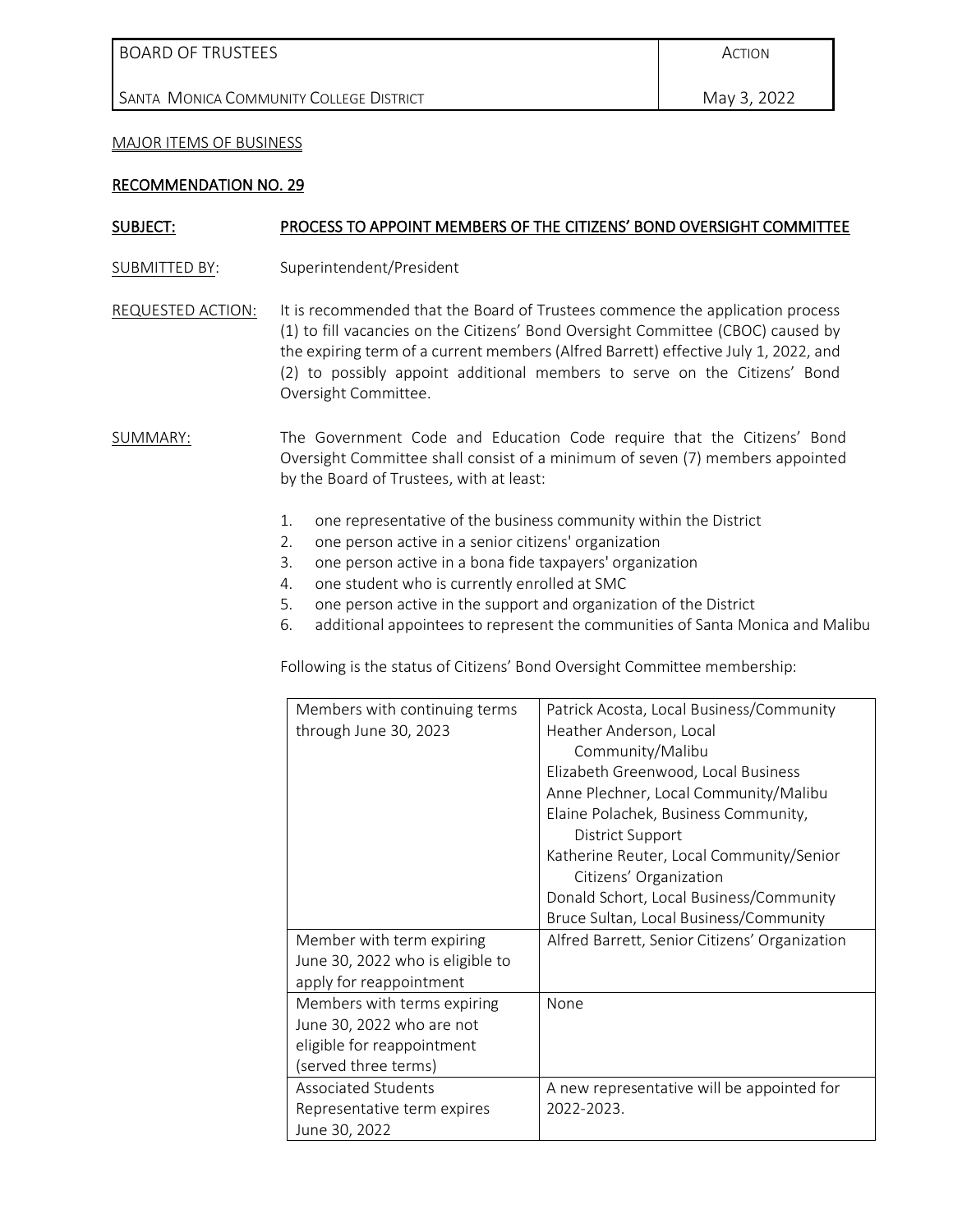The Committee meets quarterly (July, October, January and April) and reviews quarterly expenditure reports produced by the District to ensure that (a) bond proceeds are expended only for the purposes set forth in the ballot measure; (b) no bond proceeds are used for any teacher or administrative salaries or other operating expenses; (c) bond proceeds are maximized. Members of the Citizens' Bond Oversight Committee shall serve for no more than three consecutive terms (Education Code Section 15282.)

| Nancy Greenstein |
|------------------|
| Rob Rader        |
| Ave              |
|                  |
| O                |
|                  |